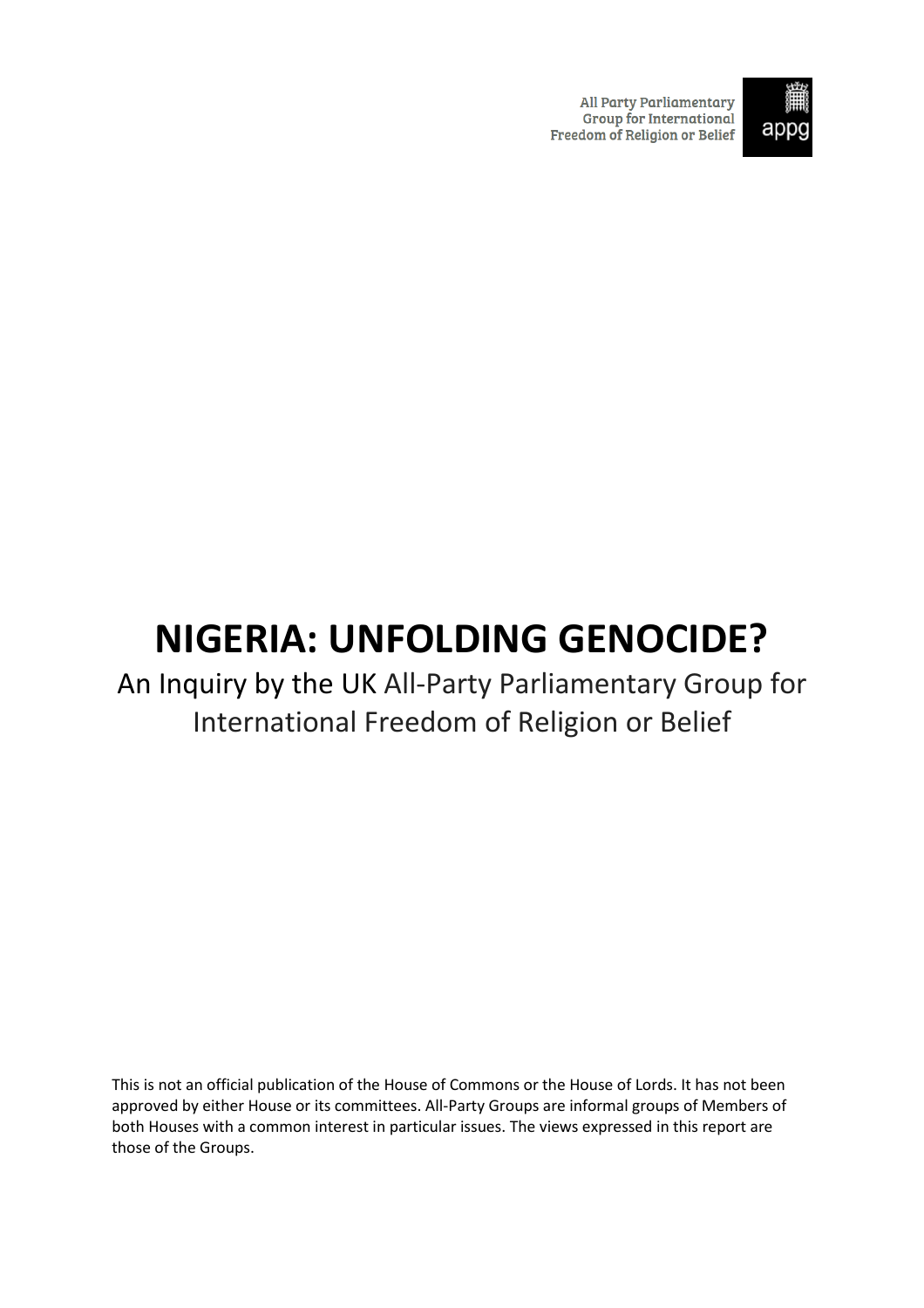

# **CONTENTS**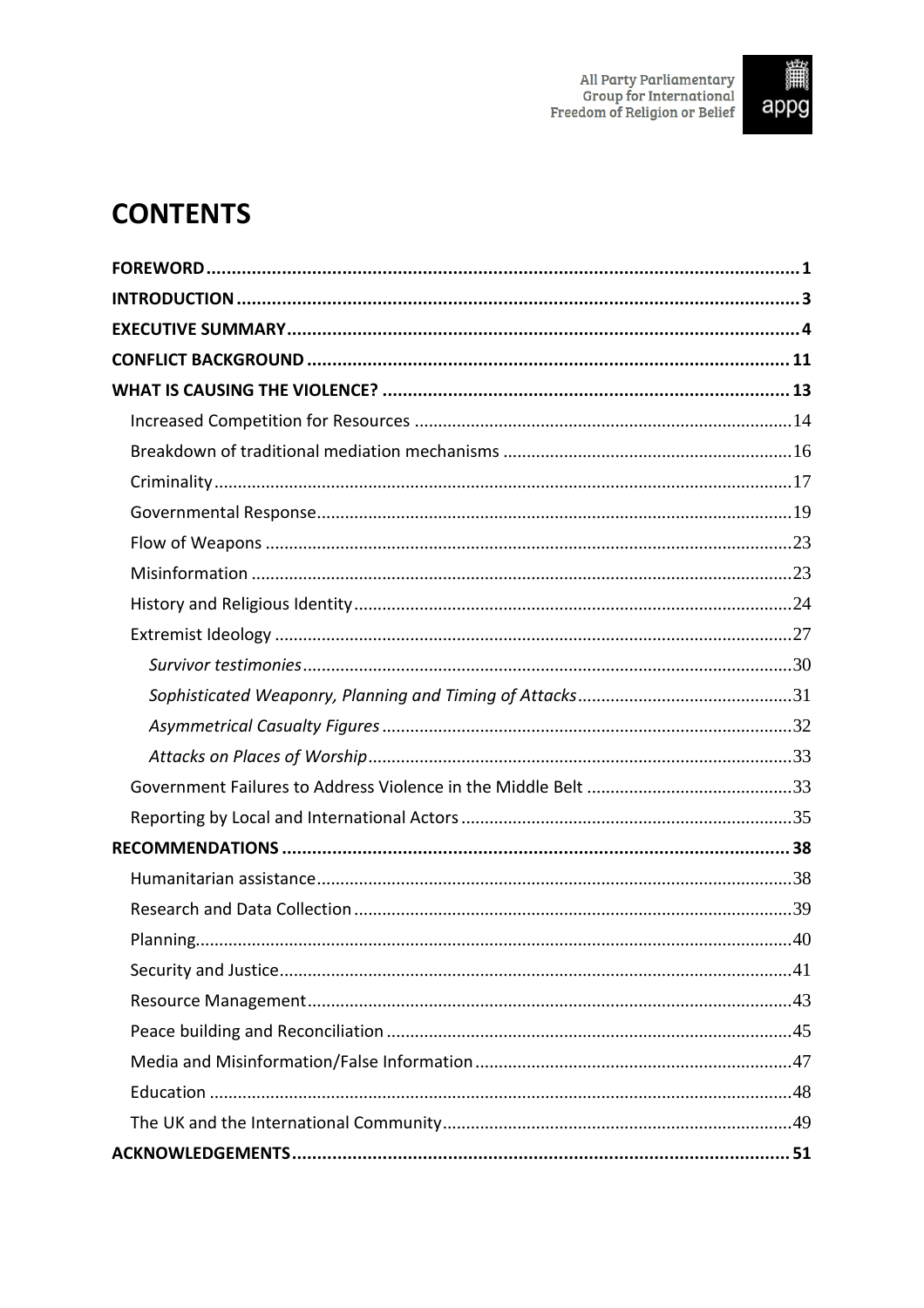

#### <span id="page-2-0"></span>**FOREWORD**

Over my ten years as a Member of the UK Parliament, the COVID-19 crisis has surely been one of the most difficult and surreal challenges I have experienced. Constituents have told me of their physical suffering, of job losses, and the pain of not being able to visit their loved ones. This widespread and tremendous difficulty is a somewhat novel experience for many of us in the UK but for countless Christians living in Nigeria, extreme challenges are nothing new.

Shockingly for a Commonwealth country, Nigeria ranks twelfth on Open Doors World Watch List 2020 of the countries in which Christians are most persecuted. By comparison, Syria ranks eleventh and Saudi Arabia ranks thirteenth, with Iraq fifteenth and Egypt sixteenth. Nigeria is currently just one rank below 'extreme'. Similarly, Sri Lanka ranks thirtieth, despite bombings of worshipping Christians on Easter Sunday 2019 which killed 259 and injured over 500.

One of the main drivers of this persecution in Nigeria is the militant group Boko Haram who frequently abduct and kill those who refuse to conform to their extremist brand of Islam. On 22 December 2019, in Borno state, Boko Haram jihadists attacked two passenger buses and released the Muslim passengers. They then held back the Christians, separating the men and women. A pastor from Deeper Life Bible Church and two other men were killed on the spot, while the pastor's relative and two humanitarian workers were abducted. On 26 December 2019, members of the Islamic State West Africa Province (a Daesh affiliate) released a horrific video, which showed the execution of ten Christian prisoners and one Muslim - presumably to coincide with Christmas celebrations. Then on Christmas Eve, another horrific report came from a Christian village near the town of Chibok in Borno. Numerous Boko Haram jihadists driving trucks and motorcycles stormed into Kwarangulum, firing at residents, looting all they could and burning their homes.

The saddest account of all emerged on Boxing Day 2019, when a Christian bride-to-be and her entire bridal party were massacred while traveling in Adamawa state to prepare for her New Years' Eve wedding. Father Francis Arinse, a diocesan communications director of Nigeria's Catholic Church, reported that Martha Bulus, her sister Zainab and five others were ritually slaughtered. He told Catholic News Service that "they were beheaded by suspected Boko Haram insurgents at Gwoza on their way to her country home". As Nigerian Government Ministers have publicly and rightly admitted, Christians are being ruthlessly targeted, specifically because of their Faith. Undoubtedly though, peaceable Muslims, through collateral violence, can also become victims of this cruel Islamist religious ideology. It is a destructive and divisive ideology which readily mutates into crimes against humanity and can pave the way for genocide. We must not hesitate in saying so.

Unfortunately, Boko Haram are not the only threat that Nigerian Christians face. Attacks by armed groups of Fulani herdsmen have resulted in the killing, maiming, dispossession and eviction of thousands of Christians. It is difficult for us in the West to sometimes even imagine this kind of suffering, so it is important that we recognise the stories of survivors. For example, describing an attack in Ngar village, a survivor called Margaret said: "[My sister] was raped and her wrists cut off before she was shot through the heart. They took my brother, his wife and all their six children, tied and slaughtered them like animals." Similarly, Veronica, from Dogon Noma, said: "Another man attacked me with a machete twice, once to the neck and once to my hand. I was so confused. I lost consciousness. When I woke up, I saw my daughter on ground – she was dead – with my chopped finger in her mouth." Antonia Aje, from Karamai, said: "I saw my brother-in-law's body on the ground, hacked to pieces by a machete... Our home is destroyed. The hospital was burnt. They tried to burn the roof of the church by piling up the chairs, like a bonfire."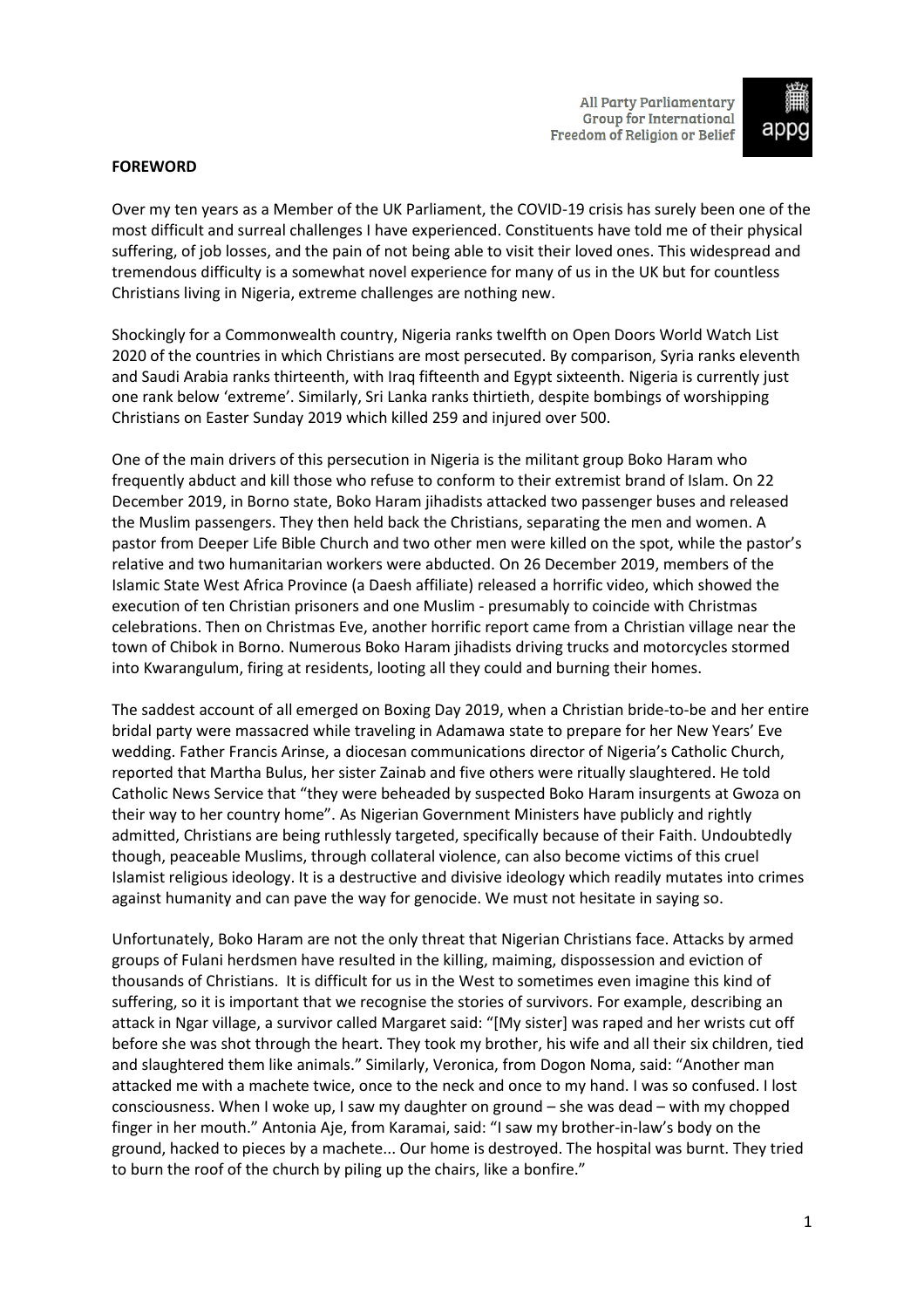

As Parliamentarians, I believe it is our responsibility to speak out on behalf of all the survivors and victims of violence, and all those who are suffering but who cannot speak out for themselves. One such survivor is Leah Sharibu, whose mother I was honoured to meet on a recent London visit.



Jim Shannon MP with Rebecca Sharibu and her companion, Gloria, as well as Fiona Bruce MP, Baroness Cox and Lord Alton of Liverpool, to discuss the failure of the Nigerian authorities to free Rebecca's daughter Leah.

Two years ago, 14-year old Leah Sharibu was abducted by Islamist extremists from her school in Dapchi, north-east Nigeria. There are reports that she was enslaved, raped and impregnated, giving birth to a child, and that she has been denied her freedom for refusing to convert to Islam as a precondition for her release. Leah represents the worldwide struggle both for freedom of religion and belief and the unacceptable violence directed at women and girls. There are thousands of Leahs held all over Nigeria, and across the world. This report is dedicated to her and the millions of others who suffer so unspeakably. Its purpose is to explore the drivers of conflict and to highlight the seriousness of the situation and the level of injustice that Nigerian Christians face. Among all the injustices for the UK to help correct in the near future, the widespread and growing persecution of Christians should be top of the list. These Christians, and other persecuted minorities, must be our priority in the aftermath of a pandemic that may devastate communities already threatened with extinction. Thus, as the UK faces the challenge of lockdown and mass quarantine for the first time in living memory, I ask you to please spare a thought for those Christians who face not only a pandemic but also threats of violence and persecution that we can't imagine. I urge the UK and Nigerian Governments to do all that they can to bring an end to this violence and bring its perpetrators to justice.

#### Jim Shannon MP

Chair, All Party-Parliamentary Group for International Freedom of Religion or Belief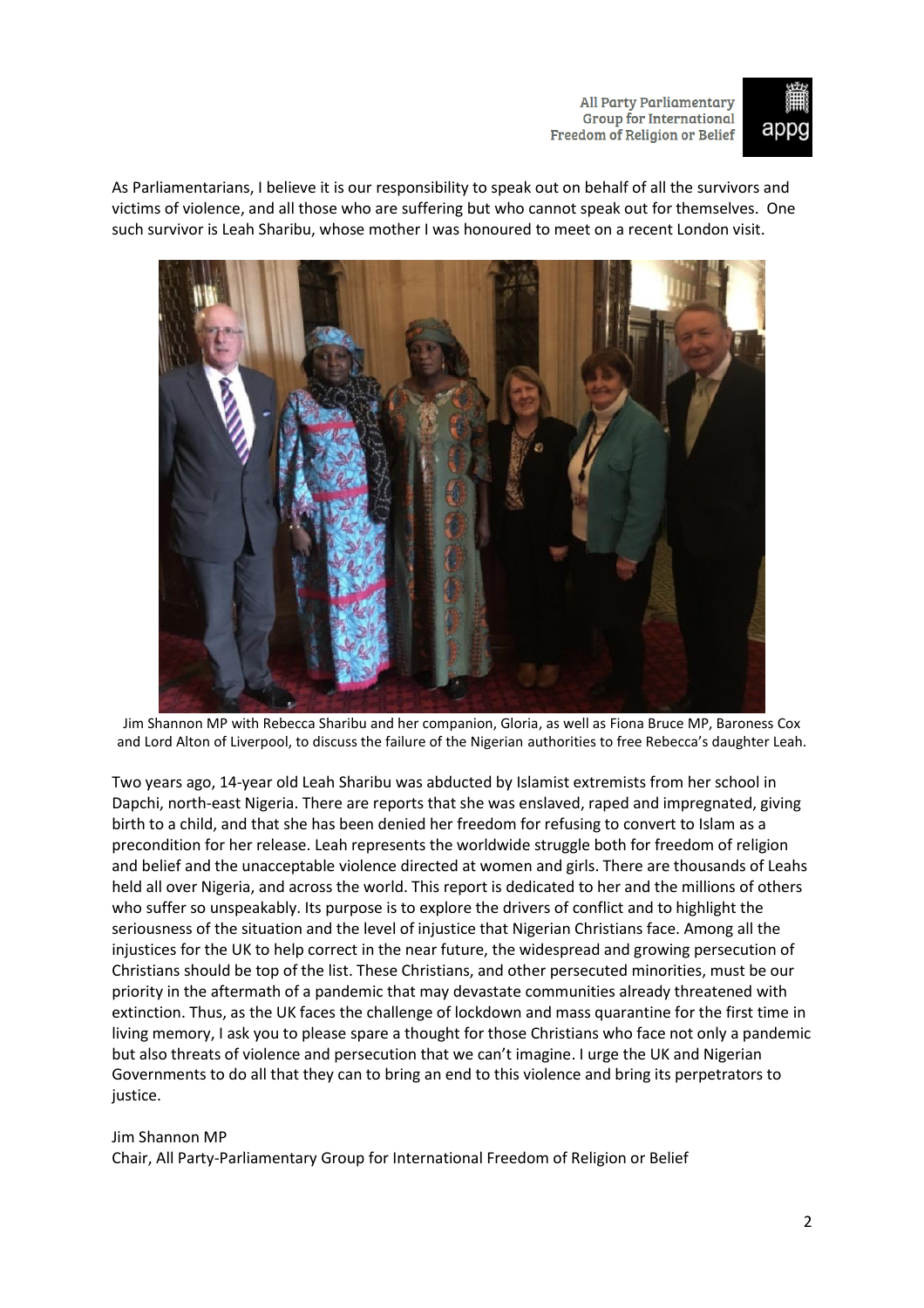

# <span id="page-4-0"></span>**INTRODUCTION**

The UK All-Party Parliamentary Group for International Freedom of Religion or Belief (APPG) is a group of over 100 British Parliamentarians from different political parties and from both Houses of Parliament. It exists to promote Article 18 of the Universal Declaration of Human Rights which states that *"Everyone has the right to freedom of thought, conscience and religion."*<sup>1</sup>

APPG members have been alarmed by the dramatic and escalating inter-communal violence in Nigeria characterised as the farmer-herder conflict. This violence has manifested along religious lines, as the herders are predominantly ethnic Fulani Muslims and the farmers are predominantly Christians. The violence has claimed the lives of thousands of people and displaced hundreds of thousands more. It has caused untold human and economic devastation and heightened existing ethno-religioustensions.

There has been significant debate about what factors are driving and exacerbating this crisis. Therefore, the APPG launched a parliamentary inquiry to help develop a nuanced understanding of the drivers of violence and increase parliamentary, public and Governmental interest in the issue. The APPG inquiry heard testimony from Nigerian and international experts during several oral evidence sessions held in the UK Houses of Parliament between 2018 and 2019. The APPG also held several smaller meetings and received written submissions.

Individuals and organisations who gave oral or written evidence include: Mercy Corps, The Archbishop of Canterbury, the Forum on Farmer and Herder Relations in Nigeria, the UK Government, The Nigerian National Christian Elders Forum, Open Doors UK and Ireland, the former Deputy Governor of the Nigerian Central Bank, Search for Common Ground, the Institute for Economics and Peace, CSW, Humanitarian Aid Relief Trust, the Muslim Public Affairs Centre Nigeria and many others. Their evidence was bolstered with data from news articles and reports on the issue by think tanks, academics and non-governmental organisations (NGOs), as well as information from a UK Government-initiated conference on the issue at Wilton Park in February 2020. The APPG then collated and assessed this evidence to try to understand what factors are causing or exacerbating the conflict and to determine what solutions to recommend to the Nigerian Government and the international community.

APPG members do not claim to be experts on Nigeria or to have all the answers to this crisis. The group recognises that Nigeria is a vast, exceedingly complex country and it would be a mistake to artificially simplify the nature of the conflict or the society. We also recognise that Nigeria is a sovereign and capable state dealing with extraordinary pressures which British parliamentarians can scarcely imagine. Thus, the purpose of the APPG inquiry, and this report, is not to lecture or criticise but to offer our support. We hope that when it comes to such a highly polarising issue, having an impartial view on the conflict, from a group whose only desire is to see freedom of religion or belief protected, may help to create a shared understanding of the violence and accelerate effortsto reduce it. The APPG is extremely grateful to all those who shared their time and expertise with members to help develop this understanding and to help those affected by this terrible violence.

<sup>1</sup> UN Universal Declaration of Human Rights, Article 18. Available at: https://www.un.org/en/universal-declaration-humanrights/ [accessed on 20 February 2020].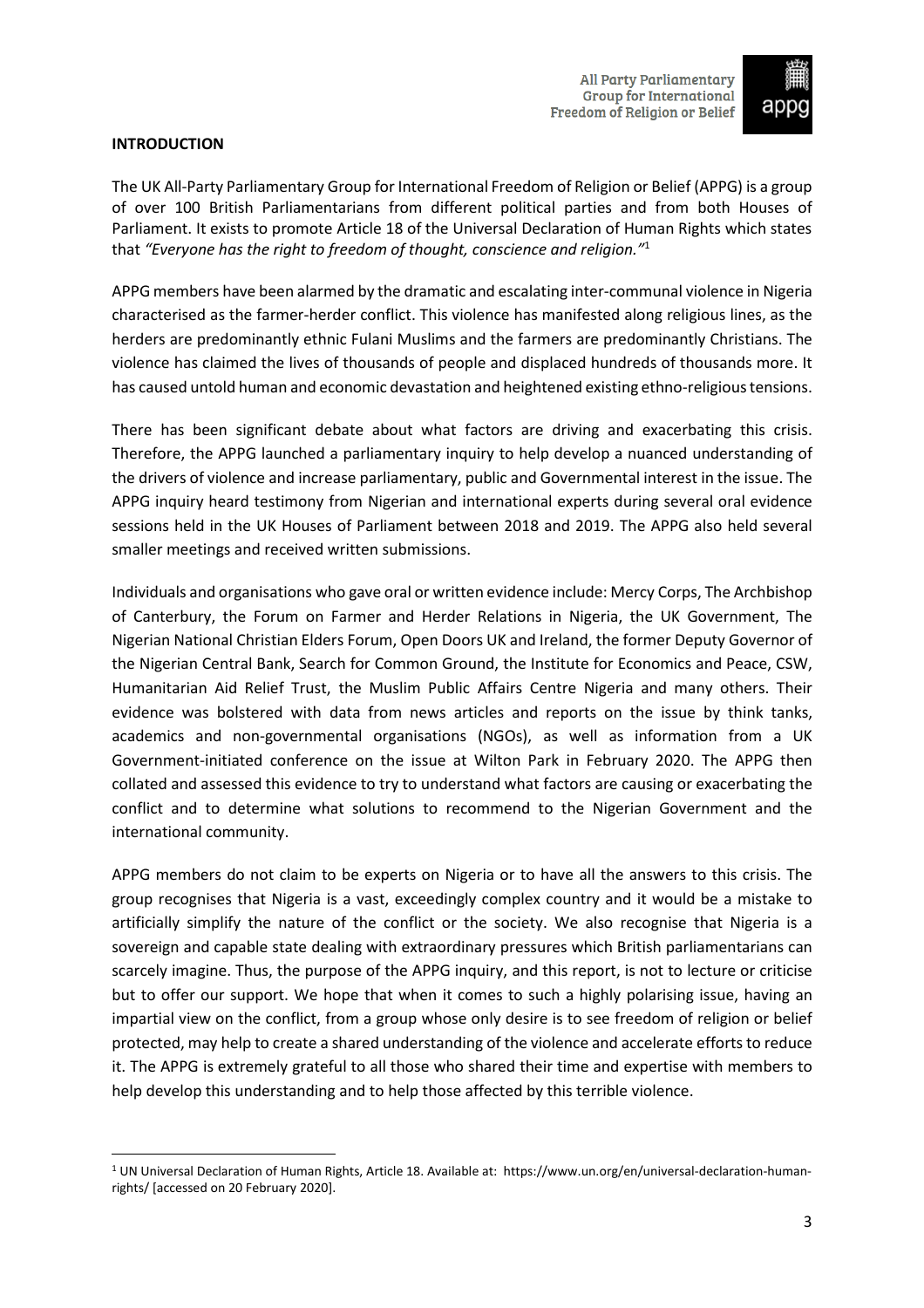

#### <span id="page-5-0"></span>**EXECUTIVE SUMMARY**

# **Conflict Background**

For centuries, Fulani herders have lived in relative harmony with settled farming communities. These two groups have benefited historically from symbiotic partnerships to keep cropland fertile and cattle well nourished. Disputes would occasionally arise, as herders moved their cattle seasonally onto farming lands in search of water and grazing areas, but leaders would generally resolve them peacefully through established arbitration mechanisms which compensated losses and shared resources.<sup>2</sup> Unfortunately, this relationship has deteriorated rapidly resulting in enormous violence.

The exact death toll is unknown. However, thousands of civilians are thought to have been killed in attacks led by Fulani herders and periodic retaliatory violence. Humanitarian Aid Relief Trust report that over 1,000 Christians were killed between January-November 2019, "in addition to the estimated 6,000+ deaths since 2015."<sup>3</sup> Amnesty International estimate that between January 2016 and October 2018 "at least 3,641 people may have been killed, 406 injured [and] 5,000 houses burnt down."<sup>4</sup> Local groups, such as the Christian Association of Nigeria, report higher figures: between January and June 2018, over 6,000 people were killed by Fulani herders.<sup>5</sup>

International Crisis Group (ICG) estimate that over 300,000 people have been displaced<sup>6</sup> and that the violence has claimed the lives of six times more people than the conflict with Boko Haram.<sup>7</sup> Its geographical footprint is also larger, with conflict manifesting in more States.<sup>8</sup> According to Search for Common Ground (SfCG), "between 1 January 2019 and 1 January 2020, inter-communal violence represented the most severe threat to civilian lives in Nigeria."<sup>9</sup> Mercy Corps report that the violence is costing the Nigerian economy £10.5 billion per year.<sup>10</sup>

Some of the worst-affected areas include Benue, Plateau, Taraba, Adamawa, Kaduna, Kwara, Borno and Zamfara. On 4 July 2018, the Nigerian House of Representatives declared killings in predominantly-Christian villages in Plateau State to be a genocide and called on the Federal Government to immediately establish orphanages in areas affected by violence.<sup>11</sup> On 26 February 2019, the Economic Community of West African States Court of Justice ordered an investigation into mass killings and destruction of properties committed by Fulani herders against the Agatu Community

<sup>&</sup>lt;sup>2</sup> Chom Bagu and Katie Smith, 'Criminality & Reprisal Attacks in Nigeria's Middle Belt' (Search for Common Ground, 2017). Available at: https://www.sfcg.org/wp-content/uploads/2017/04/Criminality-Reprisal-Attack\_FINAL.pdf.

<sup>&</sup>lt;sup>3</sup> Humanitarian Aid Relief Trust, 'Your Land or Your Blood: The Escalating Persecution of Christian in Northern and Central Nigeria' (November 2019).

<sup>4</sup> Ibid., 16.

<sup>5</sup> Press Release by church denominational heads in Plateau and Christian Association of Nigeria in Plateau State, 29 June 2018, available at <https://www.csw.org.uk/2018/06/29/news/4017/article.htm>

<sup>6</sup> International Crisis Group, 'Stopping Nigeria's Spiraling Farmer-Herder Violence. Africa Report No. 262' (ICG, 2018). Available at: https://d2071andvip0wj.cloudfront.net/262-stopping-nigerias-spiralling-farmer-herder-violence.pdf. 7 Ibid. Executive Summary.

<sup>8</sup> Emmanuel Ogebe, 'Rivers of Blood on The River Benue Parts 1& 2: Consolidated Human Rights Fact-Finding Report on Killings by Herdsmen in Nigeria's Benue State In 2018' (2018).

<sup>9</sup> Katie Smith, Analysis of ACLED Data, Search for Common Ground, Email Conversation with APPG Director, 24 Feb 2020. <sup>10</sup> Andras Beszterczey, Testimony to APPG FoRB Inquiry, Mercy Corps, 22 November 2018.

<sup>&</sup>lt;sup>11</sup> James Emejo and Senator Iroegbu, House Designates Plateau Killings as Genocide, This Day Live News (2018). Available at: <https://www.thisdaylive.com/index.php/2018/07/04/house-designates-plateau-killings-as-genocide/>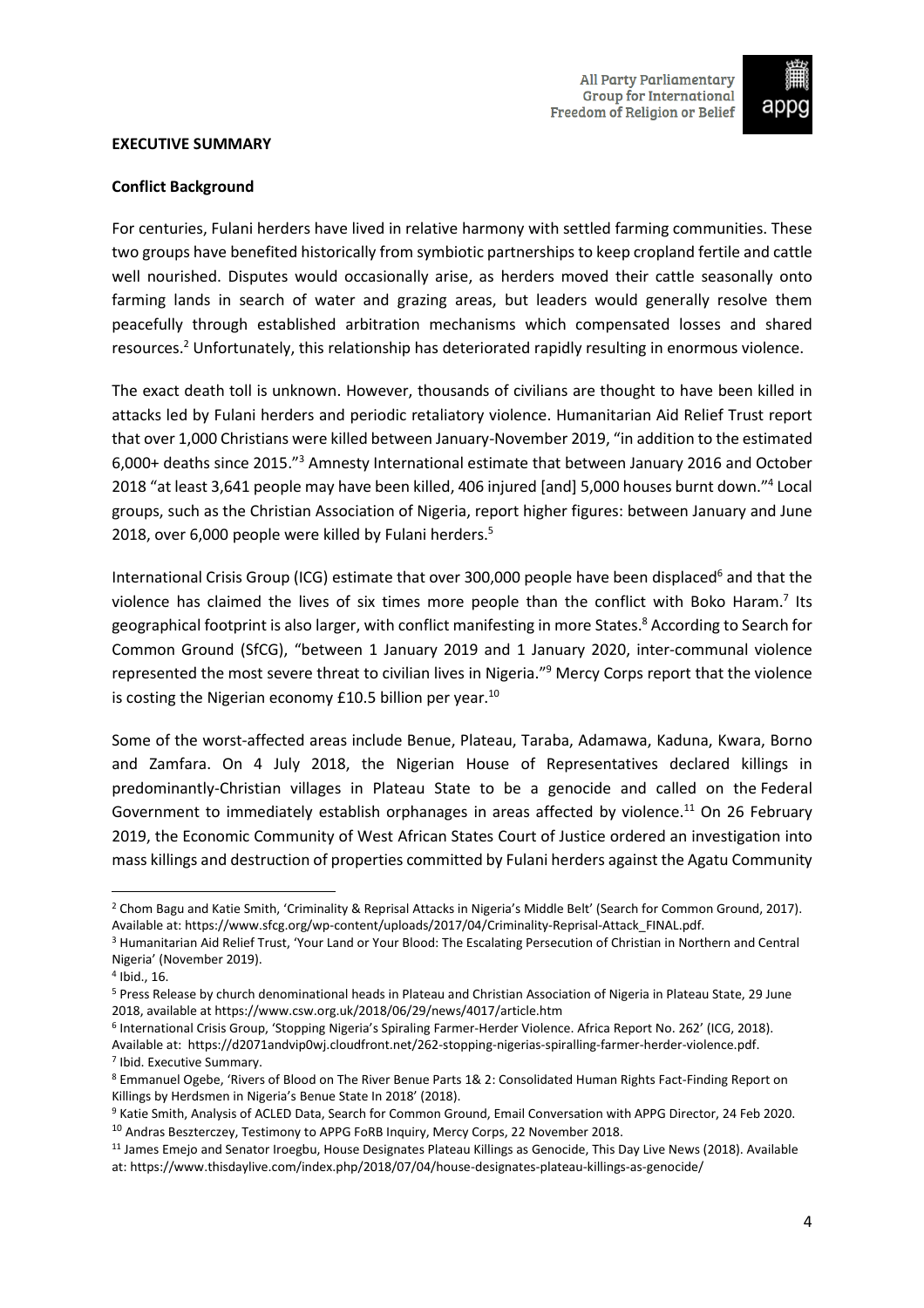

in Benue State in 2016, stating that the Government is "obliged to protect the human rights of its citizens" and to identify and prosecute the perpetrators and redress the victims.<sup>12</sup>

# **Key Factors Contributing to the Conflict**

The APPG examined multiple drivers of conflict, including resource competition, religious sectarianism, poor land management by the Nigerian Government, population growth, climate change and insecurity.

# *Resource competition*

Rapid population growth, climate change and desertification have decreased the water available for land and grazing and put pressure on resources. The United Nations estimates that "roughly 80% of the Sahel's farmland is degraded [and] the land available to pastoralists is shrinking… Declining grain and food production is forcing pastoralists into a desperate search for fertile pasture."<sup>13</sup> As herders travel further distances in search of water and land for grazing, they come into conflict with local farmers, who accuse the herders of encroaching onto their land and damaging their crops. The increased conflict has strained the capacity of traditional leaders to reduce tensions and resolve conflict amicably. This has contributed to the breakdown of historical dispute settlement mechanisms and conflict turning to violence.

# *Extremist ideology*

The escalation of violence must also be seen in the context of the growing power and influence of Islamist extremism across the Sahel. Multiple groups, such as the Islamic State in West Africa Province (ISWAP), a splinter of Boko Haram and an affiliate of the weakened Daesh caliphate in Iraq and Syria, continue to extend their networks in Nigeria, Mali, Niger, Cameroon, Chad and Burkina Faso. While not necessarily sharing an identical vision, some Fulani herders have adopted a comparable strategy to Boko Haram and ISWAP and demonstrated a clear intent to target Christians and symbols of Christian identity such as churches.

The APPG received numerous reports that Christian pastors and community heads are specifically targeted. During many of the attacks, herders are reported by survivors to have shouted 'Allah u Akbar', 'destroy the infidels' and 'wipe out the infidels.' Hundreds of churches have been destroyed, including over 500 churches in Benue State. Asthe Bishop of Truro concluded in hisreport for the UK's Foreign and Commonwealth Office, "the religious dimension is a significantly exacerbating factor" in

<sup>12</sup> The Economic Community of West African States Court of Justice, *Rev. Fr. Solomon Mfa et al. v Federal Republic of Nigeria et al.,* Judgment No. ECW/CCJ/JUD/06/19, 26 February 2019, 29. Available at: http://prod.courtecowas.org/wpcontent/uploads/2019/07/JUD\_ECW\_CCJ\_JUD\_06\_19.pdf.

<sup>13</sup> Robert Muggah and José Luengo Cabrera, 'The Sahel is Engulfed by Violence. Climate Change, Food Insecurity and Extremists are Largely to Blame,' World Economic Forum, 23 Jan 2019. Available at:

https://www.weforum.org/agenda/2019/01/all-the-warning-signs-are-showing-in-the-sahel-we-must-act-now/.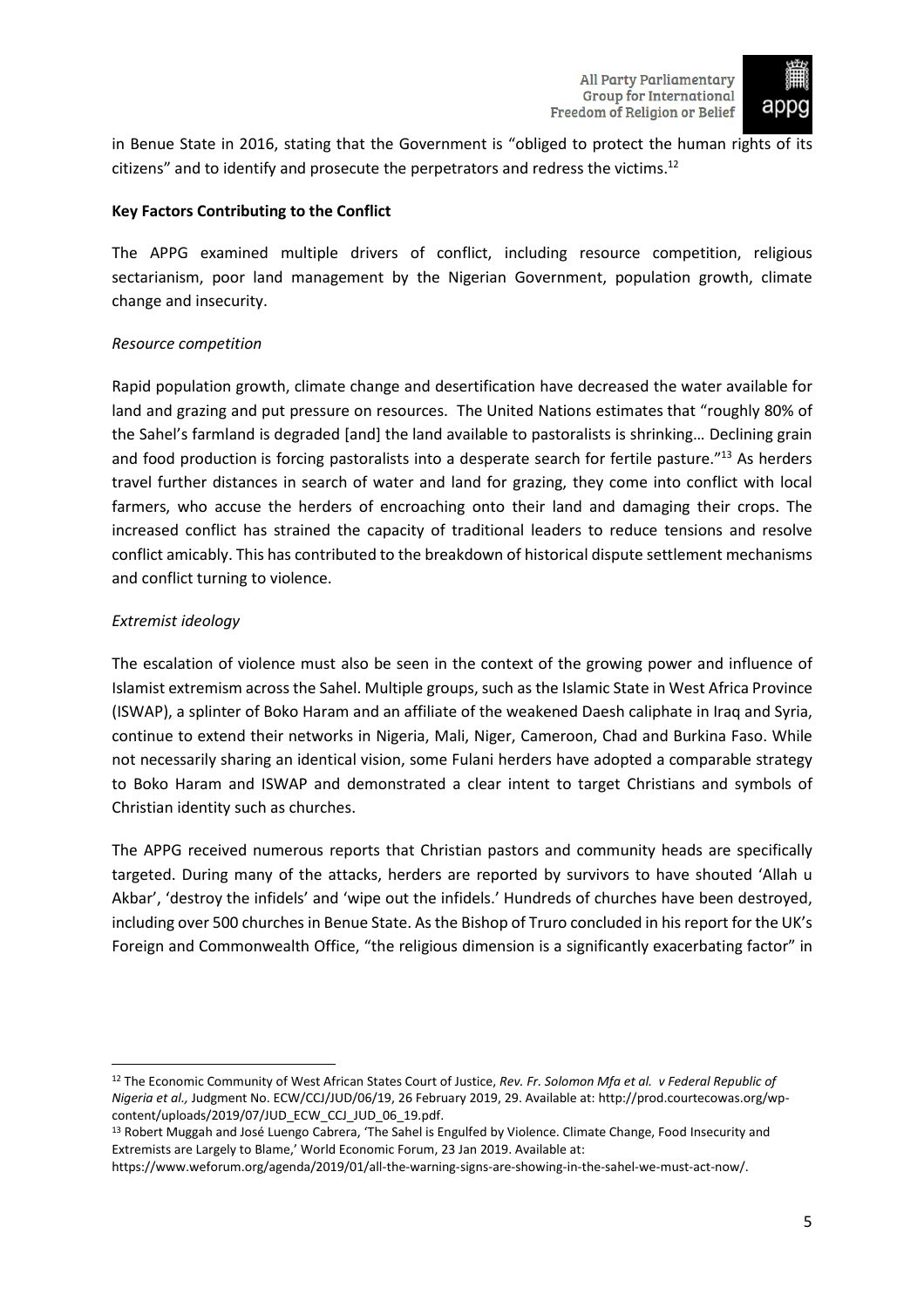

clashes between farmers and herders and "targeted violence against Christian communities in the context of worship suggests that religion plays a key part."<sup>14</sup>

# *Examples of atrocities*

Jim Shannon MP, Chair of the APPG, summed up the group's concerns when he said: "Attacks by armed groups of Muslim Fulani herdsmen have resulted in the killing, maiming, dispossession and eviction of thousands of Christians."<sup>15</sup>

- Four Christian farming villages were attacked by herders in the Ropp district, Plateau State. The attack killed 21 people. One survivor said: "They were trained terrorists with guns. They killed those who couldn't run – the aged, the children and the blind. A pastor was their first casualty. They surrounded him. They killed him and then they rejoiced, shouting 'Allah u Akbar' and 'we have got a hero'."<sup>16</sup>
- Deaconess Susan Essam described a similar attack in Jos: "On the outskirts of the city, under the foothills, are two houses close together, where Sarah [not her real name], her husband and children, her mother, uncle and other family members lived. The Fulani had for a long time been coming around that area to graze their cattle and it was alleged that a Fulani boy was killed around there, but no evidence of that has been seen. On the late evening of Thursday 27 September, they came and killed nine people in one house and three in the other, including a pregnant woman. They shot Sarah's husband and children and so she begged them to kill her too, but they refused, saying that they wanted her to cry and bear the pain."<sup>17</sup>
- Describing an attack in Ngar village, a survivor called Margaret said: "I called my sister's cellphone, Naomi is her name, she lived in the village not too far from me and we had been communicating during the attack, but this time a Fulani answered the phone. We later saw that she was raped and her wrists cut off before she was shot through the heart. They took my brother, his wife and all their six children, tied and slaughtered them like animals. 18 people were killed in the house that day, the rest were all burnt alive."<sup>18</sup>
- Lydia, from Ningon village in Gashing District, said: "They capture cows and surround our villages. They use pick-ups, guns and loot and burn our homes. Before the attack, the Fulani told us: 'There's no point in sowing because we won't have a harvest to reap'. They were hacking and killing people, making sure that those that were shot were finished off. They wore

<sup>14</sup> Rt. Rev. Philip Mounstephen Bishop of Truro, 'Bishop of Truro's Independent Review for the Foreign Secretary of the FCO Support for Persecution Christians' (2019). Available at: https://christianpersecutionreview.org.uk/storage/2019/07/finalreport-and-recommendations.pdf.

<sup>15</sup> Jim Shannon MP, Covid-19's worst victims will be the persecute Christians on Africa, The Sunday Telegraph, 12 April 2020. Available at: https://appgfreedomofreligionorbelief.org/covid-19s-worst-victims-will-be-the-persecuted-christiansof-africa/

<sup>&</sup>lt;sup>16</sup> Baroness Cox, 'An Insurgency of Terror: The Crisis Facing Christians in Nigeria. Visit Report (November 2016).

<sup>17</sup> Humanitarian Aid Relief Trust, 'Hidden Atrocities: The escalating persecution and displacement of Christians in northern and central Nigeria' (November 2018).

<sup>18</sup> Ibid.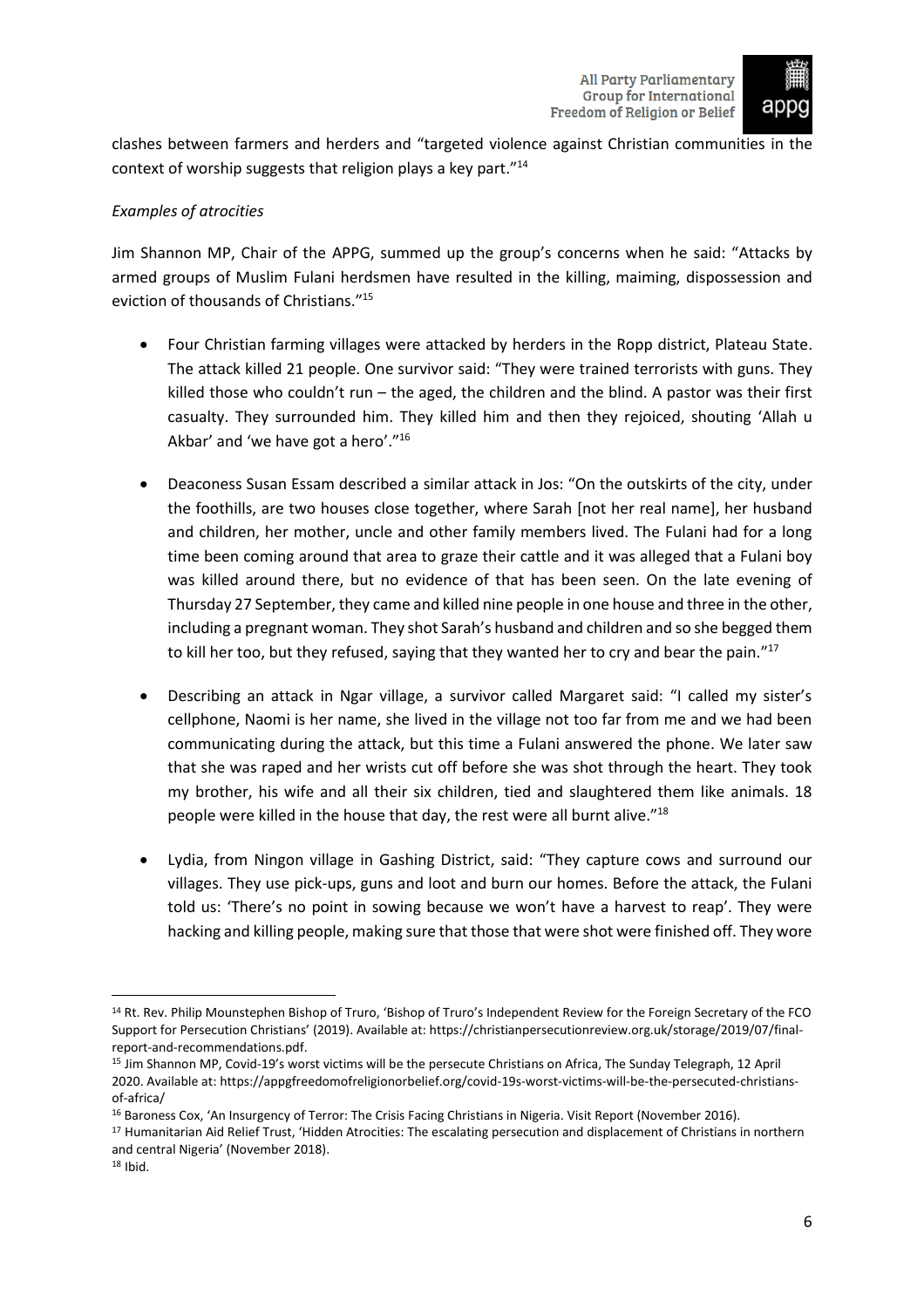

black and red – red to conceal blood splashes on their clothes as they butchered their victims."<sup>19</sup>

- Antonia Aje, from Karamai, said: "We hid in the bushes until the gunshots subsided. When we returned, I saw my brother-in-law's body on the ground, hacked to pieces by a machete. My mother-in-law is so traumatised that she cannot live alone… Our home is destroyed. The hospital was burnt. They tried to burn the roof of the church by piling up the chairs, like a bonfire." 20
- Veronica, from Dogon Noma, said: "We tried to run. But we were surrounded. It was an ambush. They shot me. I raised my arm, pleading for mercy. My six-year-old daughter did the same. But the man behind her struck her with a machete and pulled her to ground. Another man attacked me with a machete twice, once to the neck and once to my hand. I was so confused. I lost consciousness. When I woke up, I saw my daughter on ground – she was dead – with my chopped finger in her mouth. $"^{21}$
- During the writing of this report, the killings have continued. As recently as 2 April 2020, more than 300 Fulani herders reportedly attacked the Christian village of Hukke, near Jos, killing seven and setting fire to at least 23 homes.<sup>22</sup> One survivor said: "I saw the Fulani as they came towards me, they started shooting, I fell and they passed over me into my house and killed my two sons, they then went straight to the pastors house and shot and killed him, they set some houses on fire and left."<sup>23</sup> On 7 April, Fulani herders attacked Nsah village in Kwall district of Plateau State, killing four people, including Pastor Matthew Tagwi. One survivor said: "This issue of COVID-19, we don't know anything about it, but our problem is Fulani who are killing us."<sup>24</sup> On 14 April, Fulani herders killed nine people including a pregnant woman and her three-year old child in Hura near Maiyanga village, Plateau State. A survivor said: "Fulanis came and almost surrounded the village shouting in their language; some shouting 'Allah u Akbar, come out, come out!' amidst gunshots."<sup>25</sup> The traditional ruler of the area, Ronku Aka, condemned the attack and said: "the incessant killing is more dangerous than Coroner [sic] Virus."<sup>26</sup> On 19 April, Fulani herders attacked Ntiriku village in Kamuru, in Kauri Local Government council of Kaduna State, killing three women and burning 63 homes. Another man died during the attack, suspected to be as a result of cardiac arrest. The village head, Dauda Rogo, said: "Why did the Fulani leave the Muslims who are farmers and attack

<sup>19</sup> Humanitarian Aid Relief Trust, 'Hidden Atrocities: The escalating persecution and displacement of Christians in northern and central Nigeria' (November 2018).

<sup>20</sup> Ibid.

<sup>21</sup> Ibid.

<sup>&</sup>lt;sup>22</sup> Barnabas Fund, 'Seven Nigerian Christians burnt to death among 19 dead as Fulani militants attack during Covid-19 (coronavirus) lockdown', 14 April 2020

<sup>&</sup>lt;sup>23</sup> Evidence submitted by Canon Hassan John, coordinator of the Mai Adiko Peace and Reconciliation Project, who visited Hukke after the attack.

<sup>&</sup>lt;sup>24</sup> Lawrence Zongo, "The government is silent': Muslim tribesmen kill Christian pastor and burn down school in Nigerian village', Zenger, 9 April 2020. Available at: https://zenger.news/2020/04/09/the-government-is-silent-muslim-tribesmenkill-christian-pastor-and-burn-down-school-in-nigerian-village/.

<sup>25</sup> Barnabas Fund, 'Five-year old murdered, snatched from pregnant mother', 17 April 2020

<sup>&</sup>lt;sup>26</sup> Munashka Online, Bassa Killings: 9 feared Dead Despite Lockdown Amidst Covid19 Pandemic In Plateau State, 15 April 2020. Available at: https://munashakonline.com/bassa-killings-9-feared-dead-despite-lockdown-amidst-covid19 pandemic-in-plateau-state/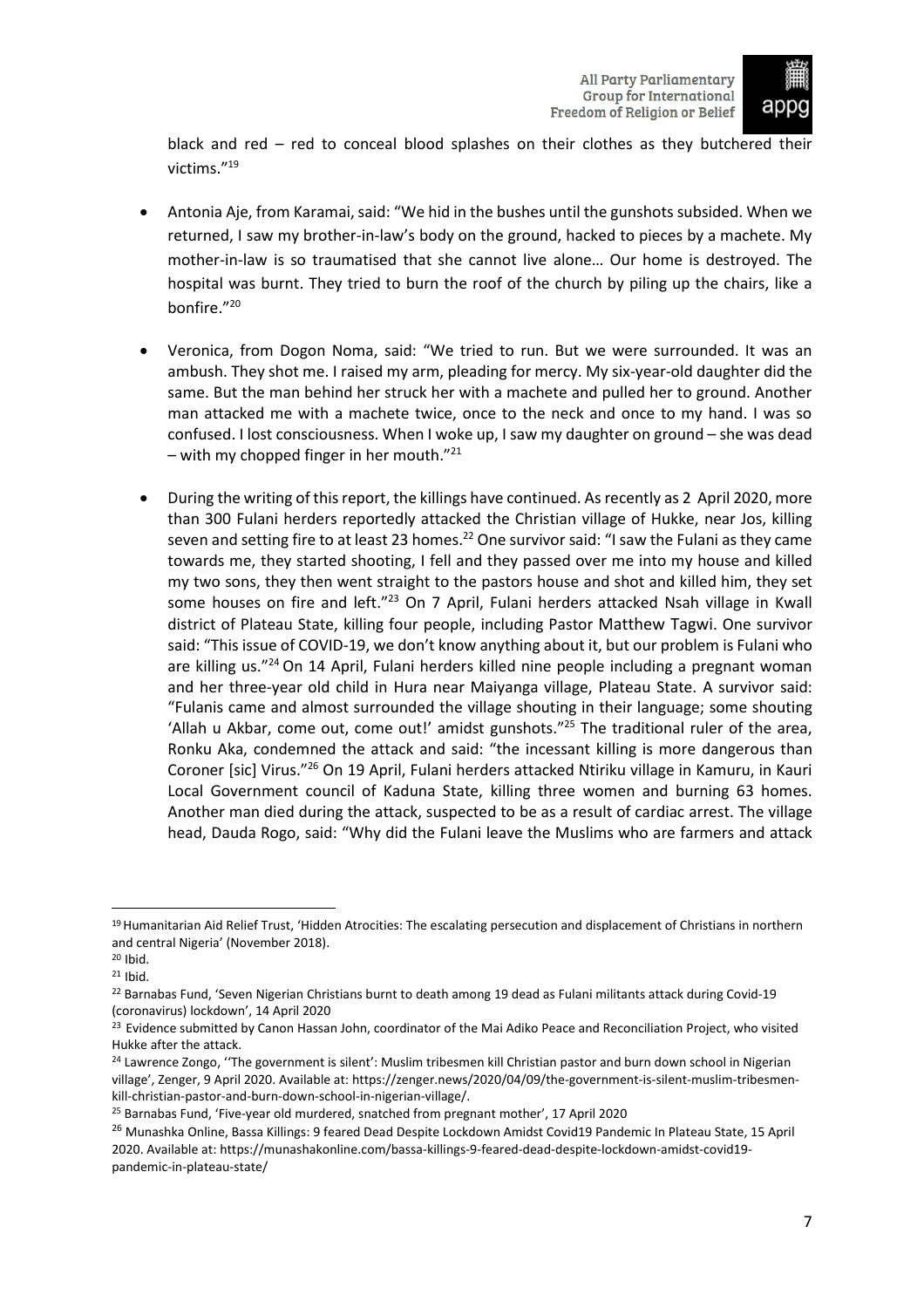

only Christians if this is not a religious issue? This is more than grazing land or farmers and herders' fight over land."<sup>27</sup>

Attacks by Fulani herders have led to periodic retaliatory violence, as farming communities conclude that they can no longer rely on the authorities for protection or justice. Some local vigilantes, led by youths, take matters into their own hands by going on violent reprisals against Muslims who they believe are backed by the Government. Such retaliatory violence cannot be condoned. However, their reprisals must be seen in the context of an urgent need for the authorities to enforce the rule of law to protect all its citizens.

As the Co-Chair of the APPG Baroness Cox has argued: "While the underlying causes of violence are complex, the asymmetry and escalation of attacks by well-armed Fulani militia upon these predominately Christian communities are stark and must be acknowledged. Such atrocities cannot be attributed just to desertification, climate change or competition for resources, as [the UK] Government have claimed."<sup>28</sup> Vice Chair of the APPG Fiona Bruce MP said: "Targeted attacks against churches and heightening religious tensions indicate that religious identity plays a role in the farmerherder conflict"<sup>29</sup> and Vice Chair Lord Alton of Liverpool said: "Some local observers have gone so far as to describe the rising attacks as a campaign of ethno-religious cleansing. Armed with sophisticated weaponry, including AK47s and, in at least one case, a rocket launcher and rocket-propelled grenades, the Fulani militia have murdered more men, women and children in 2015, 2016 and 2017 than even Boko Haram, destroying, overrunning and seizing property and land, and displacing tens of thousands of people. This is organised and systematic."<sup>30</sup>

# *The influence of politics*

Political actors working to further their own interests have deepened religious divisions.<sup>31</sup> Politicians in Nigeria often blame challenges on other identity groups and then present themselves as the only ones *their* group can trust to protect them and to fight for their resources.<sup>32</sup> This is exacerbated by indigene/settler tensions, where certain groups are legally considered "indigenes" of an area and are afforded certain rights over groups considered "settlers". As these groups often fall along religious lines, this can lead to political and violent conflict between religious groups over rights and resources. The influence of politics on famer-herder violence may help to explain why there was an escalation in conflict in Nigeria in 2018 in the run up to the national elections.<sup>33</sup>

<sup>&</sup>lt;sup>27</sup> Evidence submitted by Canon Hassan John, coordinator of the Mai Adiko Peace and Reconciliation Project, who visited Ntiriku after the attack.

<sup>28</sup> House of Lords Hansard, 7 January 2020, col.123

<sup>29</sup> House of Commons Hansard, 6 February 2020, cols.530-531

<sup>30</sup> House of Lords Hansard, 28 June 2018, cols.284-285

<sup>31</sup> Dr Saleh Momale, Testimony to APPG FoRB Inquiry, Forum on Farmer and Herder Relations in Nigeria, 1 April 2019.

<sup>&</sup>lt;sup>32</sup> Fostering Social Cohesion in Nigeria, Conference, Wilton Park, Foreign and Commonwealth Office, 26-28 February 2020.

<sup>&</sup>lt;sup>33</sup> Dr Saleh Momale, Testimony to APPG FoRB Inquiry, Forum on Farmer and Herder Relations in Nigeria, 1 Apr 2019.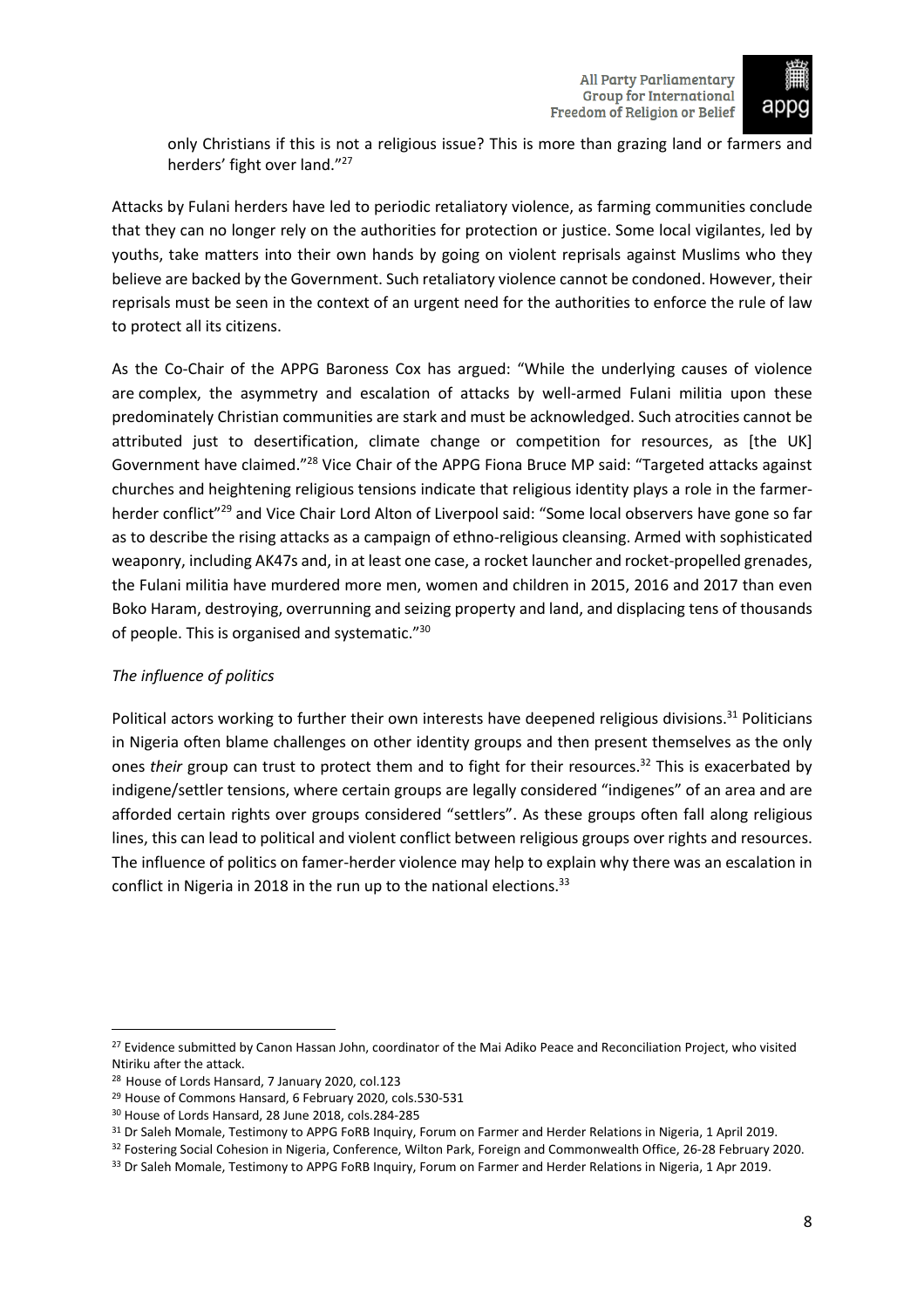

# *Nigerian Government response*

Another of the main drivers of the escalating violence isthe Nigerian Government'sinability to provide security or justice to farmer or herder communities. Failure to prosecute past perpetrators of violence, or heed early warnings of impending attacks has facilitated the rise of armed militia which often form along ethno-religious lines to protect community interests. According to SfCG, 36 different political, ethnic, or communal "militias" were involved in inter-communal violence in 2019 resulting in the loss of over 1,000 civilian lives.<sup>34</sup>

The inability of the Nigerian Federal and State Governments to protect Christian farmers, and the lack of political will to respond adequately to warnings or to bring perpetrators of violence to justice, has fostered feelings of victimisation and persecution. The APPG agrees with Amnesty International's conclusion that failure to protect communities, as well as cases of direct military harassment or violence, combined with an unwillingness to instigate legitimate investigations into allegations of wrong doing, "demonstrate, at least, wilful negligence; at worst, complicity"<sup>35</sup> on the behalf of some in the Nigerian security forces.

# *Criminality*

Criminality also plays an important contributory role in the violence. Rural communities across Northern and Central Nigeria, including Fulani herders and farming communities of diverse ethnic and religious identities, have lost their livelihoods to village raids, cattle rustling and kidnapping."<sup>36</sup> SfCG report that this growth of criminality has coincided with the skyrocketing price of cattle. Moreover, 'conflict entrepreneurs' are taking advantage of the Boko Haram violence in the Northeast, and general insecurity in Nigeria, to engage in widespread 'rural banditry.' These gangs of criminals instigate fear and violence to raid communities for livestock and plunder. This violent criminal behaviour can also cause further violent criminal behaviour, as people displaced from their communities and robbed of their livelihoods are more likely to become criminals themselves in order to survive.

# *Firearms*

Evidence received by the APPG suggests that the ready availability and low price of firearms in Nigeria has played a role in escalating violence. The ongoing instability in Libya has led to a huge increase in the number of firearms flowing into the country.<sup>37</sup> Combined with the huge supply of weapons left over from civil wars in Liberia, Ivory Coast and Sierra Leone, as well as the domestic Nigerian arms manufacturing industry<sup>38</sup>, this means that firearms are readily available in Nigeria and have fallen dramatically in price in recent years.<sup>39</sup> The high price of cattle and the low price and ready availability

<sup>34</sup> Katie Smith, Analysis of ACLED Data, Search for Common Ground, Email Conversation with APPG Director, 24 Feb 2020. <sup>35</sup> Amnesty International, 'Harvest of Death Three Years of Bloody Clashes Between Farmers and Herders In Nigeria' (Amnesty International, 2018) 50. Available at:

https://www.amnesty.org/download/Documents/AFR4495032018ENGLISH.PDF.

<sup>36</sup> Dr Saleh Momale, 'Violence in Nigeria's Middle Belt Region on Nigeria: Briefing Notes' 2, Forum on Farmer and Herder Relations in Nigeria, 1 April 2019.

<sup>37</sup> The Archbishop of Canterbury Justin Welby, Testimony to APPG FoRB Inquiry, Church of England, 3 December2018.

<sup>38</sup> Ambassador John Campbell, Written Submission to APPG FoRB Inquiry, Council on Foreign Relations, 13 May 2019.

<sup>&</sup>lt;sup>39</sup> The Archbishop of Canterbury Justin Welby, Testimony to APPG FoRB Inquiry, Church of England, 3 December 2018.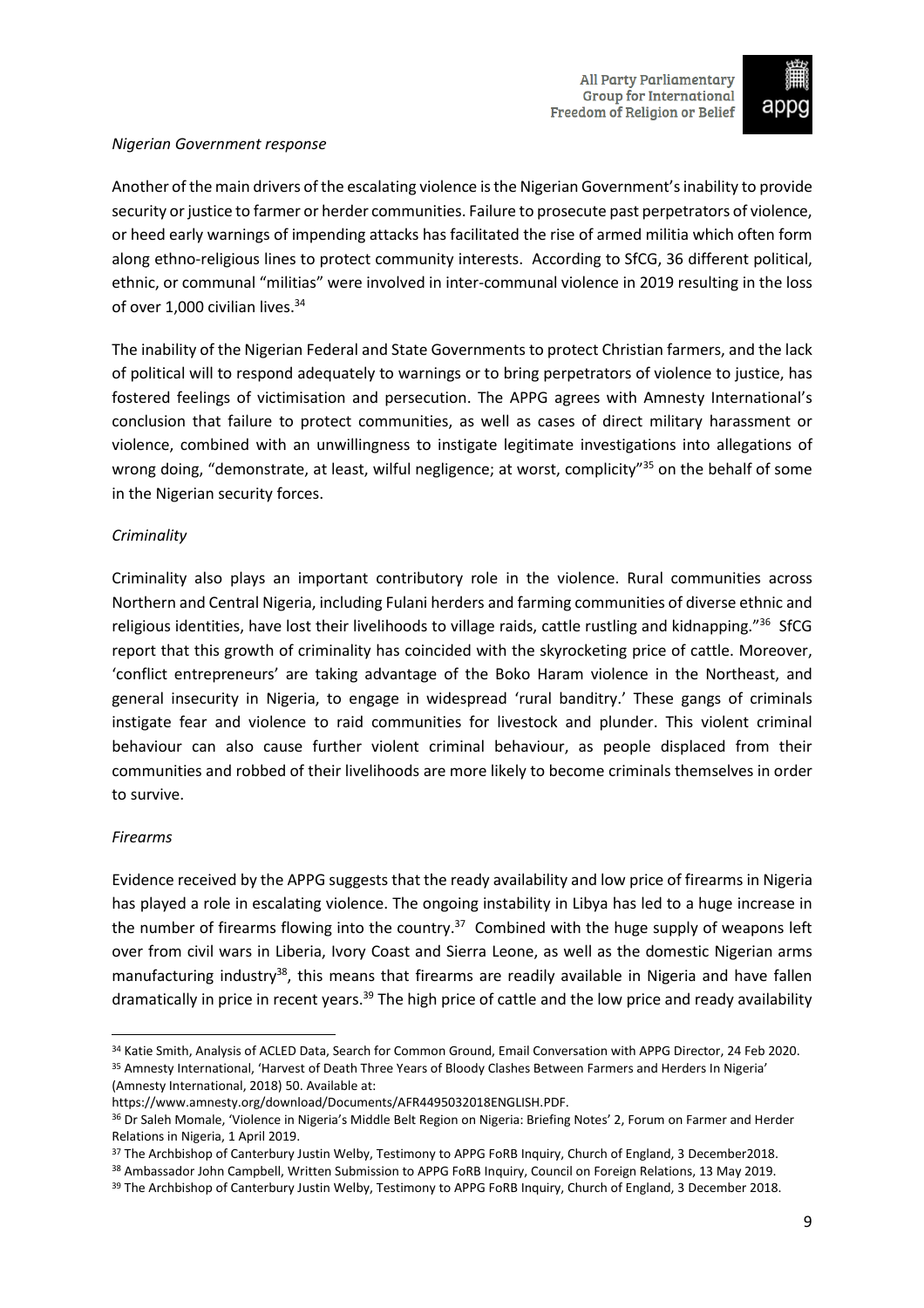

of guns has led to herders in particular being well armed with sophisticated weaponry, which they sometimes acquire through black market channels or through wealthy cattle owners who arm them to protect their herds.

# *Misinformation*

Another factor that is widely considered to have exacerbated the conflict between farmers and herders is the spread of 'fake news' via social media. Such mis- or false information often incorrectly attributes stories, and even footage, of violence from other African countries, to farmers or herders in Nigeria.<sup>40</sup> This has led to heightened tensions, violent reprisals and an environment in which peace building is increasingly difficult.

Reporting on this conflict is difficult for media outlets, as they may not have the resources or access to first-hand information to engage comprehensively with the issues. Among those who are able or willing to report on the violence, there is a tendency to focus only on the most severe cases and to overlook widespread smaller-scale attacks. This makes it even harder for commentators to decipher truths from untruths or to unpack the scale and nature of conflict.

Commentators must not shy away from describing conflicts as motivated by religion or ideology when that is the case. Given the sensitivities involved, there is a pressing need for local and international actors to weigh carefully the multiple drivers of conflict, highlighting cases of atrocities whilst being careful not to exacerbate tensions by promulgating a biased narrative.

<sup>40</sup> Oliver Owen, Testimony to APPG FoRB Inquiry, University of Oxford, 22 November 2018.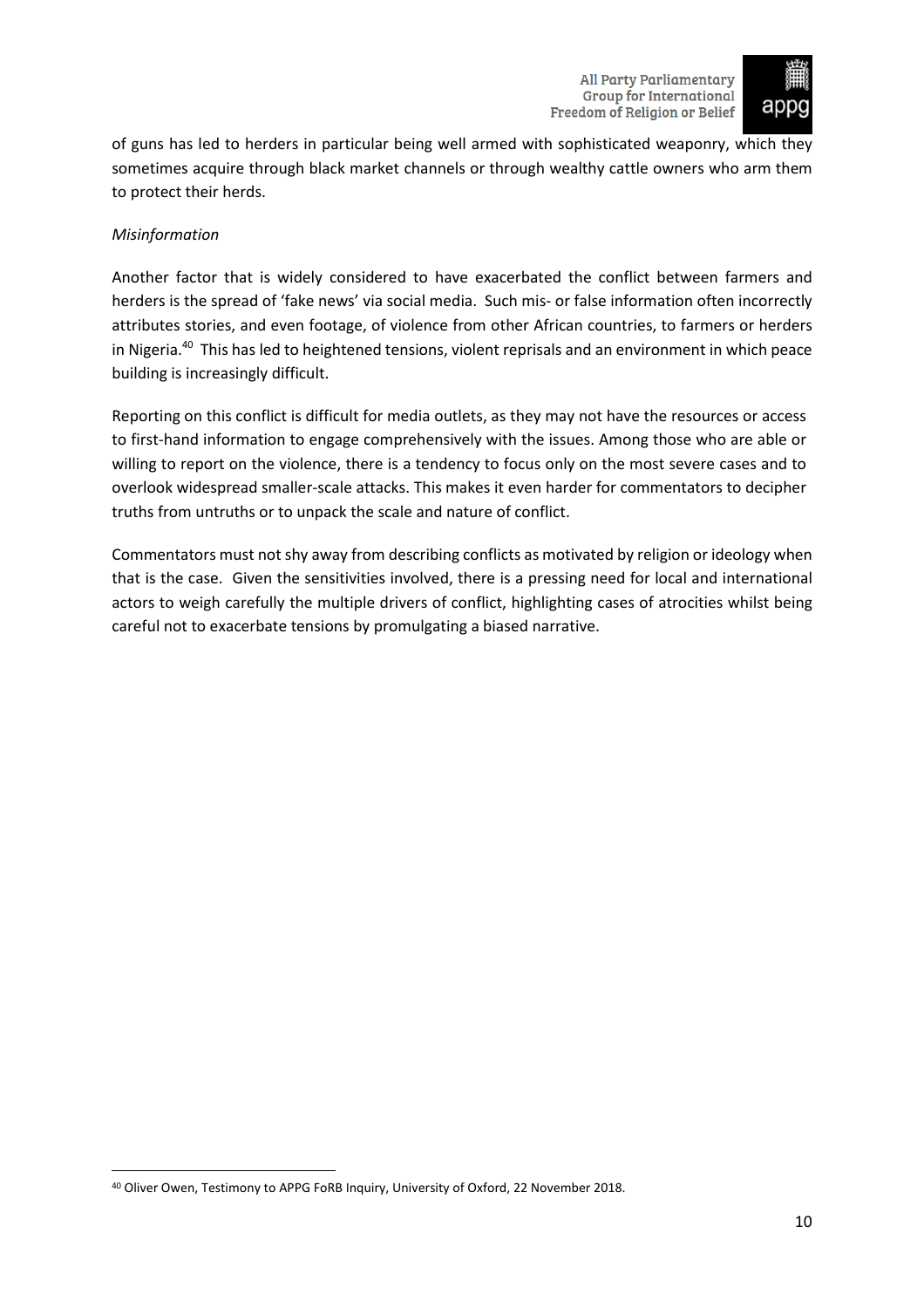

# <span id="page-12-0"></span>**CONFLICT BACKGROUND**

- 1. Nigeria is Africa's most populous country with a population of over 200 million people<sup>41</sup>. It is a major political and economic force in both West Africa and the continent.<sup>42</sup> The Constitution of the Federal Republic of Nigeria recognises a wide range of fundamental rights including the right to life, right to human dignity and right to freedom of conscience and religion.<sup>43</sup> Nigeria is also committed to protect these rights through international instruments such as the International Covenant on Civil and Political Rights.<sup>44</sup>
- 2. Nigeria is a deeply complex society divided along many tribal, political, linguistic, ethnic, geographical and class lines.<sup>45</sup> There are also significant tensions between the country's two major religious groups: Islam and Christianity, which represent 53.5% and 45.9% of the population respectively (although these figures are often contested in Nigeria).<sup>46</sup> The country is geographically divided. The population of the Northern States is majority Muslim and the population of the Southern States is majority Christian.<sup>47</sup>
- 3. The escalating inter-communal violence across the country's Middle Belt involves predominantly Muslim, ethnic Fulani nomadic herders and predominantly Christian, settled farming communities. This report uses the terms farmer and herder to denote these groups for ease of understanding, but recognises that this classification is an oversimplification, that not all farmers are Christian, much as not all herders are Muslim, and that these groups are internally very diverse.
- 4. According to Search for Common Ground (SfCG): "The Fulani are the primary pastoralist group in Africa and have roots in West Africa as far back as 900 A.D. The largest Fulani populations reside in Nigeria, where they make up a considerable portion of the population, with over 18 million people and 270 clans. For centuries, Fulani herders have lived in relative harmony with settled farming communities. These two groups have historically benefited from symbiotic partnerships to keep cropland fertile and cattle well nourished. Herders seasonally migrated their cattle in search of lush grass, available water sources, and profitable markets for their cattle, often near villages and farms. In turn, the cattle provided critical dung fertilizer that

law.org/ConstitutionOfTheFederalRepublicOfNigeria.htm.

<sup>41</sup> Central Intelligence Agency, 'The World Factbook: Nigeria'. Available at: https://www.cia.gov/library/publications/theworld-factbook/geos/ni.html. [accessed on 7 February 2020].

<sup>42</sup> Open Doors UK and Ireland, 'Policy Brief – Nigeria: Addressing the Violence against Christian communities' (Open Doors, 2020).

<sup>43</sup> Constitution of the Federal Republic of Nigeria 1999. Available at: http://www.nigeria-

<sup>44</sup> UN International Covenant on Civil and Political Rights. Available at:

https://treaties.un.org/Pages/ViewDetails.aspx?src=TREATY&mtdsg\_no=IV-4&chapter=4&clang=\_en.

<sup>45</sup> Tolu Ogunlesi, 'Nigeria's Internal Struggles' New York Times, 23 March 2015. Available at:

https://www.nytimes.com/2015/03/24/opinion/nigerias-internal-struggles.html? r=0.

<sup>46</sup> Central Intelligence Agency, 'The World Factbook: Nigeria.' Available at: https://www.cia.gov/library/publications/theworld-factbook/geos/ni.html. [accessed on 7 February 2020].

<sup>47</sup> Tenzin Doorje *et al*., '2018 Annual Report' (USCIRF, 2019). Available at:

https://www.uscirf.gov/sites/default/files/Tier1\_NIGERIA\_2019.pdf.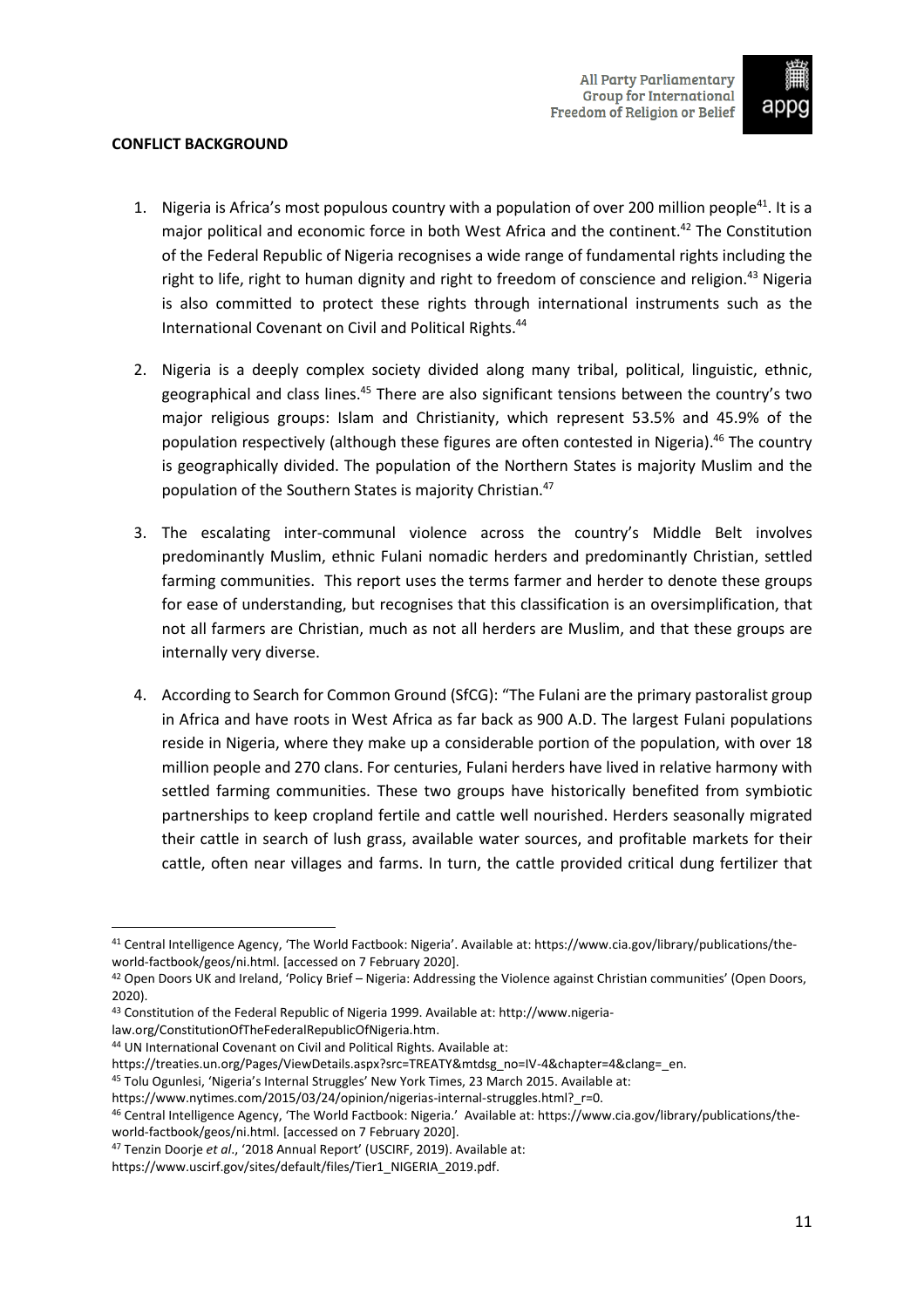

nourished the soil for crop production, leading to high yields. Farmers and herders both benefitted in the exchange of grain for dairy and crop residue for manure."<sup>48</sup>

- 5. Despite this symbiotic relationship, land disputes would often arise.<sup>49</sup> Leaders of the competing groups would generally resolve these disputes peacefully through established arbitration mechanisms, which compensated losses and shared resources.<sup>50</sup> In their 2018 report on the issue, Amnesty International interviewed people from both herder and farming communities who corroborated this view of farmer-herder relations. They spoke about the "harmonious relationship" they had enjoyed in the past and how conflicts had generally been resolved amicably.<sup>51</sup>
- 6. Unfortunately, this relationship has deteriorated rapidly resulting in widespread violence. Amnesty International reported that they "documented 312 incidents of attacks and reprisal attacks in 22 states and Abuja between January 2016 and October 2018. As a result of these attacks, Amnesty International estimates that at least 3,641 people may have been killed, 406 injured, 5,000 houses burnt down, and 182,530 people displaced."<sup>52</sup> International Crisis Group (ICG) estimates that over 300,000 people have been displaced.<sup>53</sup>
- 7. According to ICG: "The conflict has evolved from spontaneous reactions to provocations and now to deadlier planned attacks."<sup>54</sup> Despite the scale of the violence, the conflict is much less well known internationally than the Boko Haram insurgency. This is the case even though the violence has claimed the lives of six times more people than the conflict with Boko Haram<sup>55</sup> and its geographical footprint is larger, with conflict manifesting in more States.<sup>56</sup> According to data from the Armed Conflict Location & Event Data Project, which was analysed by SfCG, "between 1 January 2019 and 1 January 2020, inter-communal violence represented the most severe threat to civilian lives in Nigeria. 30 of Nigeria's 36 states (83%) and FCT (Federal Capital Territory) experienced fatal inter-communal attacks in 2019. <sup>57</sup>
- 8. Violence involving farmers and herders has had many other devastating impacts. Mercy Corps presented to the APPG Inquiry the findings of their 2015 study which found that the violence characterised as the farmer-herder conflict is costing the Nigerian economy \$10.5 billion per year. The study found that affected states have lost up to 47% in tax revenue and that, in 2018,

https://www.amnesty.org/download/Documents/AFR4495032018ENGLISH.PDF.

<sup>48</sup> Chom Bagu and Katie Smith, 'Criminality & Reprisal Attacks in Nigeria's Middle Belt' (Search for Common Ground, 2017) 8. Available at: https://www.sfcg.org/wp-content/uploads/2017/04/Criminality-Reprisal-Attack FINAL.pdf.

<sup>49</sup> Muslim Public Affairs Centre Nigeria, Written Submission to APPG FORB Inquiry, June 2019.

<sup>50</sup> Chom Bagu and Katie Smith, 'Criminality & Reprisal Attacks in Nigeria's Middle Belt' (Search for Common Ground, 2017). Available at: https://www.sfcg.org/wp-content/uploads/2017/04/Criminality-Reprisal-Attack\_FINAL.pdf.

<sup>51</sup> Amnesty International, 'Harvest of Death Three Years of Bloody Clashes Between Farmers and Herders In Nigeria' (Amnesty International, 2018) 11. Available at:

<sup>52</sup> Ibid., 16.

<sup>53</sup> International Crisis Group, 'Stopping Nigeria's Spiralling Farmer-Herder Violence. Africa Report No. 262' (ICG, 2018). Available at: https://d2071andvip0wj.cloudfront.net/262-stopping-nigerias-spiralling-farmer-herder-violence.pdf.

<sup>54</sup> Ibid., Principal Findings.

<sup>55</sup> Ibid., Executive Summary.

<sup>56</sup> Emmanuel Ogebe, 'Rivers of Blood on The River Benue Parts 1& 2: Consolidated Human Rights Fact-Finding Report on Killings by Herdsmen in Nigeria's Benue State In 2018' (2018).

<sup>57</sup> Katie Smith, Analysis of ACLED Data, Search for Common Ground, Email Conversation with APPG Director, 24 Feb 2020.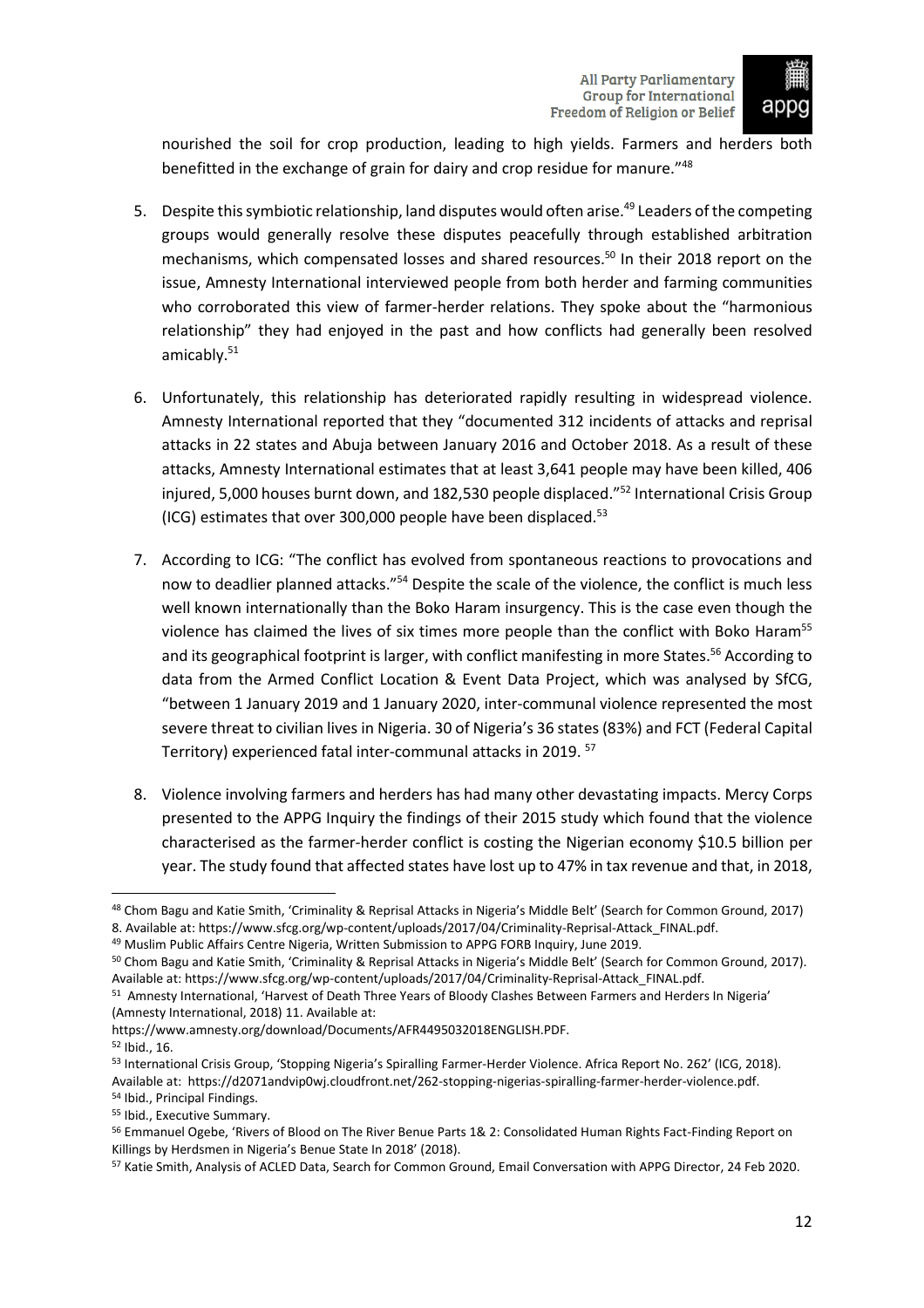

Benue, Nasarawa and Taraba states', food production decreased by 33-66%. The study also found that if conflict were prevented, households would see revenues increase by up to 200%.<sup>58</sup>

- 9. Thus, the violence has exacerbated poverty and food shortages. Survivors of violence have also had to grapple with many other issues such as loss of family members, homes and livelihoods, as well as life-changing and disabling injuries and displacement, often with no adequate provision of humanitarian support for Internally Displaced People (IDPs). They also suffer vulnerability to human trafficking, lack of access to education and health services, and the trauma and other mental health challenges often associated with surviving extreme violence.<sup>59</sup> The conflict has also led to disenfranchisement for those who can no longer vote in their local areas<sup>60</sup> and has exacerbated societal division along religious, ethnic and geographical lines, making future conflict more likely.<sup>61</sup>
- 10. Thus far the Nigerian Government's attempts to resolve the conflict have been ineffective and there seems to be no end in sight. The long-term consequences of failure to reduce the violence are severe. There is the enormous cost in terms of human lives but there is also the potential for economic collapse, famine, further mass displacement of civilians and even more conflict, as the two major religious groups in the country become increasingly polarised.

# <span id="page-14-0"></span>**WHAT IS CAUSING THE VIOLENCE?**

- 11. To discover what factors are contributing to the violence, the APPG heard testimony from Nigerian and international experts during several formal oral evidence sessions held in the UK Houses of Parliament. The APPG also held several smaller meetings and received written submissions from a wide range of different organisations and individuals. This evidence was bolstered with data from news articles and reports on the issue by think tanks, academics and NGOs, as well as information from a UK Government-initiated conference on the issue at Wilton Park in February 2020.
- 12. Nigeria is a large, complex country whose people are not split into monolithic communities. There are varied actors in distinct regions. For this reason, what drives violence in one area may not necessarily be what is driving violence in another.<sup>62</sup> Moreover, many farming and herding communities in Nigeria are still living peacefully.<sup>63</sup> However, while acknowledging this complexity and variance, the APPG's investigation demonstrates that there are several prominent factors that contribute to the herder-farmer violence.

<sup>58</sup> Andras Beszterczey, Testimony to APPG FoRB Inquiry, Mercy Corps, 22 November 2018.

<sup>59</sup> Emmanuel Ogebe, 'Rivers of Blood on The River Benue Parts 1& 2: Consolidated Human Rights Fact-Finding Report on Killings by Herdsmen In Nigeria's Benue State In 2018' (2018).

<sup>60</sup> Ibid.

<sup>61</sup> International Crisis Group, 'Stopping Nigeria's Spiralling Farmer-Herder Violence. Africa Report No. 262' (ICG, 2018). Available at: https://d2071andvip0wj.cloudfront.net/262-stopping-nigerias-spiralling-farmer-herder-violence.pdf. <sup>62</sup> Oliver Owen, Testimony to APPG FoRB Inquiry, University of Oxford, 22 November 2018.

<sup>63</sup> Adam Higazi and Oliver Owen, Written Submission to APPG Inquiry, University of Amsterdam, University of Oxford, 22 November 2018.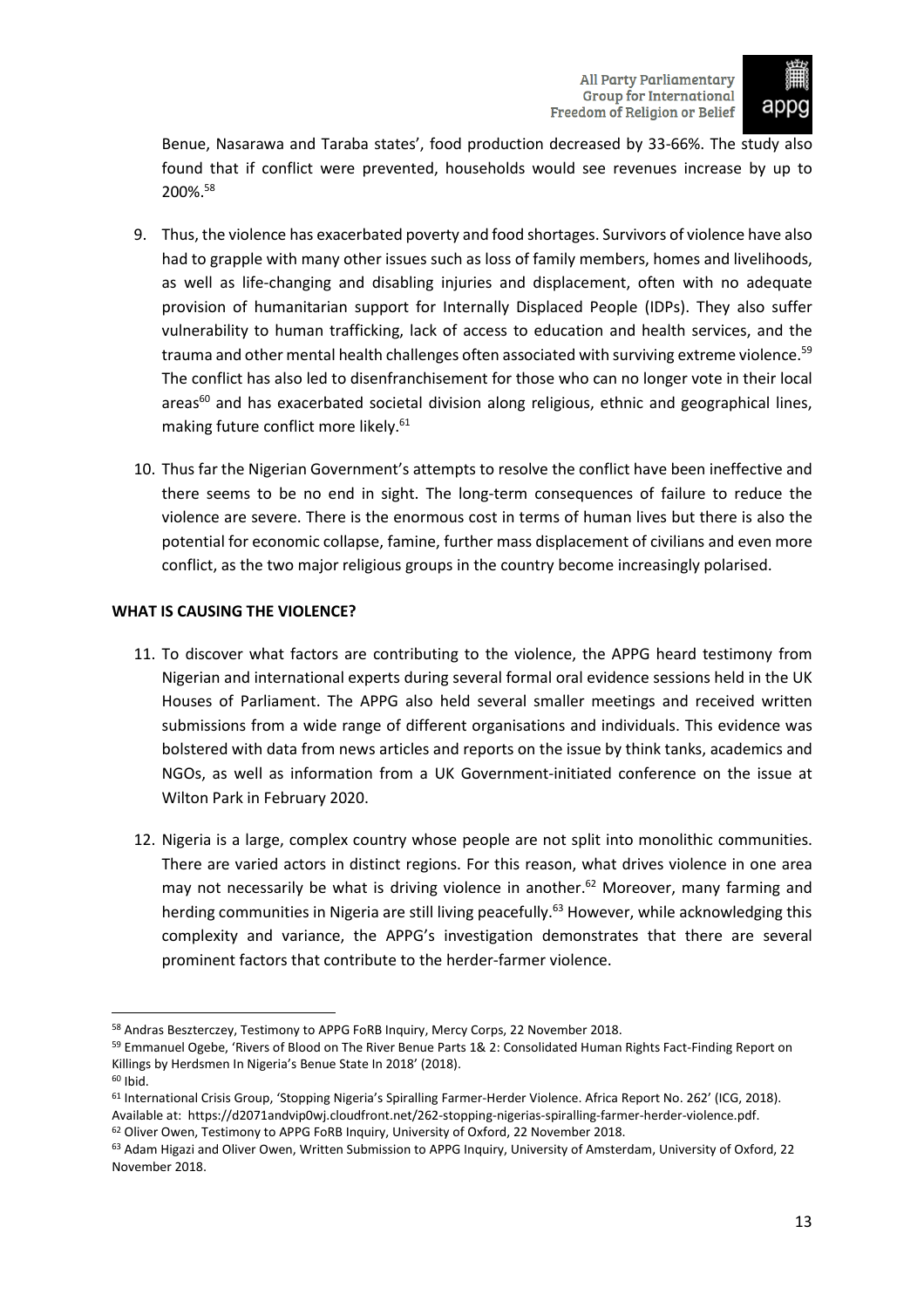

#### <span id="page-15-0"></span>**Increased Competition for Resources**

- 13. Numerous academics and non-governmental organisations (such as Amnesty International<sup>64</sup>, International Crisis Group<sup>65</sup>, the Institute of Economics and Peace<sup>66</sup>, Search for Common Ground<sup>67</sup>), UN bodies (the UN Food and Agricultural Organisation<sup>68</sup>), and the British<sup>69</sup> and Nigerian Governments<sup>70</sup> identified competition for resources as a principal cause of violence involving farmers and herders in Nigeria.
- 14. Mercy Corps, the UK Government via then Minister for State for Africa, Harriet Baldwin MP, and Dr. Oliver Owen of Oxford University gave evidence to the APPG that the age-old conflict between nomadic herders and farmers in Nigeria has been exacerbated by factors such as rapid population growth, climate change and desertification. These factors have decreased the water available for land and grazing and put pressure on resources. As herders take their cattle further south to graze, they come into conflict with local farmers, who accuse the herders of encroaching onto their land and damaging their crops.<sup>71</sup> The Archbishop of Canterbury echoed this view, arguing that climate change and insecurity had pushed herders South in pursuit of increasingly limited resources and into greater conflict with settled farming communities.<sup>72</sup> In the absence of appropriate dispute settlement mechanisms, these conflicts often turn violent and trigger cycles of reprisal attacks.<sup>73</sup>
- 15. An article from the World Economic Forum Annual Meeting describing climate change'simpact on violence in the Sahel outlines some of the environmental challenges facing the region: "The United Nations estimates that roughly 80% of the Sahel's farmland is degraded…But the land available to pastoralists is shrinking… Declining grain and food production is forcing pastoralists into a desperate search for fertile pasture."<sup>74</sup>
- 16. This worrying picture was supported by the evidence of SfCG who note that in Nigeria desertification is worsening, with the Sahara Desert "advancing southwards at a rate of nearly half a mile per year, resulting in desertification of almost one-fifth of the total Nigerian land

<sup>70</sup> Abba Kiyari, Testimony to APPG FoRB Inquiry, Nigerian Government, 16 January 2019.

<sup>64</sup> Amnesty International, 'Harvest of Death Three Years of Bloody Clashes Between Farmers and Herders In Nigeria' (Amnesty International, 2018). Available at:

https://www.amnesty.org/download/Documents/AFR4495032018ENGLISH.PDF.

<sup>65</sup> International Crisis Group, 'Stopping Nigeria's Spiralling Farmer-Herder Violence. Africa Report No. 262' (ICG, 2018).

Available at: https://d2071andvip0wj.cloudfront.net/262-stopping-nigerias-spiralling-farmer-herder-violence.pdf. <sup>66</sup> Serge Stroobants, Testimony to APPG FoRB Inquiry, Institute for Economics and Peace, 1 April 2019.

<sup>&</sup>lt;sup>67</sup> Chom Bagu and Katie Smith, 'Criminality & Reprisal Attacks In Nigeria's Middle Belt' (Search for Common Ground, 2017). Available at: https://www.sfcg.org/wp-content/uploads/2017/04/Criminality-Reprisal-Attack\_FINAL.pdf.

<sup>68</sup> Food and Agricultural Organisation of the United Nations, 'Causes, Effects and Resolution of Farmers-Nomadic Cattle Herders Conflict in Delta State, Nigeria [2010]' (FAO, 2011). Available at: http://www.agriculturaits.czu.cz/03/03\_43.htm. <sup>69</sup> Harriet Baldwin MP, Testimony to APPG FoRB Inquiry, Foreign and Commonwealth Office, 22 November 2018.

<sup>71</sup> Andras Beszterczey, Harriet Baldwin MP, Oliver Owen, Testimony to APPG FoRB Inquiry, Mercy Corps, Foreign and Commonwealth Office, University of Oxford, 22 November 2018.

<sup>72</sup> The Archbishop of Canterbury Justin Welby, Testimony to APPG FoRB Inquiry, Church of England, 3 December 2018. <sup>73</sup> Dr Saleh Momale, 'Violence in Nigeria's Middle Belt Region on Nigeria: Briefing Notes', Forum on Farmer and Herder Relations in Nigeria, 1 April 2019.

<sup>74</sup> Robert Muggah and José Luengo Cabrera, 'The Sahel is Engulfed by Violence. Climate Change, Food Insecurity and Extremists are Largely to Blame,' World Economic Forum, 23 Jan 2019. Available at:

https://www.weforum.org/agenda/2019/01/all-the-warning-signs-are-showing-in-the-sahel-we-must-act-now/.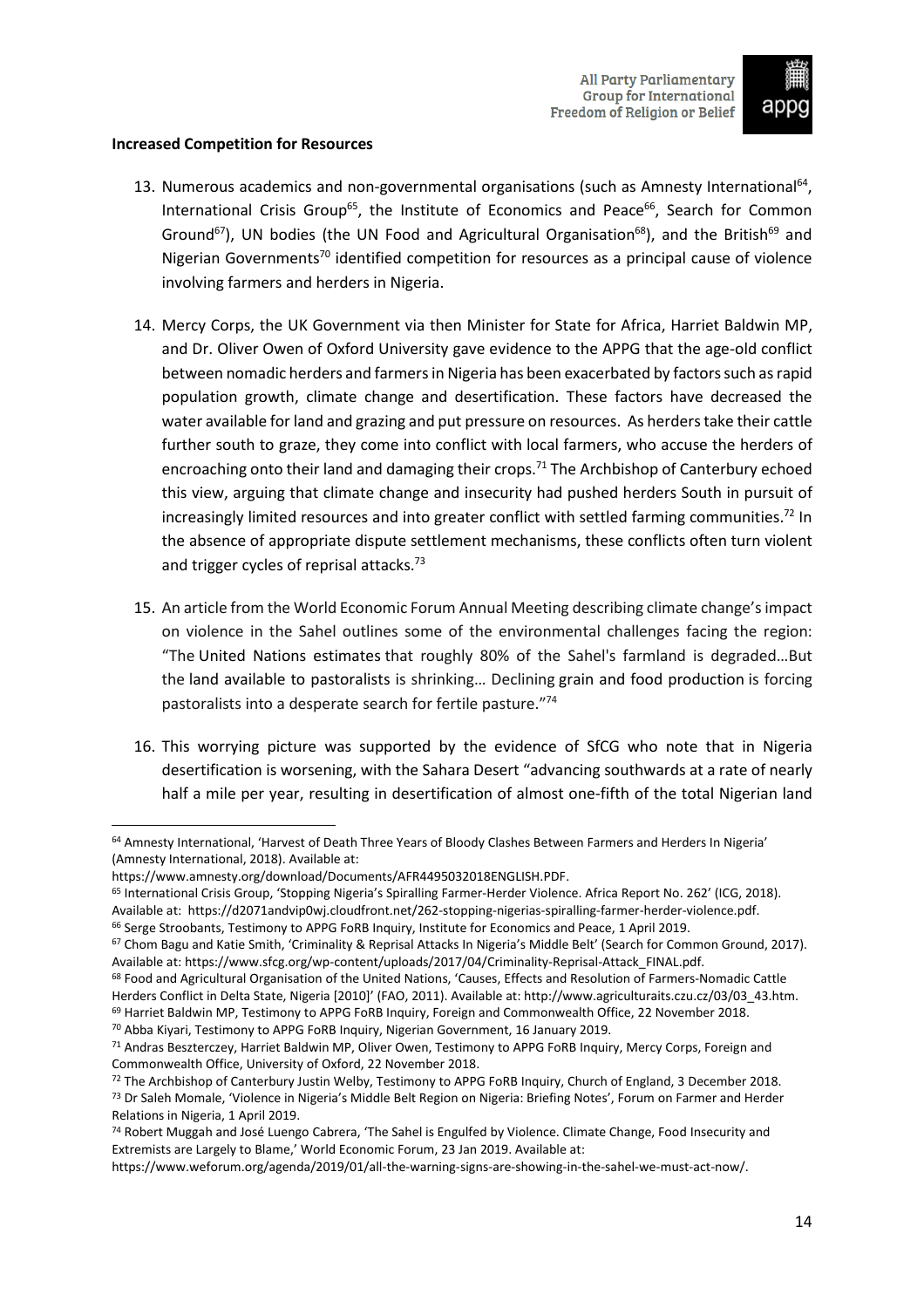

area."75 They also note that this situation is worsened by Nigerian deforestation practices which have led to nearly half the native tree population being lost between 2000 and 2010 alone.<sup>76</sup>

- 17. The Archbishop of Canterbury pointed to the disappearing surface area of Lake Chad as a factor putting more pressure on resources.<sup>77</sup> According to SfCG, "Over 30 million people in the four surrounding countries are dependent on Lake Chad for water. However, the surface area of Lake Chad has decreased from 15,500 square miles to 840 square miles from 1963 to 2001 – a decrease of nearly 95 percent... Nigeria's government officials have documented the shrinkage of more than 800 bodies of water as a contributing cause of violence".<sup>78</sup>
- 18. This dramatic change in environmental conditions has coincided with dramatic population growth, thereby limiting resources even further. According to SfCG: "Nigeria's population nearly doubled between 1990 and 2015, from 95 million to 182 million. Population growth is expected to continue to be high, with population estimates of 440 million by 2050."<sup>79</sup> This increased population has led to increased demand for food and the expansion of farmland, thereby reducing areas for grazing even further: "From 1990 to 2014, the area harvested increased by nearly 97 percent, from 8.4 million acres to 247 million acres in 2014."80
- 19. Encroachment onto grazing land has also put pressure on resources. Amnesty International visited Adamawa State where they found that "farmlands, schools, petrol stations and other structures have been erected in several places along the 500-kilometre grazing route that extends from Toungo local government area to Limankara on the border with Cameroon. People using this route were often seen herding cattle around these structures, even sometimes coming onto the expressway. This increase in farming and other large-scale developmental activities… have resulted in growing encroachment on what used to be grazing routes or reserves."<sup>81</sup> Poor management of resources, urban growth, encroachment and land grabbing by elites has been a key factor in increasing the pressure on resources in Nigeria.<sup>82</sup>
- 20. Insecurity in the North of Nigeria has also contributed to the southward migration of herders. The Abuja Policy Dialogue Series noted that the Boko Haram insurgency has meant that "important grazing areas and water sources became at once closed off to pastoralists. Grazing

<sup>75</sup> Chom Bagu and Katie Smith, 'Criminality & Reprisal Attacks In Nigeria's Middle Belt' (Search for Common Ground, 2017) 15. Available at: https://www.sfcg.org/wp-content/uploads/2017/04/Criminality-Reprisal-Attack\_FINAL.pdf.

<sup>76</sup> Ibid., 15.

<sup>77</sup> The Archbishop of Canterbury Justin Welby, Testimony to APPG FoRB Inquiry, Church of England, 3 Dec 2018

<sup>78</sup> Chom Bagu and Katie Smith, 'Criminality & Reprisal Attacks In Nigeria's Middle Belt' (Search for Common Ground, 2017) 15. Available at: https://www.sfcg.org/wp-content/uploads/2017/04/Criminality-Reprisal-Attack\_FINAL.pdf. <sup>79</sup> Ibid., 15.

<sup>80</sup> Ibid., 15.

<sup>81</sup> Amnesty International, 'Harvest of Death Three Years of Bloody Clashes Between Farmers and Herders In Nigeria' (Amnesty International, 2018) 15. Available at:

https://www.amnesty.org/download/Documents/AFR4495032018ENGLISH.PDF.

<sup>82</sup> Adam Higazi and Oliver Owen, Written Submission to APPG Inquiry, University of Amsterdam, University of Oxford, 22 November 2018.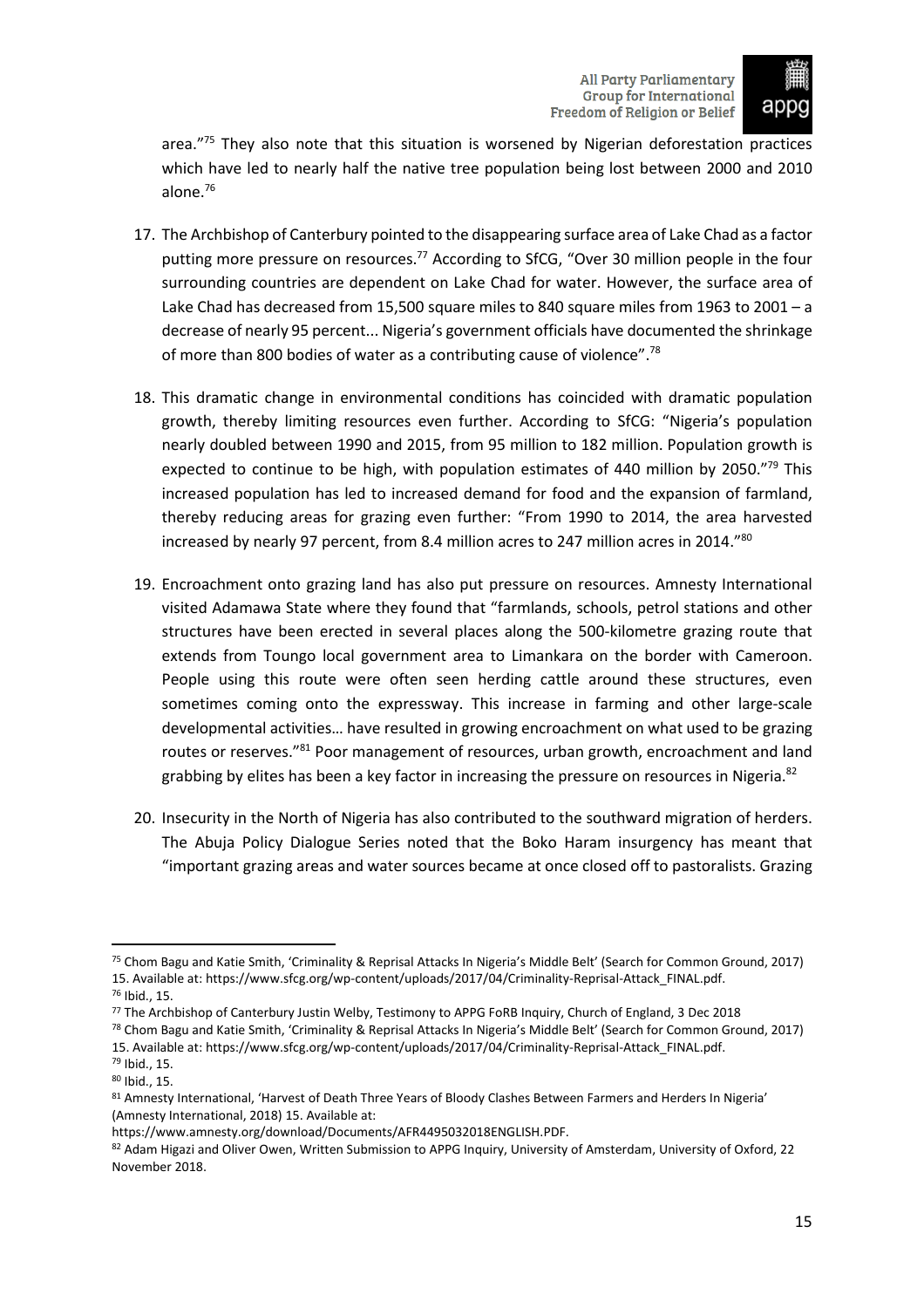

lands in Borno, Yobe, Adamawa, Gombe and Bauchi became inaccessible to nomads and their livestock."<sup>83</sup>

21. This combination of poor resource management, climate change, population growth and insecurity has led to enormous pressure on resources. This pressure has forced herders to drive their cattle to wherever water and grass are available which, in many cases, has been the land of settled farming communities resulting in increasing conflict.

# <span id="page-17-0"></span>**Breakdown of traditional mediation mechanisms**

- 22. Historically, village chiefs and herder leaders have kept the peace, mediating between parties and coming to mutually accepted decisions which were kept by sending anyone who defied them to face local authorities.<sup>84</sup> The increased conflict has strained the capacity of these leaders to reduce tensions and amicably resolve conflict. This has led to the breakdown of historical dispute settlement mechanisms and in turn, facilitated conflict turning to violence.<sup>85</sup> Moreover, many herders have been pushed further and further South into areas, which historically did not have large herder populations and which therefore never developed effective customary means of regulating land use between farmers and herders.<sup>86</sup> According to Dr. Adam Higazi of the University of Amsterdam and Dr. Oliver Owen of Oxford University, "In many such places, in the South, incoming herders have come into conflict not only with farmers but also local cattle-rearers (including established Fulani communities in the South who have been there for half a century or more and are well integrated)."<sup>87</sup>
- 23. The importance of inter-communal mediation in promoting trust and reducing conflict is illustrated by the success that peace-building endeavours in Nigeria have had in reducing tensions and violence. Many of these endeavours have been led by non-governmental organisation (NGOs) and replicate aspects of traditional dispute settlement mechanisms. According to SfCG, Nigerian-based organizations and agencies such as the Inter-Faith Mediation Centre (IMC), Justice Development and Peace Caritas, and Community Action for Popular Participation (CAPP) have all had some degree of success using mediation to foster harmony, rebuild trust and stop violence in several communities in the Middle Belt.<sup>88</sup>
- 24. Mercy Corps presented to the APPG the results of their successful four-year peace-building programme in the Middle Belt of Nigeria. This programme, which was evaluated through a randomised control trial, resulted in significant increases around trust, security and

<sup>83</sup> Abuja Policy Dialogue Series (Challenges of Pastoralism in Nigeria), Written Submission to APPG FoRB Inquiry, January-February 2018, 3.

<sup>84</sup> International Crisis Group, 'Stopping Nigeria's Spiralling Farmer-Herder Violence. Africa Report No. 262' (ICG, 2018). Available at: https://d2071andvip0wj.cloudfront.net/262-stopping-nigerias-spiralling-farmer-herder-violence.pdf.  $85$  Ibid.

<sup>86</sup> Adam Higazi and Oliver Owen, Written Submission to APPG Inquiry, University of Amsterdam, University of Oxford, 22 November 2018.

<sup>87</sup> Ibid., 5.

<sup>88</sup> Chris Kwaja and Bukola Ademola-Adelehin, 'Between Farmers and Herders Responses To Conflicts Mapping Past Efforts and Opportunities For Violence Prevention' (Search for Common Ground, 2018). Available at: https://www.sfcg.org/wpcontent/uploads/2018/03/Responses-to-Conflicts-between-Farmers-and-Herders-in-the-Middle-Belt-FINAL.pdf.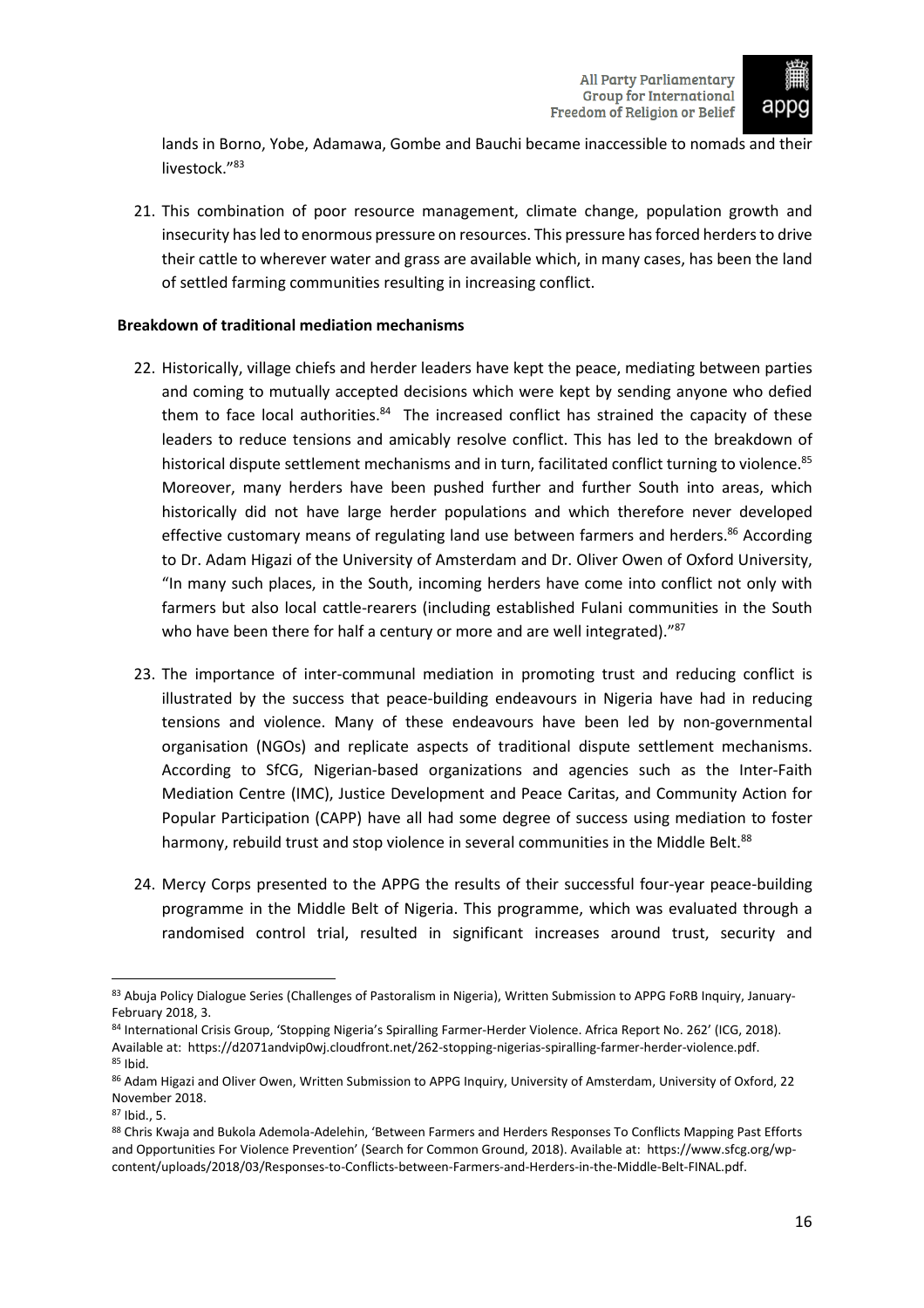

perceptions of security. The impact of this intervention was found to be even larger when compared with the communities who didn't receive the intervention and who were shown to have had significant decreases in trust over the same time period.<sup>89</sup>

25. These examples, and many more like them, demonstrate the importance of non-violent dispute settlement mechanisms to preventing conflict. The fact that many of these are now being run by NGOs highlights the vacuum created by the breakdown of traditional mechanisms and the need for the Nigerian Federal and State Governments to encourage mediation between communities at all levels. As stated by Miranda Hurst of Mercy Corps in her evidence to the APPG, "donor funded programmes can only go so far if the Nigerian government itself is not actively promoting peace". $90$ 

# <span id="page-18-0"></span>**Criminality**

- 26. Another factor contributing to escalating violence is growing criminality, which drives herders South, increases tensions between communities and directly causes violence and deaths. According to FFARN: "Groups of armed bandits exist in many of Nigeria's rural areas, particularly in the North West and the Middle Belt of Nigeria. Rural communities across Northern Nigeria, including the Fulani herdsmen and farming communities of diverse ethnic and religious identities, have lost their livelihoods to village raids, cattle rustling and kidnapping."<sup>91</sup> Human Rights Watch report that bandit attacks resulted in the death of "at least 400 people and displaced over 38,000 in 2018" and that the Northern State of Zamfara was perhaps the State most affected.<sup>92</sup> This violence increases insecurity in the North and adds to the pressure driving herders South.
- 27. More research is needed to determine the ethnic and religious makeup of criminal groups but Dr. Momale of FFARN told the APPG that there are many cases where people have misattributed attacks by bandits to Fulani herders.<sup>93</sup> Herder groups have also made this claim.<sup>94</sup> Former US Ambassador to Nigeria John Campbell, ret. Ralph Bunche Senior Fellow for Africa Policy Studies at the Council on Foreign Relations in Washington, DC, submitted to the APPG that, "villages routinely attribute attacks to the other religion/ethnicity/user of land while avoiding identifying the attackers as bandits."<sup>95</sup>
- 28. Fulani herders have engaged in criminality and have also been victims of criminality, having been targeted by bandits and cattle rustlers.<sup>96</sup> SfCG report that this growth of criminality and

95 Ambassador John Campbell, Written Submission to APPG FoRB Inquiry, Council on Foreign Relations, 13 May 2019.

<sup>89</sup> Andras Beszterczey, Testimony to APPG FoRB Inquiry, Mercy Corps 22 May 2019.

<sup>90</sup> Ibid.

<sup>91</sup> Dr Saleh Momale, 'Violence in Nigeria's Middle Belt Region on Nigeria: Briefing Notes', Forum on Farmer and Herder Relations in Nigeria, 1 April 2019.

<sup>92</sup> Human Rights Watch, 'Nigeria: Events of 2018.' Available at: https://www.hrw.org/world-report/2019/countrychapters/nigeria.

<sup>93</sup> Dr Saleh Momale, Testimony to APPG FoRB Inquiry, Forum on Farmer and Herder Relations in Nigeria, 1 April 2019. 94 International Crisis Group, 'Stopping Nigeria's Spiralling Farmer-Herder Violence. Africa Report No. 262' (ICG, 2018). Available at: https://d2071andvip0wj.cloudfront.net/262-stopping-nigerias-spiralling-farmer-herder-violence.pdf.

<sup>96</sup> Abuja Policy Dialogue Series (Challenges of Pastoralism in Nigeria), Written Submission to APPG FoRB Inquiry, January-February 2018.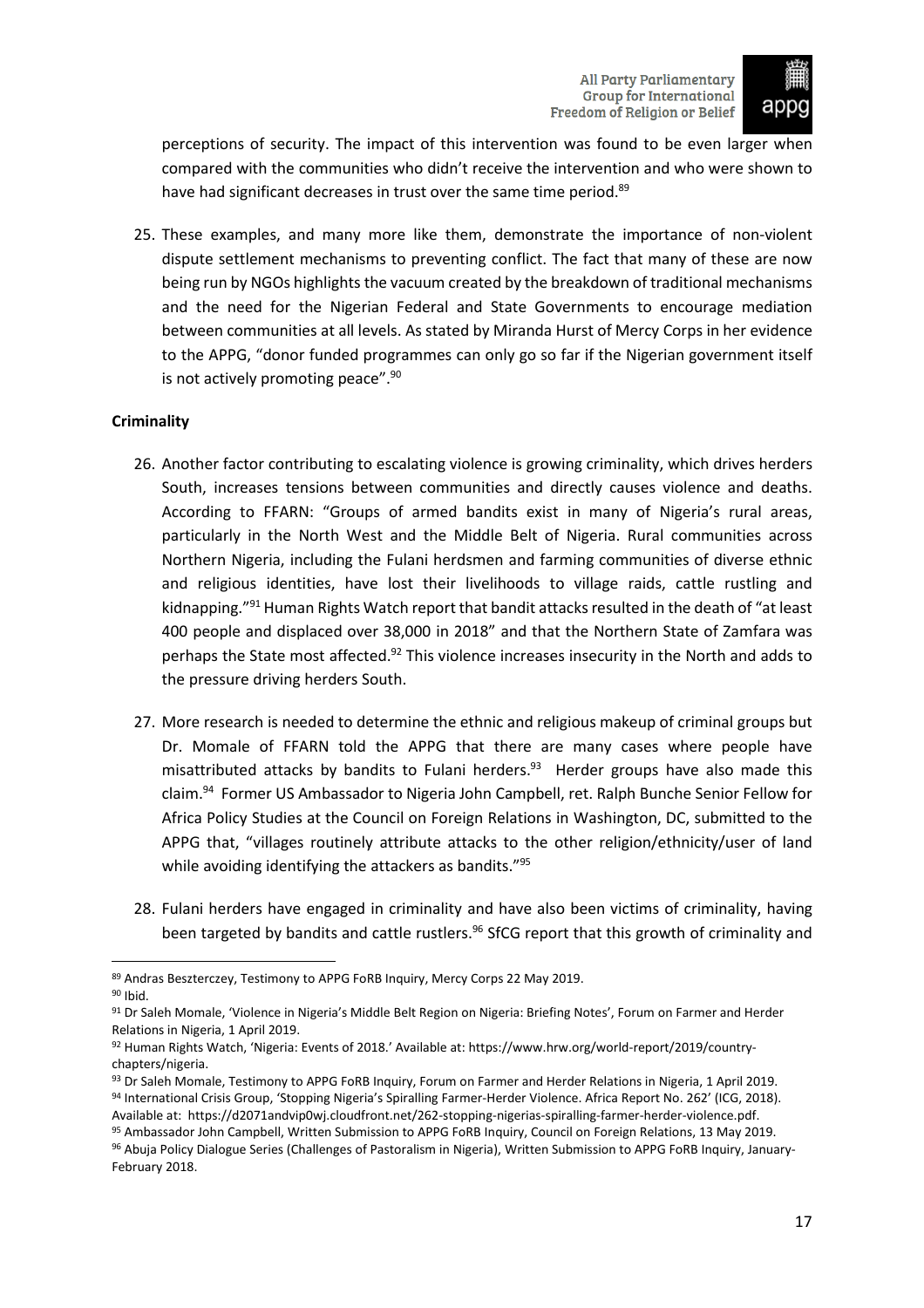

cattle rustling has coincided with the skyrocketing price of cattle which means, "imported cattle breeds can be sold for an average cost of 430,000 to 525,000 Naira (USD \$1300-1700) and local cattle can be sold for an average price between 100,000 to 200,000 Naira (USD \$300- 650)."<sup>97</sup> The high prices for cattle have attracted more sophisticated, better resourced actors into the industry such as, "local political elites, retired military officers, and other wealthy individuals [who] will purchase or receive cattle and then hire pastoralists to manage the cows for them. In many cases, these are cattle-less Fulani who are given their own cattle in repayment for herding another's cows. These hired herders are then responsible for protecting the cattle from theft, injury, and disease and are oftentimes armed by their bosses for these purposes."<sup>98</sup>

- 29. Similarly, high cattle prices have attracted more sophisticated, organised and better armed criminals who seek to profit from the increasing monetary value of cattle, and instability in rural areas. As described by SfCG: 'conflict entrepreneurs' are taking advantage of the Boko Haram violence in the Northeast and general insecurity in Nigeria to engage in widespread 'rural banditry.' These gangs of criminals instigate fear and violence to raid communities for livestock and plunder. They often attack during the middle of the night and create chaos, burning homes and shooting guns in the air, to cause people to flee and more effectively manoeuvre cattle out of the community."<sup>99</sup>
- 30. This criminality exacerbates the farmer-herder conflict by increasing tensions between religious groups. It also forces herders to migrate further to escape bandits, increasing the likelihood that they will come into conflict with farmers over grazing areas and other resources. SfCG report that bandits often pursue migrating herders, stealing their livestock and raiding local communities. This adds to the feeling of these communities that they are facing a violent, northern Muslim invasion.<sup>100</sup> This violent criminal behaviour also begets further violent criminal behaviour, as people displaced from their communities and robbed of their livelihoods are more likely to become criminals themselves in order to survive.<sup>101</sup> Supporting this view, Okoli and Lenshie state that "crops of herdsmen displaced by conflict and climatic adversities…have taken to guerrilla criminality".<sup>102</sup>

<sup>97</sup> Chom Bagu and Katie Smith, 'Criminality & Reprisal Attacks In Nigeria's Middle Belt' (Search for Common Ground, 2017) 10. Available at: https://www.sfcg.org/wp-content/uploads/2017/04/Criminality-Reprisal-Attack\_FINAL.pdf. <sup>98</sup> Ibid., 11.

<sup>99</sup> Chom Bagu and Katie Smith, 'Criminality & Reprisal Attacks In Nigeria's Middle Belt' (Search for Common Ground, 2017) 11. Available at: https://www.sfcg.org/wp-content/uploads/2017/04/Criminality-Reprisal-Attack\_FINAL.pdf. <sup>100</sup> Ibid., 11.

<sup>101</sup> Abuja Policy Dialogue Series (Challenges of Pastoralism in Nigeria), Written Submission to APPG FoRB Inquiry, January-February 2018.

<sup>102</sup> Al Okoli and Nsemba Lenshie, 'Nigeria: Nomadic Migrancy and Rural Violence' (2018) Conflict Studies Quarterly 25, 77.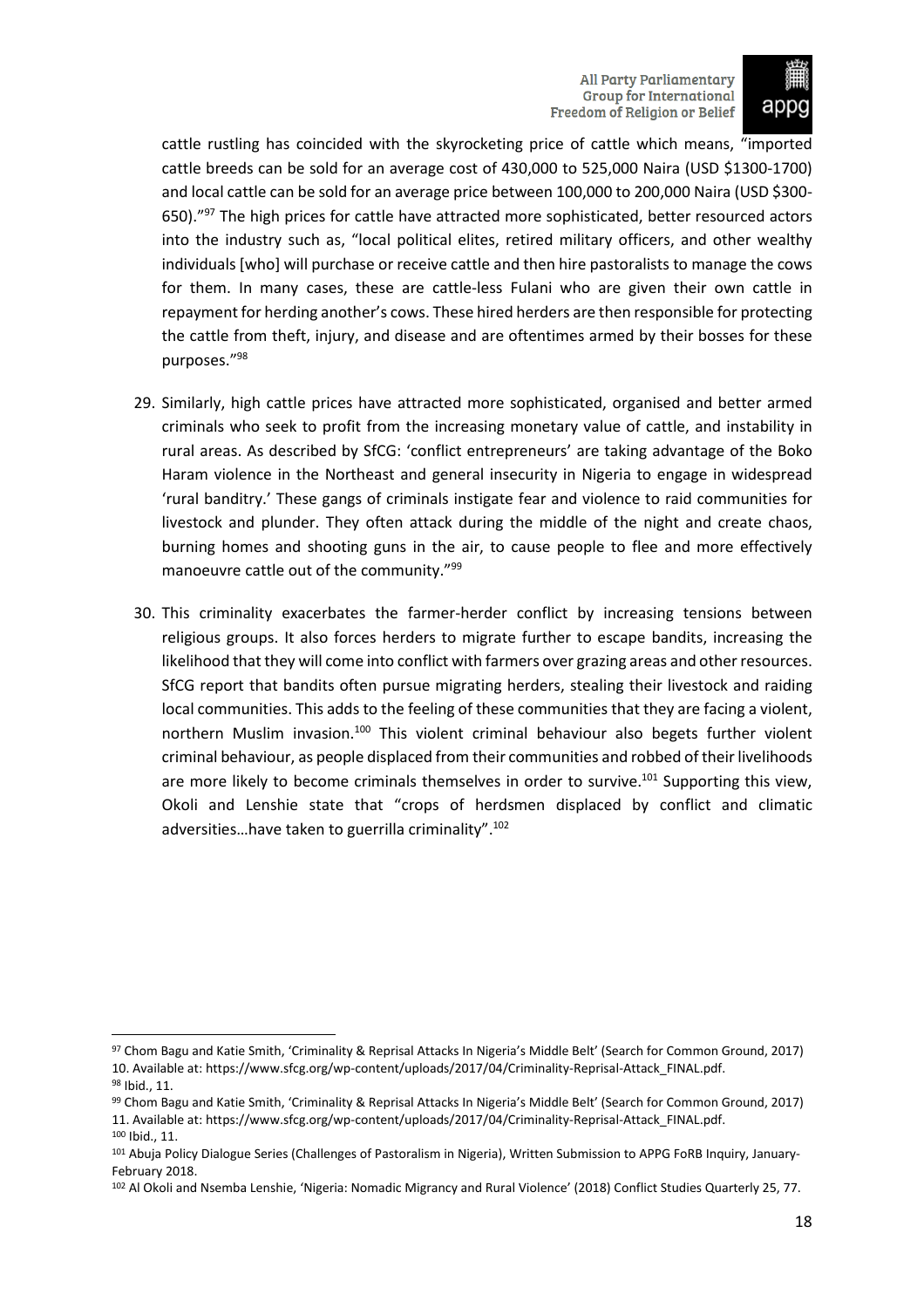

#### <span id="page-20-0"></span>**Governmental Response**

- 31. In the evidence analysed by the APPG, there was consensus that the Nigerian Government's response to conflict involving farmers and herders has been inadequate or ineffective and that this has allowed violence to emerge and escalate. There is the belief that the lack of political will or capacity to address conflict is one of the main drivers of violence.
- 32. Successive Nigerian Governments have been accused of adding to the pressure on resources by developing infrastructure on lands previously used for grazing and failing to maintain grazing reserves.<sup>103</sup> For example, "A reserve in Wase Local Government Area (LGA)...was designated specifically for grazing. However, various dams and irregular rainfall drained the water resources and dried up the grass. The government had agreed to periodically fumigate against a large infestation of tsetse flies, but neglected this over time, creating an inhospitable environment for herding."<sup>104</sup>
- 33. Another example of how Government intervention to try and manage resources has exacerbated conflict isthe introduction of anti-grazing legislation. ICG reported that one of the primary reasons for the escalation of violence in Nigeria in 2018 was "the introduction in November 2017 of anti-grazing laws vehemently opposed by herders in Benue and Taraba states, and the resultant exodus of herders and cattle, largely into neighbouring Nasarawa and, to a lesser degree, Adamawa, sparking clashes with farmers in those states."<sup>105</sup> Some commentators point out that significant violence involving farmers and herders had been taking place in these states prior to the introduction of the anti-grazing laws, so they cannot be claimed as root causes for the violence.<sup>106</sup> But this does not change the fact that violence in these States seems to have increased in response to the Governmental intervention. Recognition of this does not absolve those who committed violence of responsibility for their actions. It is, however, necessary to understand the context in which violent conflict has emerged in these States.
- 34. The Nigerian Government has also been accused of compounding its inability to effectively manage resources by being unable to protect communitiesfrom violence orto prosecute those who commit violence. ICG argue that the main reason for the dramatic escalation in violence is the failure of the federal government to prosecute past perpetrators or heed early warnings of impending attacks.<sup>107</sup>

<sup>103</sup> Abuja Policy Dialogue Series (Challenges of Pastoralism in Nigeria), Written Submission to APPG FoRB Inquiry, January-February 2018.

<sup>104</sup> Chom Bagu and Katie Smith, 'Criminality & Reprisal Attacks In Nigeria's Middle Belt' (Search for Common Ground, 2017) 17. Available at: https://www.sfcg.org/wp-content/uploads/2017/04/Criminality-Reprisal-Attack\_FINAL.pdf.

<sup>105</sup> International Crisis Group, 'Stopping Nigeria's Spiralling Farmer-Herder Violence. Africa Report No. 262' (ICG, 2018). Available at: https://d2071andvip0wj.cloudfront.net/262-stopping-nigerias-spiralling-farmer-herder-violence.pdf. 106 Emmanuel Ogebe, 'Rivers of Blood on The River Benue Parts 1& 2: Consolidated Human Rights Fact-Finding Report on Killings by Herdsmen in Nigeria's Benue State In 2018' (2018).

<sup>107</sup> International Crisis Group, 'Stopping Nigeria's Spiralling Farmer-Herder Violence. Africa Report No. 262' (ICG, 2018). Available at: https://d2071andvip0wj.cloudfront.net/262-stopping-nigerias-spiralling-farmer-herder-violence.pdf.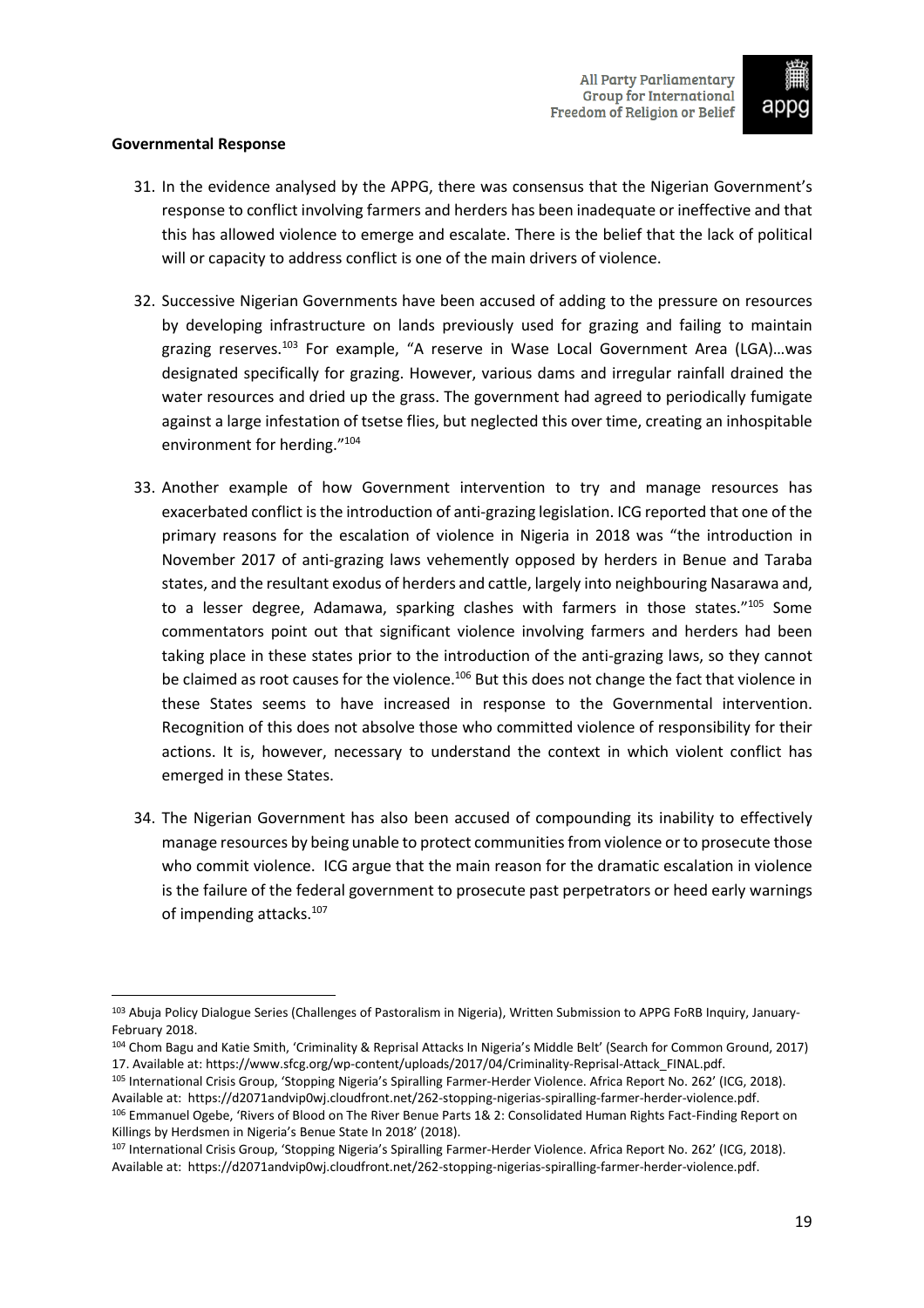

- 35. There are many reports of survivors of violence informing authorities about impending attacks and/or about the identity of attackers and yet no arrests being made.<sup>108</sup>According to Amnesty International, "Eye witnesses, victims, local officials and others independently interviewed have recounted several incidents where police and soldiers have either ignored credible warnings of impending attacks and/or abandoned people during or just before deadly attacks by heavily armed groups, suspected to be members of herder or farmer communities."<sup>109</sup> For example, in December 2017, 50 policemen were deployed to Dong district in Adamawa in response to rumours that an attack by Fulani herders was impending. The policemen arrived but eventually left the area three days before the attack took place. It seems that these and many other attacks could have been prevented if security agencies had responded appropriately.<sup>110</sup>
- 36. The Economic Community of West African States (ECOWAS) Court of Justice censured the inadequacy of the Nigerian Government's efforts to protect citizens and investigate acts of violence involving farmers and herders on Tuesday 26 February 2019. The court ordered the Nigerian Government to investigate mass killings and destruction of properties committed by Fulani herders in the Agatu Community in Benue State in 2016. The court stated that the Government "is obliged to protect the human rights of its citizens" and ordered the Government to identify and prosecute the perpetrators and redress the victims.<sup>111</sup>
- 37. The insecurity that local communities face, and the impunity that those who engage in violence have thus far enjoyed, has led to groups of farmers and herders forming militias. These are usually formed along ethno-religious lines to protect community interests, as they conclude that if they don't, no one will. Thisthought process was expressed clearly by former Army Chief of Staff and Defence Minister, Lt General Theophilus Danjuma, who called on Christians in his home state of Taraba to stop depending on government security forces and to take up arms to protect themselves. He argued that the armed forces were, "not neutral; they collude" in the, "ethnic cleansing in … riverine states" by Fulani militia and insisted that villagers must defend themselves because, "depending on the armed forces", will result in them dying, "one by one. The ethnic cleansing must stop."<sup>112</sup>
- 38. ICG note that ethnic groups in Nigeria do not publicly admit to having organised militia but that many farming communities reportedly "formed militias and vigilante groups to fend off Fulani herders whose cattle grazed in their fields… [and] others attacked herders in retaliation for

<sup>108</sup> Amnesty International, 'Harvest of Death Three Years of Bloody Clashes Between Farmers and Herders in Nigeria' (Amnesty International, 2018). Available at:

https://www.amnesty.org/download/Documents/AFR4495032018ENGLISH.PDF.

<sup>109</sup> Amnesty International, 'Harvest of Death Three Years of Bloody Clashes Between Farmers and Herders in Nigeria' (Amnesty International, 2018) 50. Available at:

https://www.amnesty.org/download/Documents/AFR4495032018ENGLISH.PDF. <sup>110</sup> Ibid.

<sup>111</sup> The Economic Community of West African States Court of Justice, *Rev. Fr. Solomon Mfa et al. v Federal Republic of*

*Nigeria et al.,* Judgment No. ECW/CCJ/JUD/06/19, 26 February 2019, 29. Available at: http://prod.courtecowas.org/wpcontent/uploads/2019/07/JUD\_ECW\_CCJ\_JUD\_06\_19.pdf.

<sup>112</sup> LT General Theophilus Y. Danjuma, 'Nigeria Armed Forces collude with bandits to Kill Nigerians', 25 March 2018.Available at: https://www.youtube.com/watch?v=AWWElwoBdCg.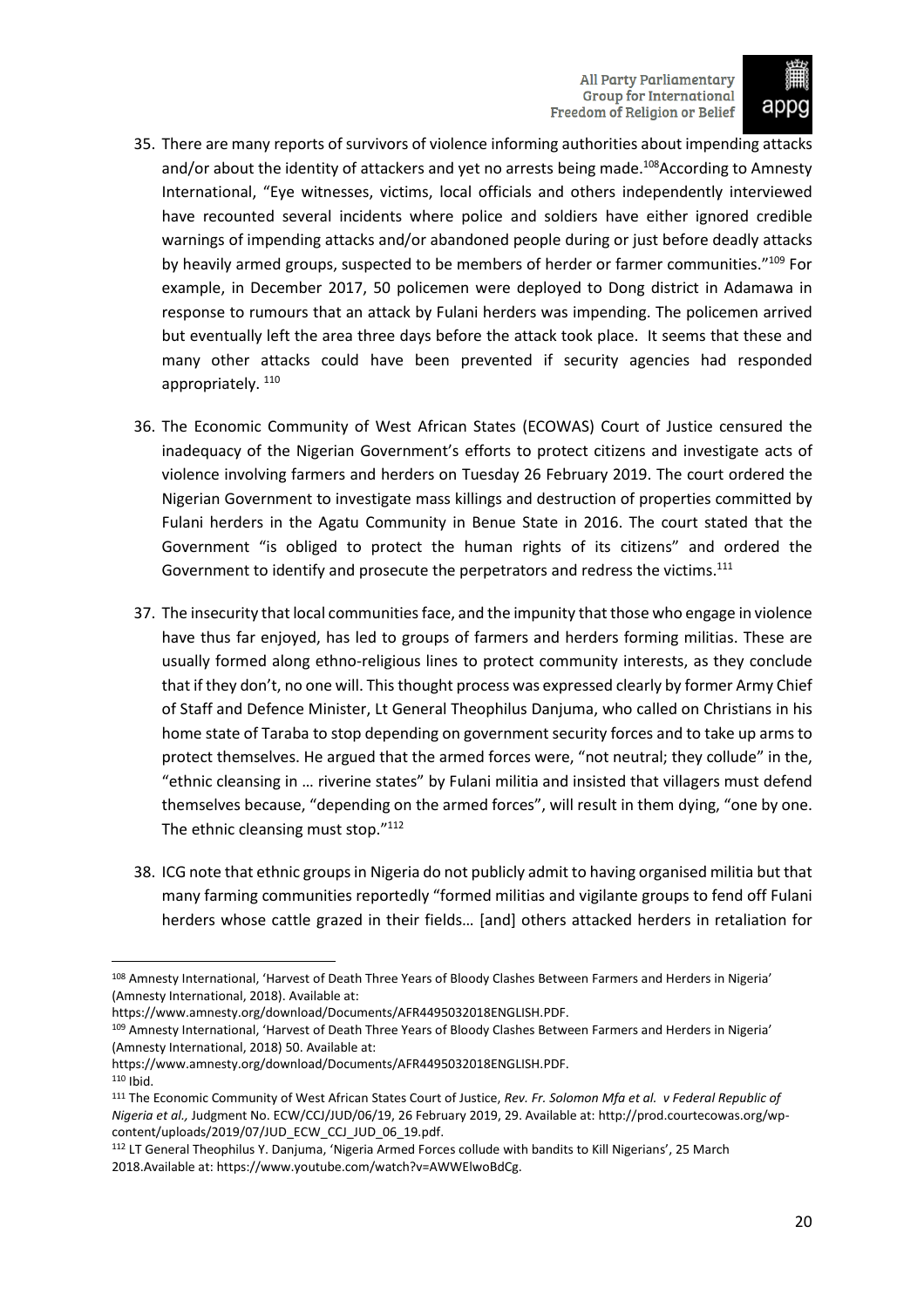

alleged damage to farms or to force the "strangers" out of their domains".<sup>113</sup> According to data from the Armed Conflict Location & Event Data Project, which was analysed by SfCG, 36 different political, ethnic, or communal "militias" were involved in inter-communal violence in 2019 resulting in the loss of over 1,000 civilian lives.  $^{114}$ 

- 39. These militias, who are often backed by ethnic, political and religious leaders, have been forming in much greater numbers recently and have also been engaging in increasingly premeditated attacks.<sup>115</sup>In the case of the Fulani, militia are now also utilising sophisticated weapons such as AK 47s.<sup>116</sup> In fact, some Fulani militias are now so well armed that one army General in Adamawa claimed that troops had to use rocket-propelled grenades in order to prevent them from attacking Bachama villages.<sup>117</sup> In addition to attacks being increasingly premeditated, ICG noted that militia violence increasingly takes the form of "scorched-earth campaigns that kill scores, raze villages and burn down farms."<sup>118</sup>
- 40. According to Dr Adam Higazi and Dr. Oliver Owen, Nigerian "Police have sometimes intervened early to resolve disputes before they become lethal, and in some places (Ekiti for example) farmers and herders are happy to mediate their disputes at the police station. But in other places, the police have been risk-averse and they have not been active in getting involved in enforcing peaceful settlement. "<sup>119</sup> Of course, Nigeria is a vast country and there are significant capacity constraints on the security forces' ability to deal with militias and to provide security. These constrains cannot be dismissed by outsiders. Therefore, we should not underestimate the challenge facing the Nigerian Government and its security forces.
- 41. Limited resources have severely restrained the ability of security agencies to take control of the violence in Nigeria. Former US Ambassador to Nigeria, John Campbell, told the APPG that the, "police presence throughout the [middle belt]—indeed, throughout the entire country is weak. Nation-wide, the police numbers [are] only about 350,000, and are poorly trained and poorly paid. The number stationed in the Middle Belt is small. Security—always limited—is provided by the Nigerian army, which has units stationed in every Middle Belt state. But, the army, too, is stretched thin, often poorly trained and poorly paid. Police and military salaries can be in arrears for weeks or months. In effect, the writ of the Federal and state governments does not run across large areas of the Middle Belt. They are ungoverned spaces."<sup>120</sup>

<sup>113</sup> International Crisis Group, 'Stopping Nigeria's Spiralling Farmer-Herder Violence. Africa Report No. 262' (ICG, 2018) 4-5. Available at: https://d2071andvip0wj.cloudfront.net/262-stopping-nigerias-spiralling-farmer-herder-violence.pdf. <sup>114</sup> Katie Smith, Analysis of ACLED Data, Search for Common Ground, Email Conversation with APPG Director, 24 Feb 2020. <sup>115</sup> Ibid.

<sup>116</sup> Amnesty International, 'Harvest of Death Three Years of Bloody Clashes Between Farmers and Herders in Nigeria' (Amnesty International, 2018). Available at:

https://www.amnesty.org/download/Documents/AFR4495032018ENGLISH.PDF.

<sup>117</sup> International Crisis Group, 'Stopping Nigeria's Spiralling Farmer-Herder Violence. Africa Report No. 262' (ICG, 2018). Available at: https://d2071andvip0wj.cloudfront.net/262-stopping-nigerias-spiralling-farmer-herder-violence.pdf. <sup>118</sup> Ibid., 5.

<sup>119</sup> Adam Higazi and Oliver Owen, Written Submission to APPG Inquiry, University of Amsterdam, University of Oxford, 22 November 2018, 8.

<sup>120</sup> Ambassador John Campbell, Written Submission to APPG FoRB Inquiry, Council on Foreign Relations, 13 May 2019, 2.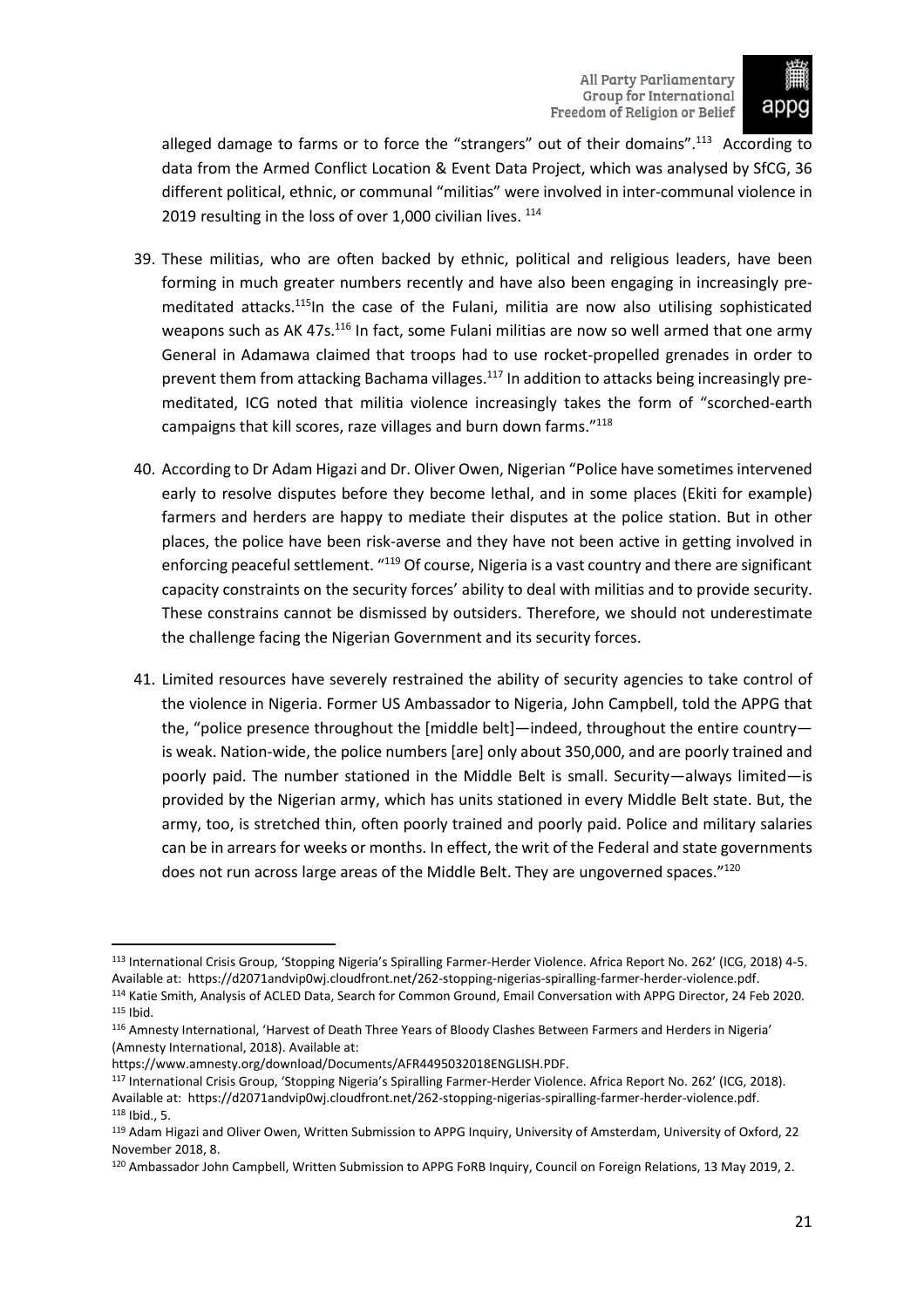

- 42. The Nigerian Government has made deployments of security personnel to try to respond to violence but according to ICG, "The personnel are still inadequate to secure many areas, and units are ill equipped to respond speedily to distress calls from remote villages. Some police units deployed in rural areas are operating cautiously, mindful that officers have been ambushed and killed. In many areas, the forces deployed are inadequate to deter heavily armed militias who attack villages at night and retreat to their forest camps before dawn."<sup>121</sup>
- 43. While these restraints are significant and undermine capacity to bring peace, limited resources cannot explain the many reported instances where security forces have been themselves responsible for attacks against communities.<sup>122</sup> For example, Amnesty International reported a visit to Kwesati Village in Ussa LGA of Taraba State in May 2018, "where several residents told the organisation about the brutal harassment by soldiers they'd had to endure, including breaking into their homes in the middle of the nights to harass and threaten and beat them."<sup>123</sup> Such attacks naturally increase feelings of persecution among communities, making them less likely to cooperate with security forces and more likely to take up arms to protect themselves. <sup>124</sup> This, combined with slow communications from President Buhari, has also led to perceptions by victimised communities that the Federal Government has no will to address the issue.<sup>125</sup>
- 44. Positive Examples where local Government and security forces have been proactive and managed to reduce conflict do exist. According to Dr Adam Higazi and Dr. Oliver Owen, "Gombe State remains one of the more peaceful states in Nigeria with generally good relations between farmers and Fulani herders, including in religiously mixed areas. Key to this is political will, good communications, police professionalism, and early involvement before conflict escalates. This shows that the key factor in whether these pressures become conflicts or not is goodwill and genuine interest in rural governance on the part of State and Federal Government. With that, and with foresight, [resource] pressures can be managed. Without that, actors are increasingly going to rely on self-defence and violence."<sup>126</sup>
- 45. Thus, the Nigerian Government's general inability or unwillingness to effectively manage resources, or to offer security or justice to the communities subjected to violence, is one of the key drivers of the escalating violence as it has led to increased competition and the rise of ethno-religious militias.

<sup>126</sup> Ibid., 10.

<sup>121</sup> International Crisis Group, 'Stopping Nigeria's Spiralling Farmer-Herder Violence. Africa Report No. 262' (ICG, 2018) 22. Available at: https://d2071andvip0wj.cloudfront.net/262-stopping-nigerias-spiralling-farmer-herder-violence.pdf. <sup>122</sup> Chom Bagu and Katie Smith, 'Criminality & Reprisal Attacks in Nigeria's Middle Belt' (Search for Common Ground, 2017). Available at: https://www.sfcg.org/wp-content/uploads/2017/04/Criminality-Reprisal-Attack\_FINAL.pdf.

<sup>123</sup> Amnesty International, 'Harvest of Death Three Years of Bloody Clashes Between Farmers and Herders in Nigeria' (Amnesty International, 2018) 60. Available at:

https://www.amnesty.org/download/Documents/AFR4495032018ENGLISH.PDF.

<sup>124</sup>Chom Bagu and Katie Smith, 'Criminality & Reprisal Attacks in Nigeria's Middle Belt' (Search for Common Ground, 2017). Available at: https://www.sfcg.org/wp-content/uploads/2017/04/Criminality-Reprisal-Attack\_FINAL.pdf.

<sup>125</sup> Adam Higazi and Oliver Owen, Written Submission to APPG Inquiry, University of Amsterdam, University of Oxford, 22 November 2018, 2.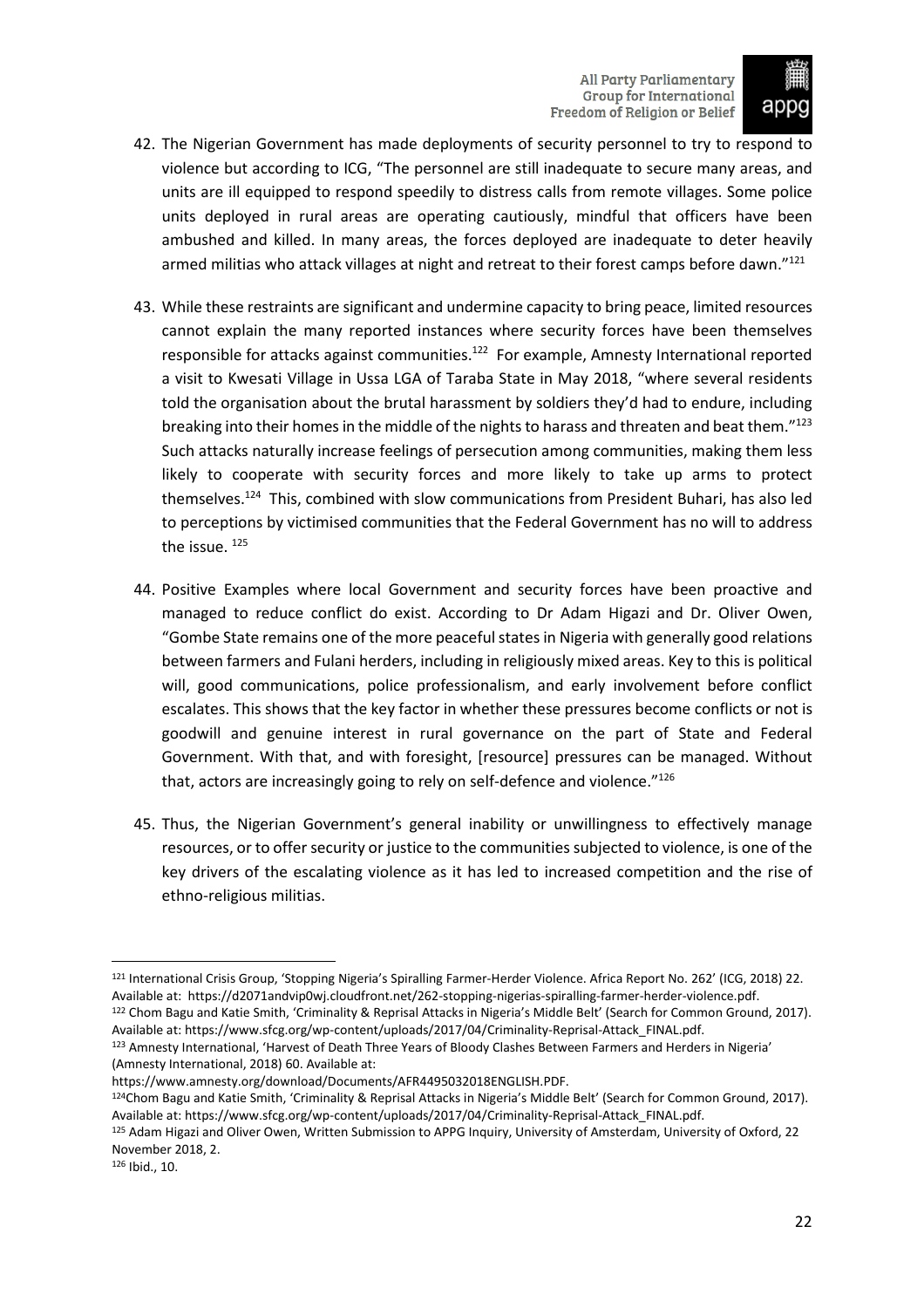

#### <span id="page-24-0"></span>**Flow of Weapons**

46. Evidence analysed by the APPG suggests that the ready availability and low price of firearms has also played a role in escalating violence. The Archbishop of Canterbury gave evidence to the APPG that ongoing instability in Libya has led to a huge increase in the number of firearms flowing into Nigeria.<sup>127</sup> According to Adam Higazi and Oliver Owen, "guns are sourced via ordinary criminal networks, in which arms obtained in post-conflict zones such as Libya are imported and traded in known underground markets in the Niger Delta and South-East."<sup>128</sup> Combined with the huge supply of weapons left over from civil wars in Liberia, Ivory Coast and Sierra Leone, as well as the domestic Nigerian arms manufacturing industry<sup>129</sup>, this means that firearms are readily available in Nigeria and have halved in price in recent years.<sup>130</sup> While obviously not causing conflict in itself, this preponderance of readily available weapons has played a role in exacerbating violence in Nigeria.

#### <span id="page-24-1"></span>**Misinformation**

- 47. Another factor that is widely considered to have exacerbated the conflict between farmers and herders is the spread of misinformation via media or social media. Dr. Oliver Owen noted that stories, and even footage, of violence from other African countries are often incorrectly attributed to farmers or herders in Nigeria.<sup>131</sup> This has led to heightened tensions, violent reprisals and an environment in which peace building is increasingly difficult.
- 48. Stephanie Hegarty of the BBC shared with the APPG a recent investigation by BBC Africa Eye. This investigation highlighted how false stories and videos about Christians or Muslims are circulated widely and rapidly on social media in Nigeria and that this often leads to violence. One example from the investigation was a photo of a child killed by a head wound in Brazzaville Congo. This violence was attributed to Nigerian Fulani. This led to a group of 11 Fulani being killed by a group of young Berom men: "Some were set alight. Others were hacked to death with machetes. Days later, their bodies were still being discovered across the city, dumped in ditches, behind houses and along the roadsides. Many were burnt beyond recognition."132 The violence was directly attributed to the photo, "As soon as we saw those images, we wanted to just strangle any Fulani man standing next to us," one Berom youth leader told the BBC.<sup>133</sup>
- 49. Bulama Bukarti from the Tony Blair Institute for Global Change told the APPG that misinformation about the situation in Nigeria is are often spread through social media. Echoing the content of the BBC Africa report, Bukarti also discussed how false stories can stoke anger and conflict. He showed a photo that was circulated widely throughout Nigeria of a woman

<sup>127</sup> The Archbishop of Canterbury Justin Welby, Testimony to APPG FoRB Inquiry, Church of England, 3 December 2018. 128 Adam Higazi and Oliver Owen, Written Submission to APPG Inquiry, University of Amsterdam, University of Oxford, 22 November 2018, 6.

<sup>129</sup> Ambassador John Campbell, Written Submission to APPG FoRB Inquiry, Council on Foreign Relations, 13 May 2019.

<sup>130</sup> The Archbishop of Canterbury Justin Welby, Testimony to APPG FoRB Inquiry, Church of England, 3 December 2018. 131 Oliver Owen, Testimony to APPG FoRB Inquiry, University of Oxford, 22 November 2018.

<sup>132</sup> Yemisi Adegoke, 'Like. Share. Kill. Nigerian Police Say False Information on Facebook is Killing People', BBC Africa Eye, 13 November 2018. Available at: https://www.bbc.co.uk/news/resources/idt-sh/nigeria\_fake\_news. <sup>133</sup> Ibid.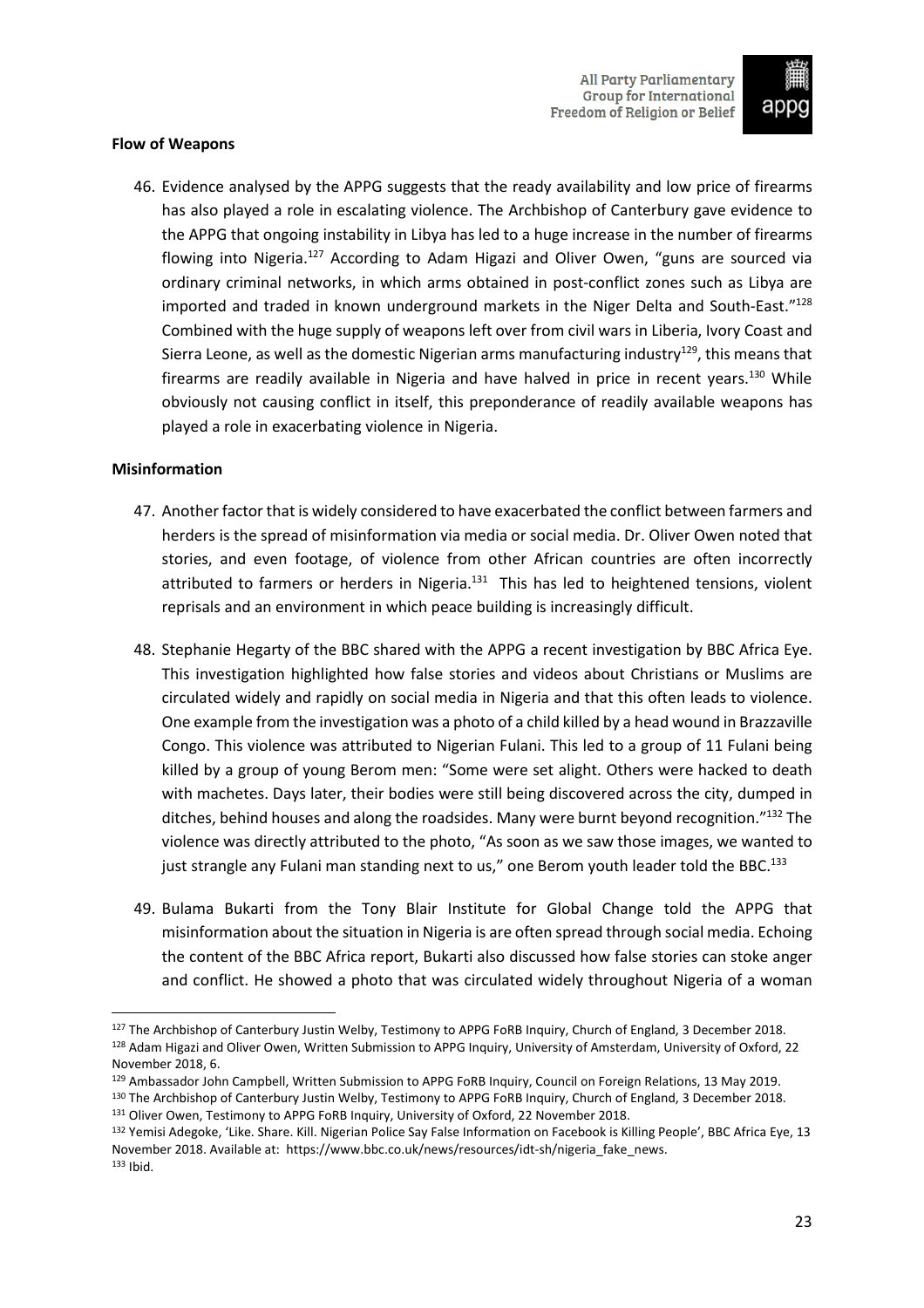

being trained by Fulani to kill Christians with an AK-47. However, when he investigated the photo, he found it to be taken from a video of a woman in Sudan with no connection to the conflict in Nigeria. He then showed several other photos that had been misattributed to Fulani violence.<sup>134</sup>

- 50. Ilia Djadi, formerly of the Christian news organisation World Watch Monitor, claimed that the capacity for videos and photos to spread across Nigeria in days opens doors to all manner of manipulation of data or facts. He described a situation where most users are not aware of the impact of what they are sharing. However, he also mentioned that there are those who are fully aware of what they are doing and who intentionally spread misinformation through social media with the aim of manipulating others and causing conflict.<sup>135</sup> The BBC highlighted once such person, a man named Idris Ahmed, who has been known to spread incendiary statements on Facebook such as describing the entire Berom ethnic group as terrorists, or about military complicity in the killing of Fulani men.<sup>136</sup>
- 51. Facebook and other social media companies have not responded vigorously enough to the problem of hate speech and misinformation on Nigeria social media. According to the BBC, "Facebook's third-party fact-checking partners in Nigeria have committed just four full-time fact checkers to review false information, on a platform used by 24 million Nigerians...more worrying still is that none of the four fact-checkers deployed full-time by Facebook's partners in Nigeria speaks Hausa, a language spoken by millions in the country."<sup>137</sup>

# <span id="page-25-0"></span>**History and Religious Identity**

- 52. History changes the way people interpret current events. Mervin Crawford Young, the American Political Scientist and scholar of African politics, is reported to have said that in a "highly polarized environment, members of cultural communities continually scan the horizon for signs of threats, and… the best way they comprehend these threats is by association with similar historical experiences."138 To some extent, historical conflict along religious identity lines between Fulani Muslims and Christian groups has impacted how people see current events and has exacerbated violence.
- 53. In the beginning of the 19<sup>th</sup> Century, the Sokoto Caliphate was established under Uthman dan Fodio amidst violent raids, the enslavement of many non-Muslims from smaller tribes and the annexation of land for Fulani pastoral clans. When the British conquered the Caliphate in 1903, it was the world's largest slave polity, with Fulani leaders preying on smaller tribes to feed the

<sup>134</sup> Bulama Bukarti, Testimony to APPG FoRB Inquiry, Tony Blair Institute for Global Change, 12 December 2018. <sup>135</sup> Ibid.

<sup>136</sup> Yemisi Adegoke, 'Like. Share. Kill. Nigerian Police Say False Information on Facebook is Killing People', BBC Africa Eye, 13 November 2018. Available at: https://www.bbc.co.uk/news/resources/idt-sh/nigeria\_fake\_news. <sup>137</sup> Ibid.

<sup>138</sup> Jonathan Ishaku, 'Herdsmen Violence: The Politics of Security Management in A Fragile State' paper presented at a colloquium organised by the Nigeria Union of Journalists, Plateau state chapter at Leadership Institute, Jos, 3 May 2018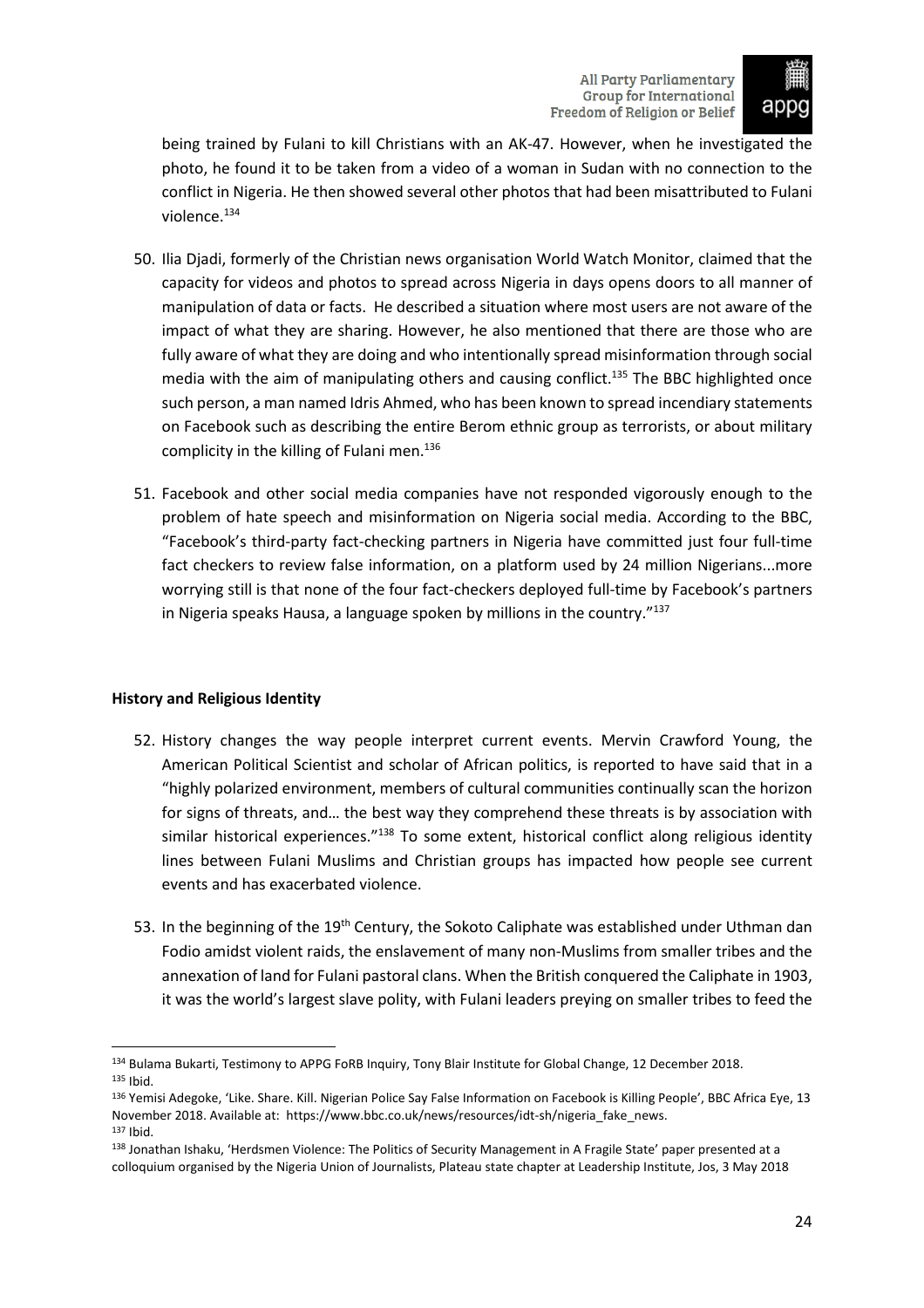

slave trade for a century.<sup>139</sup> As these smaller tribes abandoned their traditional religions during the colonial period, they turned to Christianity and held on to the memory of the violence they experienced.<sup>140</sup>

- 54. This memory and the fear associated with it combines with contemporary events, such as the adoption of Shari'a law by 12 Northern States in 1999, to create a tense, divided society in which actions by Fulani or Muslims are sometimes seen as a resurgence or continuation of historical violence and imperialism.<sup>141</sup> One study of the conflict examined by the APPG acknowledges that "socio-economic factors drive the [farmer-herder] conflict" but also claims that there is an extra dimension to the violence and that "the attacks can be seen as a continuation of jihad seeking an Islamic state throughout Nigeria".<sup>142</sup> Fulani groups have also claimed that violence against them is part of an agenda to subjugate or destroy their people. According to ICG, "The Fulani youth group, JAFUYAN, said killings of Fulani in Numan were 'the latest in a coordinated agenda to wipe out our people systematically through ethnic cleansing.'"<sup>143</sup>
- 55. Fr Bature of the Forum on Farmer and Herder Relations in Nigeria (FFARN) submitted to the APPG that, "crop damages from herds, many of which are led by the predominantly Muslim Fulani herders, that may have seen as an accidental act…are now perceived as deliberate and provocative acts against farmers, many of whom are Christian. This narrative hastriggered the reactions of farming communities to see Fulani herdsmen as both competitors for natural resources and part of an agenda to annihilate their way of life."<sup>144</sup> This impact of religious identity was similarly described by the former Attorney General of Nasarawa State, Suleiman Nchi who said, "The parties in a conflict may be carrying or expressing different religious identities. A simple argument between a Fulani-herdsman and a farmer from a community that is predominantly Christian over land, for example, may take on the tenor of a sectarian crisis since the Fulani herdsman is almost always a Muslim."<sup>145</sup>
- 56. The APPG received evidence from several sources which helps to explain how the historical and religious context in Nigeria impacts perceptions of violence and heightens conflict. One prominent Nigerian Christian Leader submitted to the APPG that "Every religious cleric, whether they are Muslims or Christians, in the local communities will immediately attribute the conflict to religion. This is because there are many audio and videotapes on the social media and being played on CDs in markets in northern Nigeria, of Muslim clerics attacking, insulting, and denigrating the bible, Christians, and the person of Jesus. There are Christians

<sup>139</sup> Ambassador John Campbell, Written Submission to APPG FoRB Inquiry, Council on Foreign Relations, 13 May 2019. <sup>140</sup> Ibid.

<sup>141</sup> Ibid.

<sup>&</sup>lt;sup>142</sup> Open Doors World Watch Research, 'Nigeria: Six Things to Know About The Deadly Fulani Violence In The Middle Belt Region' (World Watch Research, 2017) 2. Available at: http://opendoorsanalytical.org/wp-

content/uploads/2018/04/NIGERIA-Things-to-know-about-the-deadly-Fulani-violence-2017-08-21.pdf.

<sup>143</sup> International Crisis Group, 'Stopping Nigeria's Spiralling Farmer-Herder Violence. Africa Report No. 262' (ICG, 2018) 14. Available at: https://d2071andvip0wj.cloudfront.net/262-stopping-nigerias-spiralling-farmer-herder-violence.pdf.

<sup>144</sup> Reverend Anthony Bature, Written Submission to APPG FoRB Inquiry, Forum on Farmer and Herder Relations in Nigeria, 22 May 2019, 3.

<sup>145</sup> Suleiman Nchi, Religion and Politics in Nigeria: The Constitutional Issues (Greenworld: Jos, 2013) 229.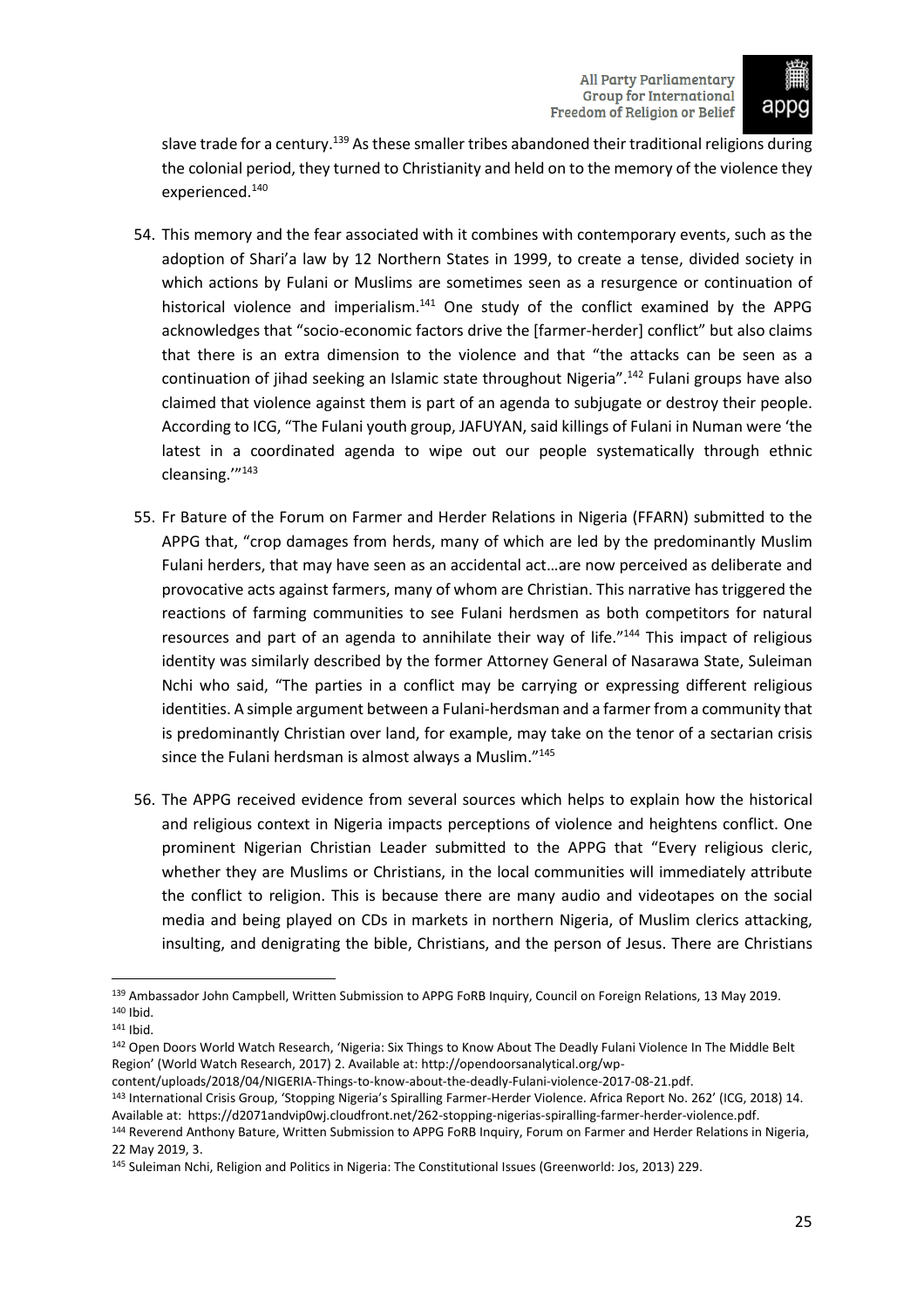

who see all that is happening as an Islamic expansionist agenda." <sup>146</sup> This statement demonstrates how in a highly polarised, insecure environment, actions may be interpreted through the lens of religious identity and historical conflict. This tendency to view disputes as part of an existential battle between religious groups, and the fears and anger and stereotypes that groups have about the other based on these long histories of conflict, makesit much more likely that people will be willing to engage in violent conflict and has significant ramifications on prospects for peacebuilding.

- 57. Political actors working to further their own interests have also intentionally deepened these historical, religious-identity based divisions.<sup>147</sup>The Archbishop of Canterbury told the APPG that in Nigeria "It is easier, and often more effective, to blame the challenges people face on another religious identity group than to explain and tackle the complicated cocktail of political, economic, social and environmental factors that are at the root of their problems. The politicisation of difference between groups often leads to conflict in Nigeria, where there is an ongoing trend of violence between ethnic and religious groups increasing in the run up to elections."<sup>148</sup>
- 58. Dr Momale submitted to the APPG that, "In Nigeria, there is a concept of 'indigeneity' or the land-based origins of one's belonging to a particular area of Nigeria. Certain groups are considered 'indigenes' of an area and are afforded certain rights for that status. The Fulani are considered 'settlers' in the Middle Belt, which excludes them from certain rights and privileges enjoyed by indigenes of the same communities. While the debate over indigeneity is not new, politicians and others often manipulate these divisions for their own benefit. This was repeatedly witnessed in Plateau State. For instance, in June 2018 groups of thugs were hired in the city of Jos by local politicians to incite clashes based on ethnic, religious, and political identities."<sup>149</sup> Politicians can then appeal to their identity group as the only ones who can protect them from other tribal, religious, ethnic groups and guarantee their resources.<sup>150</sup>
- 59. Given this evidence, the APPG was not surprised though deeply troubled to hear claims that there was an escalation in conflict in 2018, considering that there were national elections in February 2019.<sup>151</sup> These claims are supported by the data collected by the Council on Foreign Relations which shows that deaths due to violence in Nigeria over the past three years peaked in January 2019 and, despite an increase in the month of January 2020, have been generally declining after the national elections.<sup>152</sup> This supports the view shared by CSW that, "The mutation of the limited traditional conflict into an existential threat to the nation can be attributed, to some extent, to competition for political advantage."<sup>153</sup> The below case study by

<sup>152</sup> John Campbell, 'Nigeria Security Tracker', Council on Foreign Relations, 1 February 2020. Available at: https://www.cfr.org/nigeria/nigeria-security-tracker/p29483.

<sup>146</sup> Archbishop Benjamin Kwashi, Written Submission to APPG FoRB Inquiry, June 2019, 6.

<sup>&</sup>lt;sup>147</sup> Dr Saleh Momale, Testimony to APPG FoRB Inquiry, Forum on Farmer and Herder Relations in Nigeria, 1 April 2019. <sup>148</sup> The Archbishop of Canterbury Justin Welby, Testimony to APPG FoRB Inquiry, 3 December 2018.

<sup>&</sup>lt;sup>149</sup> Dr Saleh Momale, 'Violence in Nigeria's Middle Belt Region on Nigeria: Briefing Notes', Forum on Farmer and Herder Relations in Nigeria, 1 April 2019.

<sup>150</sup> Fostering Social Cohesion in Nigeria, Conference, Wilton Park, Foreign and Commonwealth Office, 26-28 February 2020. <sup>151</sup> Dr Saleh Momale, Testimony to APPG FoRB Inquiry, Forum on Farmer and Herder Relations in Nigeria, 1 April 2019.

<sup>153</sup> CSW, Nigeria: Farmer-Herder Issue, Written Submission to APPG FoRB Inquiry, 10 June 2019, 2.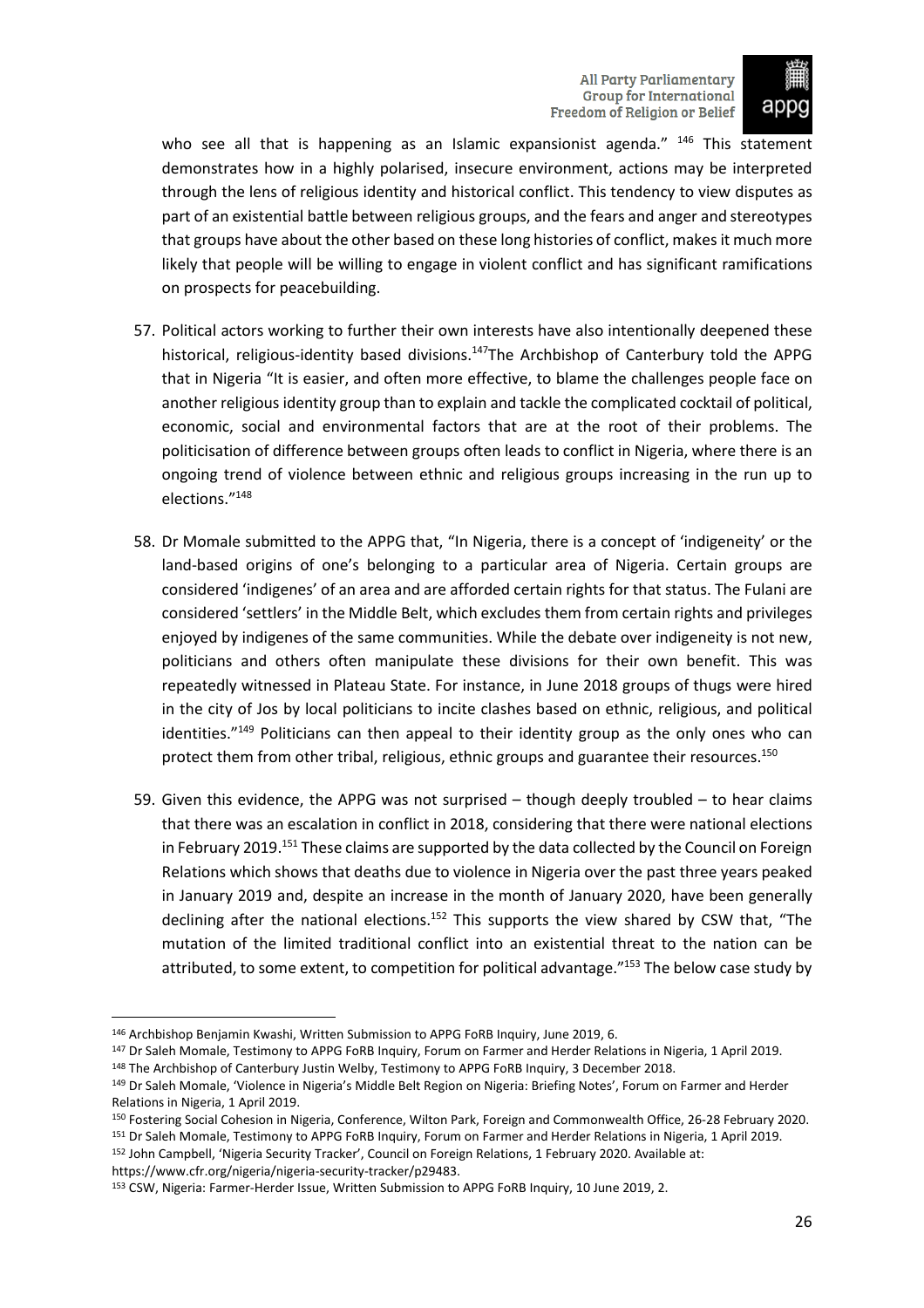

Search for Common Ground illustrates the complexity of violence involving farmers and herders and demonstrates how history, politics and religious identity can interact with competition over resources to exacerbate conflict:

"In Jos North, the capital city of Plateau state, the population consists of predominantly Christian Berom, Anaguta, and Afizere ethnic groups…considered to be 'indigenes' of Jos, and the predominantly Muslim Hausa and Fulani ethnic groups, considered to be 'settlers' or 'nonindigenes.' A status of 'indigene' provides certain privileges and access to political, economic, and communal resources. In the late 1990s and early 2000s, 'indigene' and 'non-indigene' tensions escalated, partially triggered by the creation of Jos North Local Government Area… As [groups] struggled for political influence and leadership roles within the local government, indigeneship became a political tool to attract and solidify support. Because the 'settlers' are almost entirely Muslim and the 'indigenes' are predominantly Christian, the manipulation of these identities increasingly played out through ethno-religious discrimination, segregation, hate crimes, and inter-communal violence. Widespread riots and outbreaks of violence resulted in over 1,000 deaths in 2001. As the conflict in Jos North took on a predominantly religious character, the violence spread outside of the urban areas to more rural areas of Plateau and neighbouring states. Fulani communities generally lived outside of more urban areas; however, as the violence expanded from the city centre, more rural Christian communities saw the Fulani as an 'Islamic threat.' Herdsmen increasingly became victims of cattle theft and personal attacks, including targeted attacks on Ardos[leaders] of various Fulani tribes. Reprisal attacks from afflicted members of the Fulani community followed this initial outbreak of violence. Revenge attacks continued and became cyclical exacting victims from both groups. During and after the 2008 elections, contested local government chairmanship elections incited rioting and clashes between Muslim and Christian gangs in Jos North. At least 400 people were killed and over 10,000 people displaced and another round of reprisal attacks was triggered."<sup>154</sup>

60. Thus, history and religious identity. and political manipulation of these factors, play an important role in violence involving farmers and herders in Nigeria. Historical divisions along religious identity lines influence how the situation is interpreted and make people more likely to respond with violence.

# <span id="page-28-0"></span>**Extremist Ideology**

61. The escalation of violence in Nigeria must be seen in the context of the growing power and influence of Islamist extremism across the Sahel. Multiple groups, such as the Islamic State in West Africa Province (ISWAP), a splinter of Boko Haram and an affiliate of the faded Daesh caliphate in Iraq and Syria, continue to extend their networksin Nigeria, Mali, Niger, Cameroon, Chad and Burkina Faso. According to Nigeria's Minister of Information and Culture, Alhaji Lai Mohammed, Boko Haram and ISWAP have "changed their strategy" in recent months. "They

<sup>154</sup> Chom Bagu and Katie Smith, 'Criminality & Reprisal Attacks in Nigeria's Middle Belt' (Search for Common Ground, 2017) 14. Available at: https://www.sfcg.org/wp-content/uploads/2017/04/Criminality-Reprisal-Attack\_FINAL.pdf.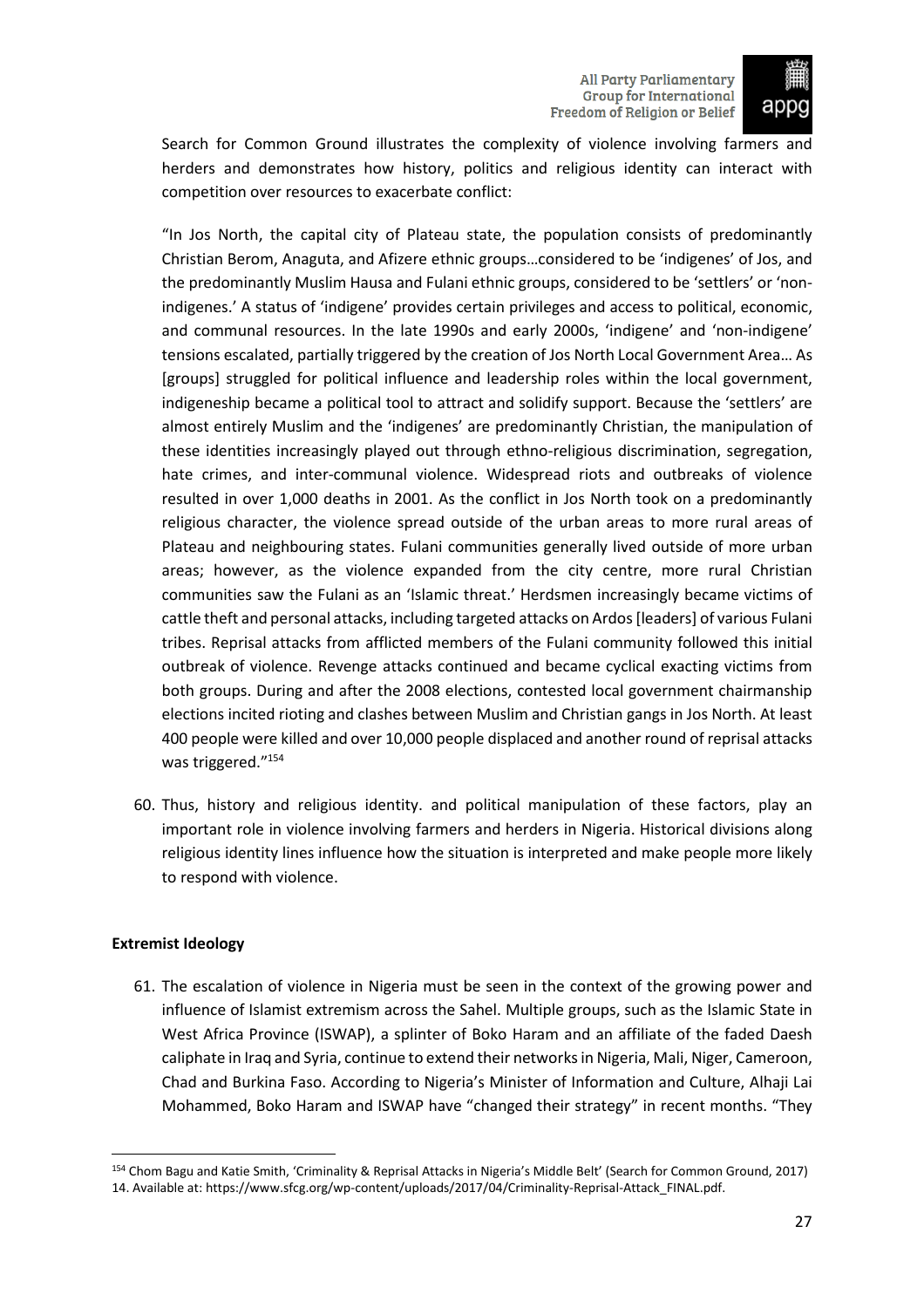

have started targeting Christians and Christian villages for a specific reason, which is to trigger a religious war and throw the nation into chaos… This [does] not in any way signify that they have stopped attacking Muslims. But they seem to now have a deliberate policy of attacking Christians."<sup>155</sup>

- 62. On 26 December 2019, ISWAP released a video claiming to show the beheading of ten Christian hostages and one Muslim in Borno State. Analysts agree that it was timed to coincide with Christmas celebrations.<sup>156</sup> On 20 January 2020, the Abubakar Shekau faction of Boko Haram executed the chair of the Christian Association of Nigeria in Adamawa state, Reverend Lawan Andimi.<sup>157</sup>
- 63. Several submissions to the APPG inquiry conflated ISWAP, Boko Haram and Fulani herders without evidence to connect the groups and their actions beyond their shared religious identity. Others described the Fulani, a group of millions of people with hundreds of clans and many different lineages spread across the huge geographic terrain of Nigeria and the Sahel, as one homogenous group – a tendency which is not exclusive to Nigeria.<sup>158</sup>
- 64. It is necessary to avoid conflating these groups, not least because Fulani herders in the North who do not adhere to Islamist ideology have been victims of Boko Haram. According to Dr Adam Higazi and Dr Oliver Owen, "Well over 1,500 pastoralists have been killed by Boko Haram in Borno State alone and tens of thousands of cattle and sheep have been stolen by the insurgents during the conflict."<sup>159</sup>
- 65. Notwithstanding these important distinctions, the APPG received evidence to suggest many Fulani herders in Nigeria do adhere to an extremist ideology. They adopt a comparable strategy to Boko Haram and ISWAP and demonstrate a clear intent to target Christians and potent symbols of Christian identity. As the Bishop of Truro concluded in his report for the FCO, "the religious dimension is a significantly exacerbating factor" in clashes between farmers and herders and "targeted violence against Christian communities in the context of worship suggests that religion plays a key part."<sup>160</sup>
- 66. Humanitarian Aid Relief Trust have visited some of the worst-affected areas many times, reporting in 2019 that "growing numbers of Fulani have adopted a new land-grabbing policy – motivated by an extremist belief system and equipped with sophisticated weaponry – which

<sup>155</sup> Olalekan Adetayo, Friday Olokor and Rapael Ede, 'FG makes a U-turn, admits Boko Haram targeting Christians' Punch, 28 February 2020. Available at: https://punchng.com/fg-makes-a-u-turn-admits-boko-haram-targeting-christians/.

<sup>156</sup> BBC News Online, 'Islamic State in Nigeria 'beheads Christian hostages', 27 December 2019, Available at: https://www.bbc.co.uk/news/world-africa-50924266

<sup>&</sup>lt;sup>157</sup> CSW, 'Boko Haram executes chair of Christian Association of Nigeria in Adamawa State', 21 Jan 2020. Available at: https://www.csw.org.uk/2020/01/21/press/4530/article.htm

<sup>158</sup> Kaderi Bukari and Nicholaus Shareika, 'Stereotypes, Prejudices and Exclusion of Fulani Pastoralists in Ghana, Pastoralism, 20 May2015. Available at: https://pastoralismjournal.springeropen.com/articles/10.1186/s13570-015-0043-8. <sup>159</sup> Adam Higazi and Oliver Owen, Written Submission to APPG Inquiry, University of Amsterdam, University of Oxford, 22 November 2018, 2.

<sup>160</sup> Rt. Rev. Philip Mounstephen Bishop of Truro, 'Bishop of Truro's Independent Review for the Foreign Secretary of the FCO Support for Persecution Christians' (2019). Available at:

https://christianpersecutionreview.org.uk/storage/2019/07/final-report-and-recommendations.pdf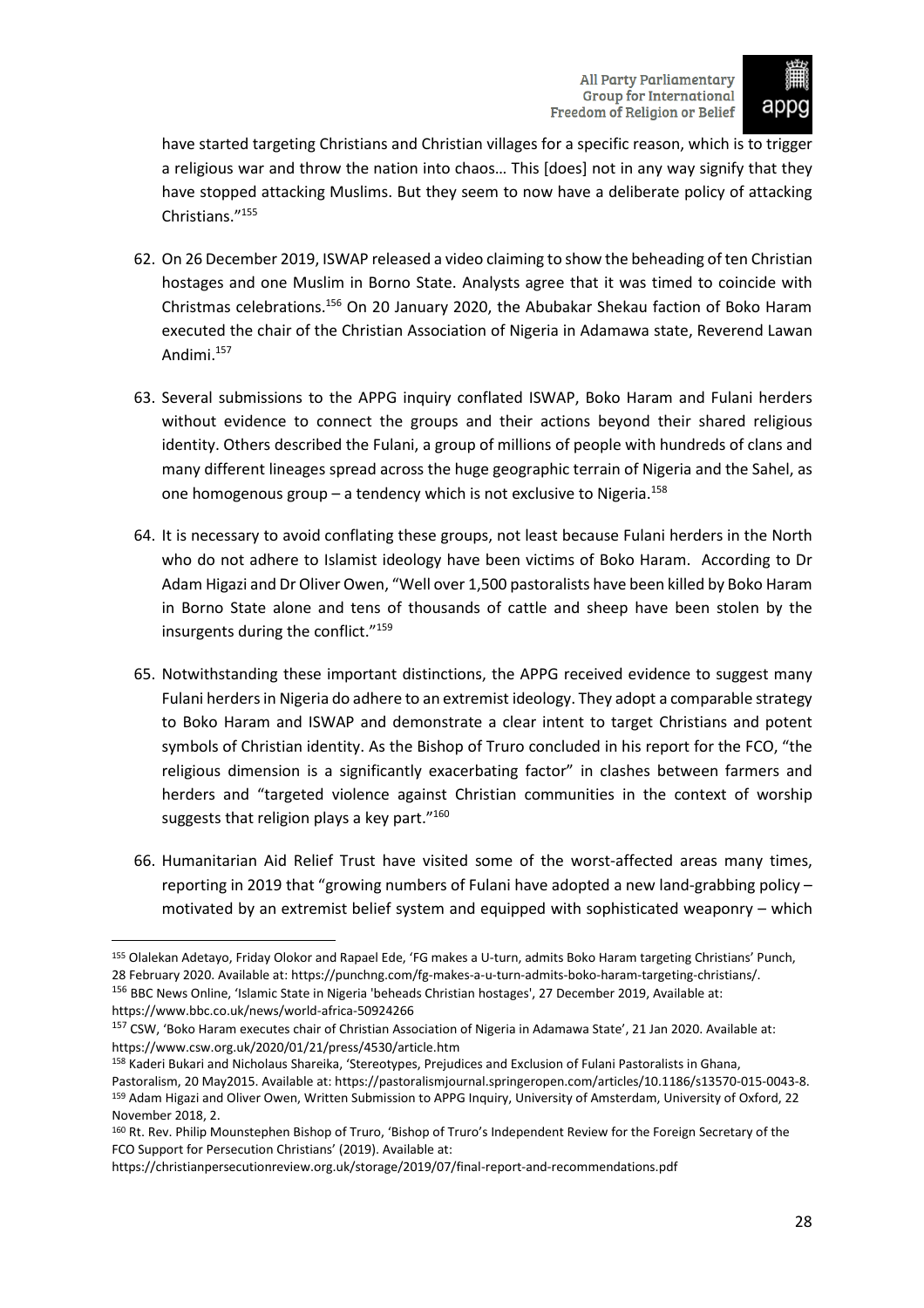

has led to the massacre of thousands of people and to the permanent displacement of vulnerable rural communities. While tensions between sedentary farmers and nomadic herders have existed for centuries, recent attacks suggest a worrying trend: the Fulani's military capability and ideological fervour are increasing."<sup>161</sup>

- 67. CSW identified that "Fulani militia are targeting non-Muslim communities, particularly Christians. They're attacking entire communities that are the most isolated and when individuals are at their most vulnerable, including men and women working in their fields. The death toll is mounting."<sup>162</sup>
- 68. Aid to the Church in Need UK drew similar conclusions: "While not necessarily sharing Boko Haram's vision of a Muslim caliphate in northern Nigeria, the evidence suggests the Fulani herdsmen are as committed as Daesh (ISIS) affiliates to eliminating Christians in a region where the Church has grown fast."<sup>163</sup>
- 69. The Nigerian organisation Stefanos Foundation submitted to the APPG that "the violence is primarily for Islamic territorial expansion and the advancement of Sharia (Islamic law)."<sup>164</sup> They argue that "the perpetrators of the violence are Muslim extremists who cannot submit to any other law apart from Islamic law."<sup>165</sup>
- 70. Similarly, the Hosere Citizens Rights Initiative stated that attacks against Fulani herders in Mambilla "could not by any stretch of imagination be termed as farmer/herder crisis…It was in fact a well-planned, coordinated and executed genocide."<sup>166</sup> Such an assessment was reflected by the Nigerian House of Representatives, which on 4 July 2018 declared killings by herders in Plateau State to be a genocide.
- 71. Revd Hassan John told the APPG, "The drivers of the violence in Nigeria may be complex but generally speaking Nigerians are deeply religious... So, while there are social, political and economic drivers, the average Nigerian sees all these from their religious perspective first… Christians and Muslims… see this conflict as one religious group's fight to dominate and, if possible, exterminate the other."<sup>167</sup>
- 72. Likewise the former Attorney General of Nasarawa State, said: "A simple argument between a Fulani-herdsman and a farmer from a community that is predominantly Christian over land, for example, may take on the tenor of a sectarian crisis since the Fulani herdsman is almost always a Muslim."<sup>168</sup> Such division heightens tension and makes it more likely that people will be

<sup>161</sup> Humanitarian Aid Relief Trust, 'Your Land or Your Blood: The Escalating Persecution of Christian in Northern and Central Nigeria' (November 2019).

<sup>162</sup> CSW, 'Who Are The Fulani Militia?' Available at: https://www.csw.org.uk/nigeria-fulanimilitia.

<sup>163</sup> ACN-UK, 'Nigeria: Persecuted and Forgotten? A report on Christians oppressed for their Faith 2015-17, Available at https://acnuk.org/pfnigeria/

<sup>164</sup> Stefanos Foundation, Written Submission to APPG FoRB Inquiry, June 2019, 2.

<sup>165</sup> Ibid., 2.

<sup>166</sup> Hosere Citizens Rights Initiative, Written Submission to APPG FoRB Inquiry, June 2019, 2.

<sup>167</sup> Baroness Cox, Written Submission to APPG FoRB Inquiry, House of Lords, March 2019, 5.

<sup>168</sup> Suleiman Nchi, Religion and Politics in Nigeria: The Constitutional Issues (Greenworld: Jos, 2013) 229.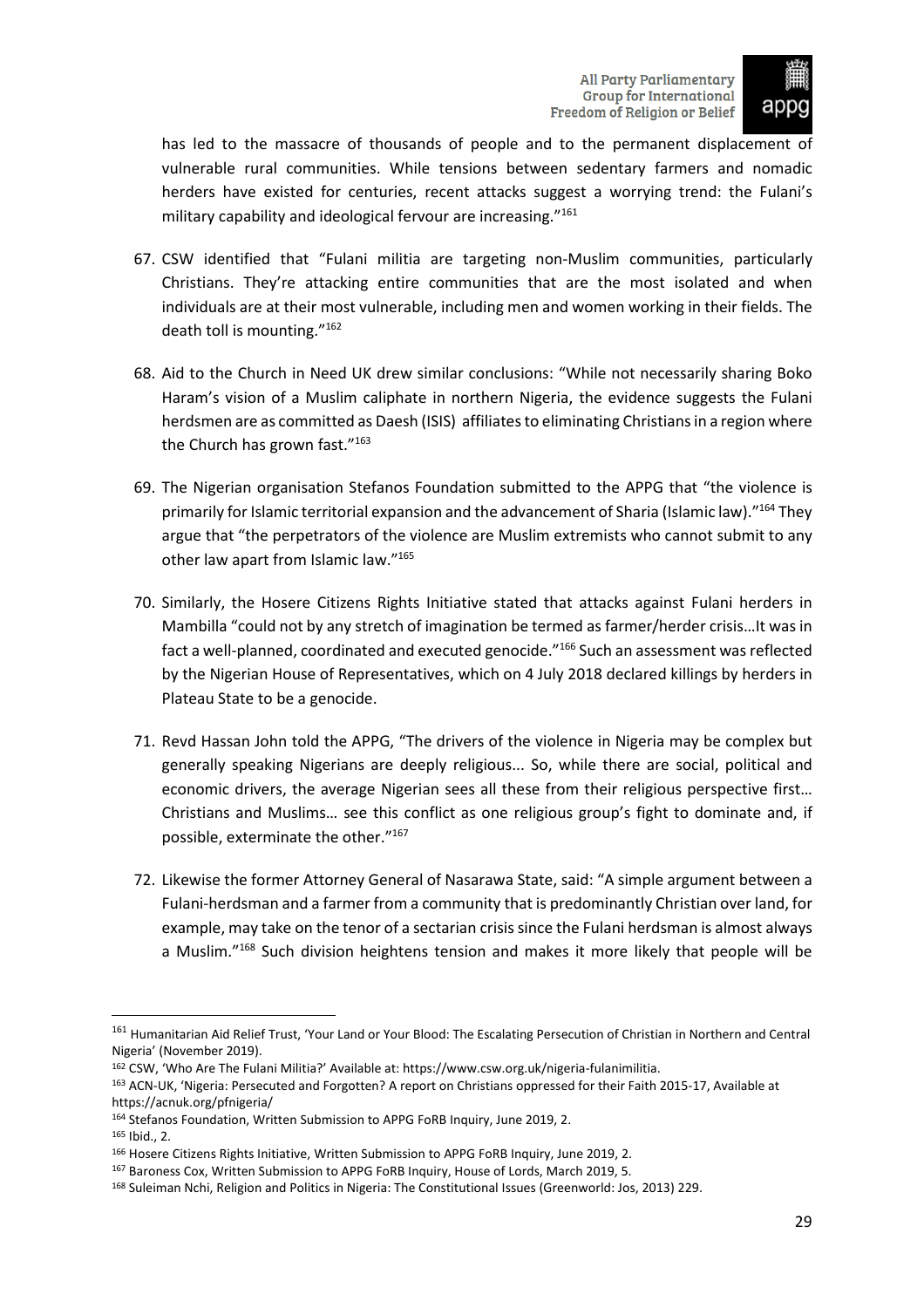

willing to arm themselves or engage in violence and has significant ramifications on prospects for peacebuilding.

73. In a situation as variable and widespread, featuring so many disaggregated actors, and about which there is still a concerning lack of data, the APPG cannot make definitive judgements about the motivations of every group or individual. The drivers of the farmer-herder clashes are complex and need to be addressed if the violence is to be curbed. Religious ideology nevertheless has an important impact. Failure to acknowledge this or to overlook the underlying tensions between religious groups will only serve to limit attempts to reduce violence.

# <span id="page-31-0"></span>*Survivor testimonies*

- 74. The exact death toll is unknown. However, thousands of civilians are thought to have been killed in attacks led by Fulani herders and periodic retaliatory violence. The APPG received numerous reports that Christian pastors and community heads are specifically targeted. Preceding acts of atrocity and/or during many of the attacks, Fulani herders are reported by survivors to have shouted 'Allah u Akbar', 'destroy the infidels' and 'wipe out the infidels'.
- 75. Many survivors of attacks described the Fulani as dressed in "black uniforms", "black masks", "black robes" or "military attire".<sup>169</sup> Amnesty international's investigation revealed that "People from both farmer and herder communities gave identical descriptions of those who attacked their communities, except for the weapons used."<sup>170</sup> According to reports from Adamawa state: "It is a religious war (…) when they are coming they are shouting 'Allah u Akbar'; they have an Islamic flag and they want to take the land as their own."171
- 76. Dr Obadiah Mailafia, former deputy Governor of the Nigerian Central Bank and recent Nigerian Presidential Candidate, told the APPG that Fulani herders are using classic principles of Islamic warfare in attacks. He claimed, "the herdsmen militias seem to have complete mastery of the classic weapons of Islamic warfare…They maim and kill men, women and children indiscriminately and in the most gruesome manner imaginable. The idea is that the victims get so frustrated that they would sue for peace  $-$  under any terms." $172$  He asserted this "savagery" demonstrates that the violence is being motivated by Islamic ideology.<sup>173</sup>
- 77. Others submitted evidence to the APPG that before most attacks by Fulani herders, messages are sent to warn the communities of the impending attack. The response received by the APPG was that the content of the messages would usually be "we have attacked (such and such a

<sup>169</sup> CSW, Nigeria: Farmer-Herder Issue, Written Submission to APPG FoRB Inquiry, 10 June 2019, 4.

<sup>170</sup> Amnesty International, 'Harvest of Death Three Years of Bloody Clashes Between Farmers and Herders in Nigeria' (Amnesty International, 2018) 17. Available at:

https://www.amnesty.org/download/Documents/AFR4495032018ENGLISH.PDF.

<sup>171</sup> CSW, Nigeria: Farmer-Herder Issue, Written Submission to APPG FoRB Inquiry, 10 June 2019, 4.

<sup>172</sup> Obadiah Mailafia, Religion, Violence and The Herdsmen of The Apocalypse – Written Submission to APPG FoRB Inquiry, 1 April 2019, 11.

<sup>173</sup> Obadiah Mailafia, Testimony to APPG FoRB Inquiry, 1 April 2019.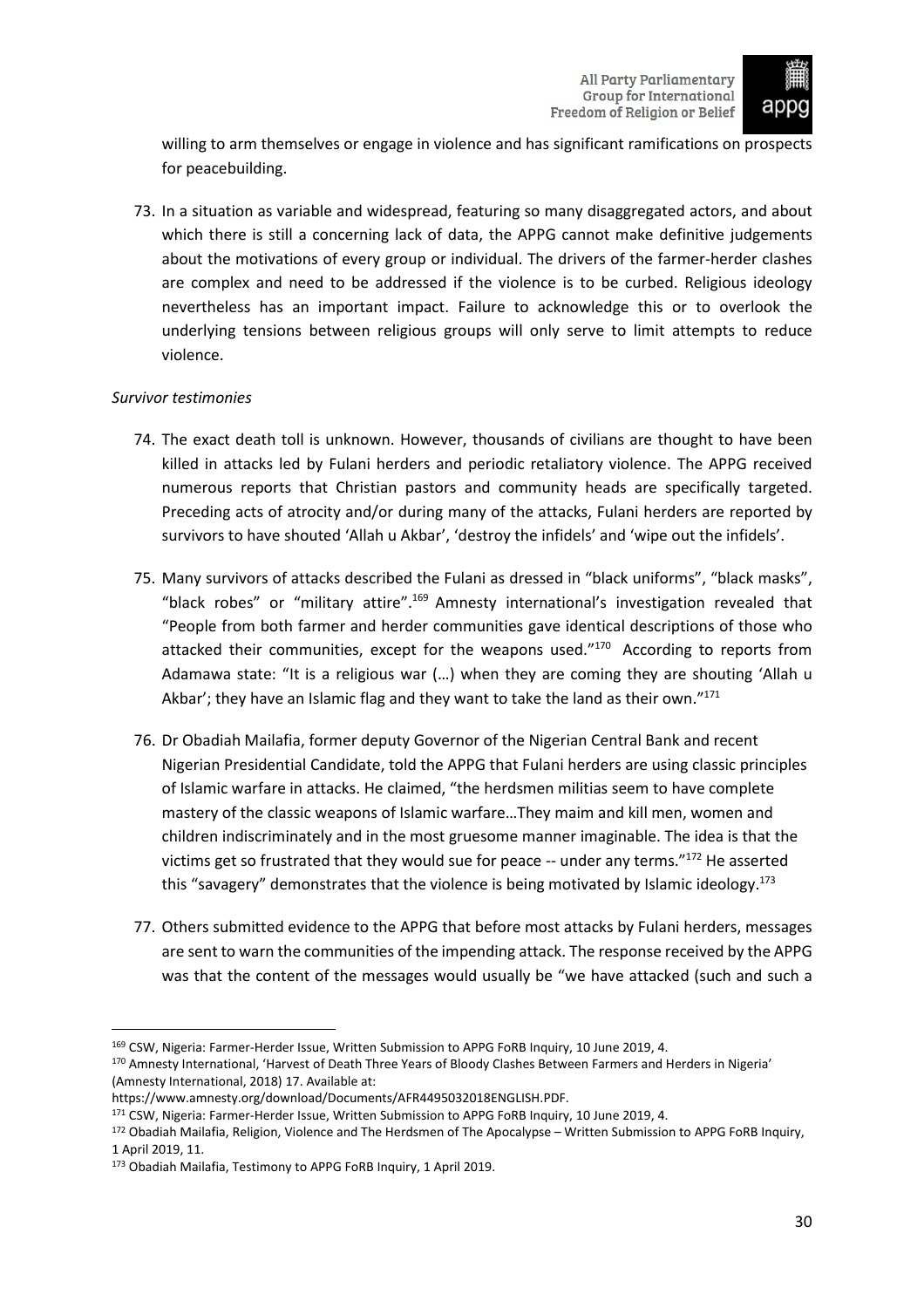

village) and you or your village will be next<sup> $n174$ </sup> or they would be threats such as "your land or your blood".<sup>175</sup> It has been asserted that such warning signals are part of the rules of engagement in an Islamic jihad and thus reveal that these attacks are motivated by religious ideology.<sup>176</sup>

# <span id="page-32-0"></span>*Sophisticated Weaponry, Planning and Timing of Attacks*

- 78. Attacks by militias in this conflict have become increasingly well planned, coordinated and brutal. Fulani herder militias have also utilised sophisticated weaponry such as "machine guns and Mark 4 and AK-type rifles", as well as vehicles, such as motorcycles. $^{177}$  Farmer militias who have attacked herding communities are typically reported as arriving on foot and being armed with less sophisticated weaponry, such as "cutlasses, spears, bows and arrows, and sometimes Dane guns".<sup>178</sup> It has been argued that this evolution in tactics, as well as the access to superior weaponry, suggests a connection between Fulani herder militias and jihadist groups like Boko Haram. A presentation by Bolaji Omitola from Osun State University which was sent to the APPG asserted that "Recent Operational strategy and tactics of Boko Haram suggest infiltration of the rank and file of the herdsmen by Boko Haram operatives [e.g.] Use of Hilux Jeeps, and motorcycles, setting homes ablaze and shooting of escaping villagers, the use of AK 47 weapons and other assorted weapons."<sup>179</sup>
- 79. This evidence, however, is far from conclusive and there are other explanations for the change in the nature of the violence and the varying access to sophisticated weaponry. Firstly, the significant increase in the price of cattle, combined with the threat of cattle rustling, has incentivised wealthy owners of cattle herds to equip Fulani herders with sophisticated tools to protect their interests.<sup>180</sup> As a result, Okoli and Lenshie write that, "Nowadays, it is common to see Fulani cowboys brazenly armed with sophisticated weapons, such as AK-47s, in the course of their routine grazing."<sup>181</sup>
- 80. Moreover, even when Fulani own their herds, the high price of cattle and the low price of guns, means that Fulani are better equipped to sell cows to purchase sophisticated weaponry and

<sup>174</sup> APPG Director Email Correspondence with Rev Canon Hassan John, 7 Jan 2020.

<sup>175</sup> Archbishop Benjamin Kwashi, Written Submission to APPG FoRB Inquiry, June 2019, 1.

<sup>176</sup> Archbishop Benjamin Kwashi, Written Submission to APPG FoRB Inquiry, June 2019.

<sup>177</sup> Amnesty International, 'Harvest of Death Three Years of Bloody Clashes Between Farmers and Herders In Nigeria' (Amnesty International, 2018) 35. Available at:

https://www.amnesty.org/download/Documents/AFR4495032018ENGLISH.PDF.

<sup>178</sup> Amnesty International, 'Harvest of Death Three Years of Bloody Clashes Between Farmers and Herders In Nigeria' (Amnesty International, 2018) 17. Available at:

https://www.amnesty.org/download/Documents/AFR4495032018ENGLISH.PDF.

<sup>179</sup> Bolaji Omitola, 'Between Boko Haram and Fulani Herdsmen: Organised Crime and Insecurity in Nigeria' Paper Presented at the 5th Institute of Security Studies Conference on Crime and Crime Reduction, 14 and 15 August 2014, Sandton, South Africa. Available at: https://issafrica.s3.amazonaws.com/site/uploads/5th-Crime-Conf-2014/X002-Bolaji-Omitola.pdf.

<sup>180</sup> Chom Bagu and Katie Smith, 'Criminality & Reprisal Attacks In Nigeria's Middle Belt' (Search for Common Ground, 2017). Available at: https://www.sfcg.org/wp-content/uploads/2017/04/Criminality-Reprisal-Attack\_FINAL.pdf.

<sup>181</sup> Al Okoli and Nsemba Lenshie, 'Nigeria: Nomadic Migrancy and Rural Violence' (2018) Conflict Studies Quarterly 25, 76.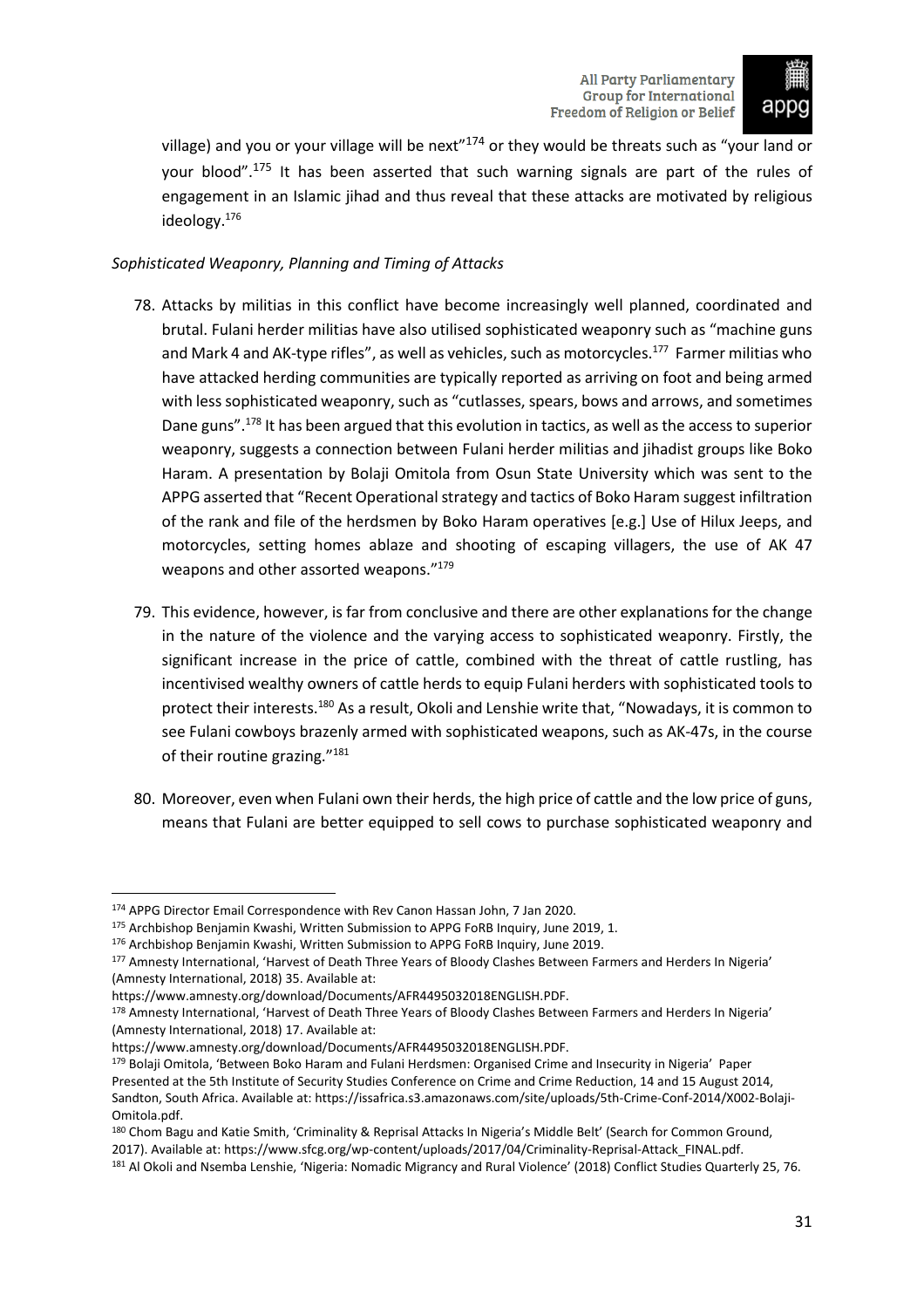

vehicles through the black market than farming communities for whom the purchase of such weapons would require them to sell a prohibitive amount of their crop yields.<sup>182</sup>

- 81. There is also the issue, discussed in more detail in the earlier section on criminality, that attacks by well-resourced gangs of bandits are sometimes ascribed to Fulani herders.<sup>183</sup> There are also reports of marginalised Fulani youth being armed by political leaders to cause unrest in the run up to elections.<sup>184</sup>Thus, there are many other reasons why Fulani herders may sometimes be equipped with superior weapons and vehicles.
- 82. Both farmer and herder groups have organised militias to fight for their interests, attacked at times when targets were most vulnerable, used disguises, coordinated attacks, burned homes and buildings, and committed mass killings.<sup>185</sup> For example, according to Amnesty International, "On 20 November 2017…armed men suspected to be of the Bachama tribe, attacked Shelewol, a Fulani village in Numan LGA, when most of the men were away and killed at least 80 people, majority of whom were women and children".<sup>186</sup> It is reasonable to expect  $-$  though deeply troubling  $-$  that in an environment of increasing competition, growing violence, and narratives about ethnic cleansing or religious wars, groups would become more violent and attempt to equip themselves better and to plan their attacks better.

# <span id="page-33-0"></span>*Asymmetrical Casualty Figures*

- 83. The Institute for Economics and Peace published figures in their Global Terrorism Index that so-called "Fulani extremists" are responsible for more deaths than Boko Haram since 2015.<sup>187</sup> However, due to the lack of reliable data about the conflict, exact casualty figures are unavailable. Both Muslim and Christian organisations are reported to have claimed that victims come disproportionately from their community.<sup>188</sup>
- 84. The bulk of the reports presented to the APPG argue that there have been significantly more Christian casualties. CSW for example, "documented 106 attacks on communities in central Nigeria during the first quarter of 2018 alone, which claimed 1061 lives, with seven attacks targeting Fulani herders or communities within the same timeframe, two of them in the south, claiming 61 lives."<sup>189</sup>
- 85. Better data collection is required to determine accurately the casualty figures. However, all the available evidence suggests that farming communities have suffered significantly more

- 183 Ambassador John Campbell, Written Submission to APPG FoRB Inquiry, Council on Foreign Relations, 13 May 2019. 184 Fostering Social Cohesion in Nigeria, Conference, Wilton Park, Foreign and Commonwealth Office, 26-28 February 2020. 185 Amnesty International, 'Harvest of Death Three Years of Bloody Clashes Between Farmers and Herders In Nigeria' (Amnesty International, 2018) 11. Available at:
- https://www.amnesty.org/download/Documents/AFR4495032018ENGLISH.PDF. <sup>186</sup> Ibid., 25.

<sup>182</sup> Archbishop Benjamin Kwashi, Written Submission to APPG FoRB Inquiry, June 2019.

<sup>187</sup> Serge Stroobants, Testimony to APPG FoRB Inquiry, Institute for Economics and Peace, 1 April 2019.

<sup>188</sup> Ambassador John Campbell, Written Submission to APPG FoRB Inquiry, Council on Foreign Relations, 13 May 2019.

<sup>189</sup> CSW, Nigeria: Farmer-Herder Issue, Written Submission to APPG FoRB Inquiry, 10 June 2019, 1.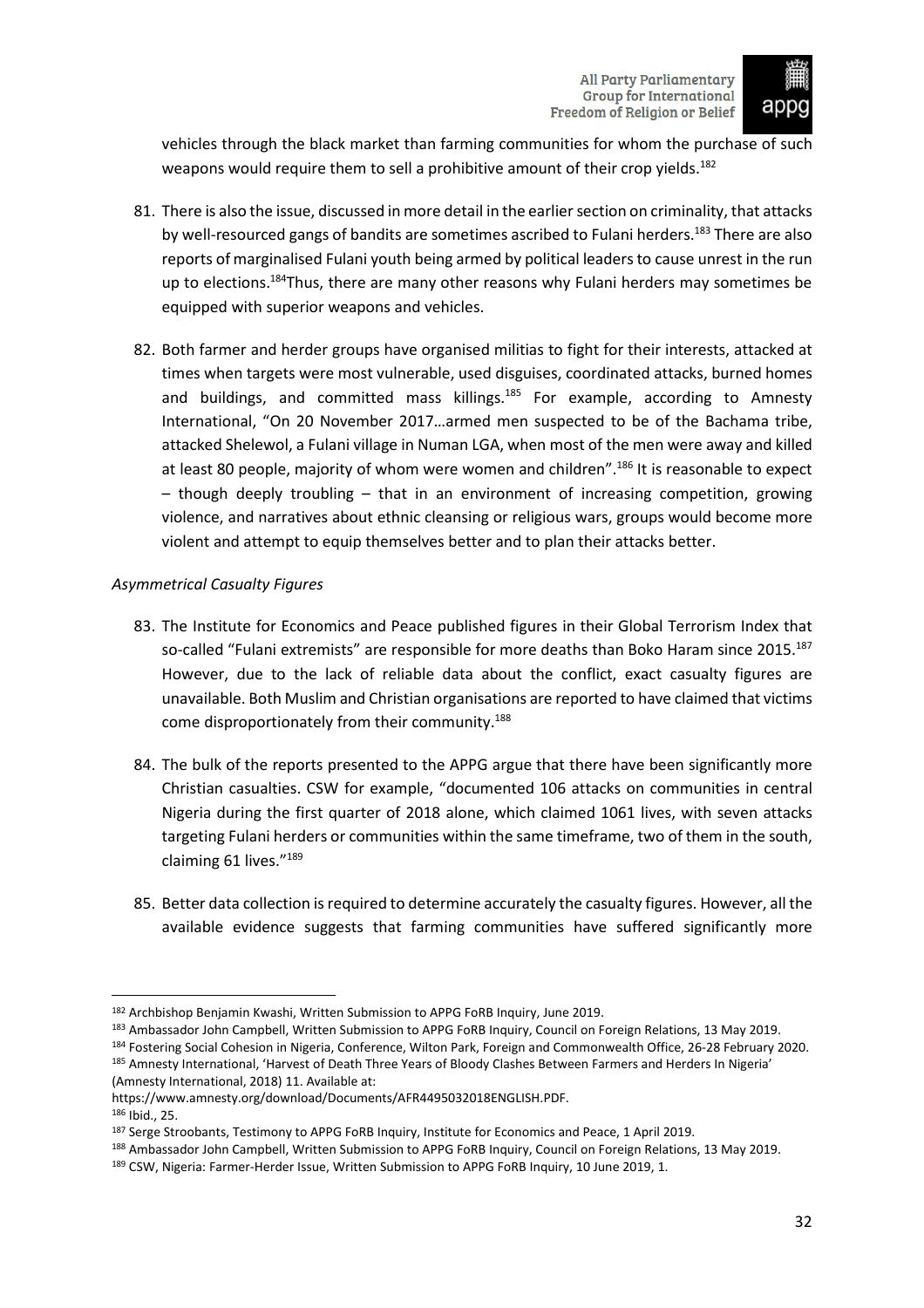

casualties than herders. The asymmetry is stark and must be acknowledged by commentators and policy makers in their characterisation and narrative of this violence.

# <span id="page-34-0"></span>*Attacks on Places of Worship*

- 86. According to the Christian Association of Nigeria, 500 churches have been destroyed in Benue State since 2011,<sup>190</sup> one of the States worst hit by the conflict. In Taraba State, more than 100 churches were destroyed by Fulani herders in 2014 and over 200 abandoned out of fear of further attacks.<sup>191</sup> Approximately 65% of local churches in Wukari were burnt and the entire population displaced.<sup>192</sup>
- 87. According to Article  $8(2)(b)(ix)$  and  $(e)(iv)$  of the Rome Statute to the ICC, "intentionally directing attacks against buildings dedicated to religion, education, art, science or charitable purposes… provided they are not military objectives" constitutes a war crime. This is also clearly recognised in the Statute of the International Criminal Tribunal for the former Yugoslavia stating that: "seizure of, destruction or willful damage done to institutions dedicated to religion, charity and education, the arts and sciences, historic monuments and works of art and science."

# <span id="page-34-1"></span>**Government Failures to Address Violence in the Middle Belt**

- 88. Several academics, NGOs, and international organisations told the APPG that the Nigerian government has failed to 1) protect the communities in the Middle Belt from acts of violence; 2) investigate the crimes adequately or at all; and 3) prosecute the perpetrators.
- 89. **Failure to Investigate:** World Watch Monitor have recorded cases where attacks against Christians have been investigated and found that casualty figures have been much higher than official reports.<sup>193</sup> Similarly, the Hosere Citizen's Rights Initiative accused Christian political figures of doing the same, saying that "when the list of persons killed in Mambilla was published in the newspapers showing about 800 casualties, the state Government denied it, saying not more than 18 people were killed."<sup>194</sup> Amnesty International investigated this attack and verified at least 141 deaths (though they could not reach certain areas to investigate because of poor roads and insecurity). 195

<sup>191</sup> Open Doors International, 'Crushed but not Defeated' (February 2016) 16.

<sup>192</sup> World Watch Research, 'Migration and Violent Conflict in Divided Societies' 22. Available at:

194 Hosere Citizens Rights Initiative, Written Submission to APPG FoRB Inquiry, June 2019, 11.

<sup>195</sup> Amnesty International, 'Harvest of Death Three Years of Bloody Clashes Between Farmers and Herders In Nigeria' (Amnesty International, 2018). Available at:

<sup>190</sup> Madeleine Davies, 'Attacks on Nigerian Christians Escalate', Church Times, 6 July 2018. Available at:

https://www.churchtimes.co.uk/articles/2018/6-july/news/world/attacks-on-nigerian-christians-escalate.

https://www.worldwatchmonitor.org/wp-content/uploads/2015/07/Migration-and-Violent-Conflict-in-Divided-Societies-March-2015-1.pdf.

<sup>&</sup>lt;sup>193</sup> Illia Djadi, 'Nigerian Christians Refute Claims Herdsmen Killings Were Retaliatory, as Plateau Violence Reaches New Peak', World Watch Monitor, 28 June 2018. Available at: https://www.worldwatchmonitor.org/2018/06/nigerianchristians-refute-claims-herdsmen-killings-were-retaliatory-as-plateau-violence-reaches-new-peak/.

https://www.amnesty.org/download/Documents/AFR4495032018ENGLISH.PDF.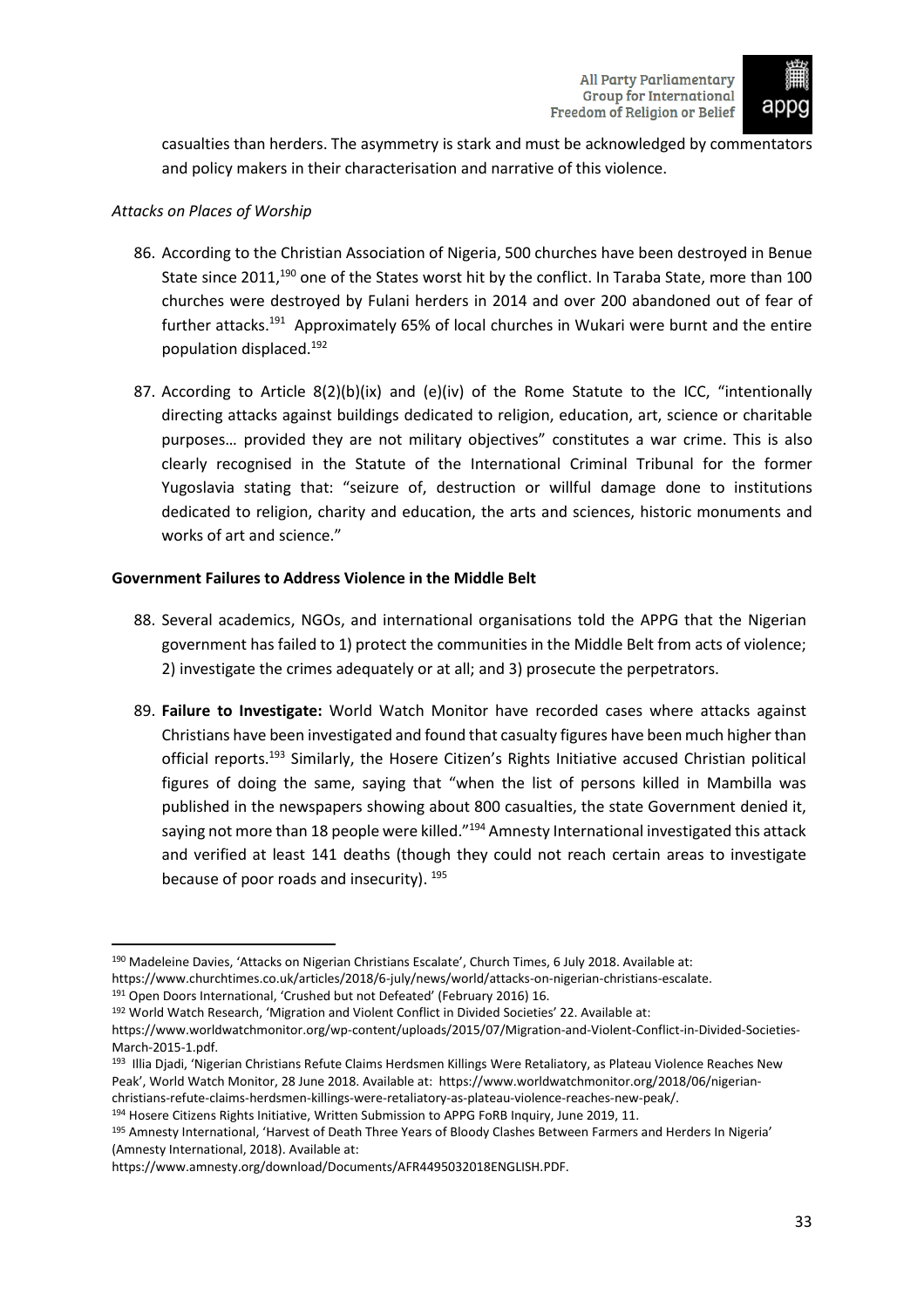

- 90. **Failure to protect:** One source submitted that the Nigerian army "is aware of the location of Fulani training camps in the hills around Kurra Falls up to Riyom Local councils but has failed to take sufficient action."<sup>196</sup> Others noted concerns such as security personnel taking too long to arrive to farming communities that are under attack, confiscating weapons from those communities and not engaging attackers when they actually do arrive on time to scenes of violence."<sup>197</sup> Amnesty International reported that, "In responding to the attacks [by Fulani herders] on villages under Numan and Demsa local government areas of Adamawa State on 4 December 2017, the Nigerian Air Force (NAF) deployed an Alpha jet and an EC 135 attack helicopter. Rather than solve the problem, the Air Force only compounded it, as 35 of the 86 victims died from the NAF's rocket fire".<sup>198</sup> The air force was accused of targeting the villagers rather than Fulani. The air force denied the claim, although some did admit to ICG that villages had been hit in error.<sup>199</sup> Such attacks and mistreatment by security forces are deeply concerning.
- 91. Villagers in Taraba State<sup>200</sup> and in the North of the country have accused military helicopters of dropping supplies into areas inhabited by Fulani tribes who then attack villages.<sup>201</sup> Many of these allegations have not been investigated at all.<sup>202</sup> The APPG agrees with Amnesty International's conclusion that cases of failure to protect communities and direct military harassment or violence, combined with an unwillingness to instigate legitimate investigations into allegations of wrong doing, "demonstrate, at least, wilful negligence; at worst, complicity"<sup>203</sup> on the behalf of some in the Nigerian security forces.
- 92. The failure to protect the communities is further exacerbated by the fact that Christians feel discriminated against and unable to seek redress. For example, President Buhari stated publicly that it is "a political reality" that that the constituencies where he received 97 percent of his votes [all located in the north] cannot be treated the same as those who gave him only 5 percent [southeast and south-south].<sup>204</sup> He has also made the significant majority of his

<sup>&</sup>lt;sup>196</sup> Baroness Cox, Written Submission to APPG FoRB Inquiry, House of Lords, March 2019, 3. <sup>197</sup> Ibid.

<sup>198</sup> Amnesty International, 'Harvest of Death Three Years of Bloody Clashes Between Farmers and Herders In Nigeria' (Amnesty International, 2018) 61. Available at:

https://www.amnesty.org/download/Documents/AFR4495032018ENGLISH.PDF.

<sup>199</sup> International Crisis Group, 'Stopping Nigeria's Spiralling Farmer-Herder Violence. Africa Report No. 262' ICG, 2018. Available at: [https://d2071andvip0wj.cloudfront.net/262-stopping-nigerias-spiralling-farmer-herder-violence.pdf.](https://d2071andvip0wj.cloudfront.net/262-stopping-nigerias-spiralling-farmer-herder-violence.pdf) <sup>200</sup> Jonathan Ishaku, Herdsmen Violence: The Politics of Security Management in A Fragile State, paper presented at a colloquium organised by the Nigeria Union of Journalists, Plateau state chapter at Leadership Institute, Jos, 3 May 2018 <sup>201</sup> Douglas Murray, 'Abandoned to Their Fate', Spectator, 2 February 2017. Available at:

https://www.spectator.co.uk/2017/02/who-will-protect-nigerias-northern-christians/.

<sup>202</sup> Amnesty International, 'Harvest of Death Three Years of Bloody Clashes Between Farmers and Herders In Nigeria' (Amnesty International, 2018). Available at:

https://www.amnesty.org/download/Documents/AFR4495032018ENGLISH.PDF. <sup>203</sup> Ibid., 50.

<sup>204</sup> YouTube, 'Buhari: Constituencies That Gave me 97%', 23 July 2015. Available at: https://www.youtube.com/watch?v=Mm\_VEkxyiKw.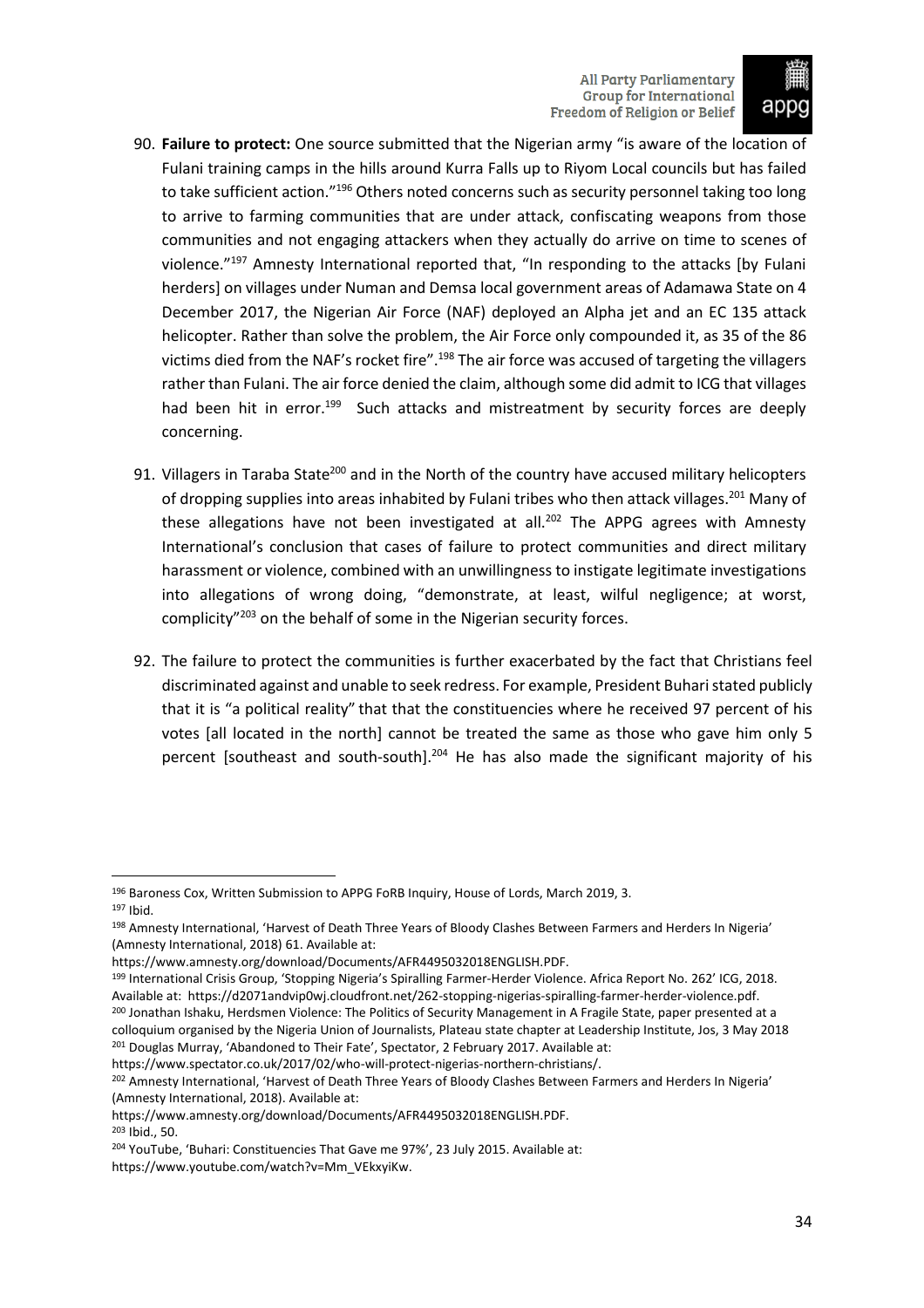

political appointments Northern Muslims<sup>205</sup> and visited sites of bandit attacks in the North West but not sites of farmer-herder violence in the Middle Belt.<sup>206</sup>

- 93. The APPG agrees with the Christian Lawyers Fellowship of Nigeria who submitted evidence that appointing Muslims to the vast majority of prominent positions in the federal security apparatus during the insurgency of Boko Haram and violence in the Middle Belt could potentially contravene section 14(3) of the Nigerian Constitution: "The composition of the Government of the Federation or any of its agencies and the conduct of its affairs shall be carried out in such a manner as to reflect the federal character of Nigeria and the need to promote national unity, and also to command national loyalty, thereby ensuring that there shall be no predominance of persons from a few States or from a few ethnic or other sectional groups in that Government or in any of its agencies."<sup>207</sup>
- 94. The APPG recognises that it is the responsibility of the Government to pursue the welfare of all its citizens equally and to do everything that it can to protect the human rights of all and to promote social harmony, rather than prioritising its political base at the cost of more division and conflict.
- 95. **Failure to Prosecute:** The inability of the Nigerian Federal and State Governments to protect farmers, and the apparent lack of political will to respond adequately to warnings and to bring perpetrators of violence to justice, is clearly very serious and requiresinvestigation. It has also fostered feelings of victimisation and persecution.

# <span id="page-36-0"></span>**Reporting by Local and International Actors**

- 96. Several people told the APPG that reporting about farmer-herder violence is biased or problematic and that this has an impact on the conflict.<sup>208</sup> Others told the APPG that problematic mass media reporting exists due to a lack of resources to verify information, an over reliance on second hand reports and limited access to both sides, resulting in what are two-way conflicts, or more than two-way, being represented as one-way violence by herders against farmers. <sup>209</sup>
- 97. The difficulty for media in reporting on the conflict was also raised by Ilia Djadi, formerly of Christian news organisation World Watch Monitor, who said that the complexity makes instances of violence difficult to unpack and to report on accurately.<sup>210</sup> Stephanie Hegarty of the BBC agreed, saying that some media organisations do not have the time or the resources

<sup>&</sup>lt;sup>205</sup> Ambassador John Campbell, Written Submission to APPG FoRB Inquiry, Council on Foreign Relations, 13 May 2019. <sup>206</sup> Jonathan Ishaku, Herdsmen Violence: The Politics of Security Management in A Fragile State, paper presented at a colloquium organised by the Nigeria Union of Journalists, Plateau state chapter at Leadership Institute, Jos, 3 May 2018 <sup>207</sup> Constitution of the Federal Republic of Nigeria1999. Available at: http://www.nigeria-

law.org/ConstitutionOfTheFederalRepublicOfNigeria.htm.

<sup>208</sup> Archbishop Benjamin Kwashi, Written Submission to APPG FoRB Inquiry, June 2019, 5.

<sup>&</sup>lt;sup>209</sup> Oliver Owen, Testimony to APPG FoRB Inquiry, University of Oxford, 22 November 2018.

<sup>210</sup> Ilia Djadi, Testimony to APPG FoRB Inquiry, World Watch Monitor, 12 December 2018.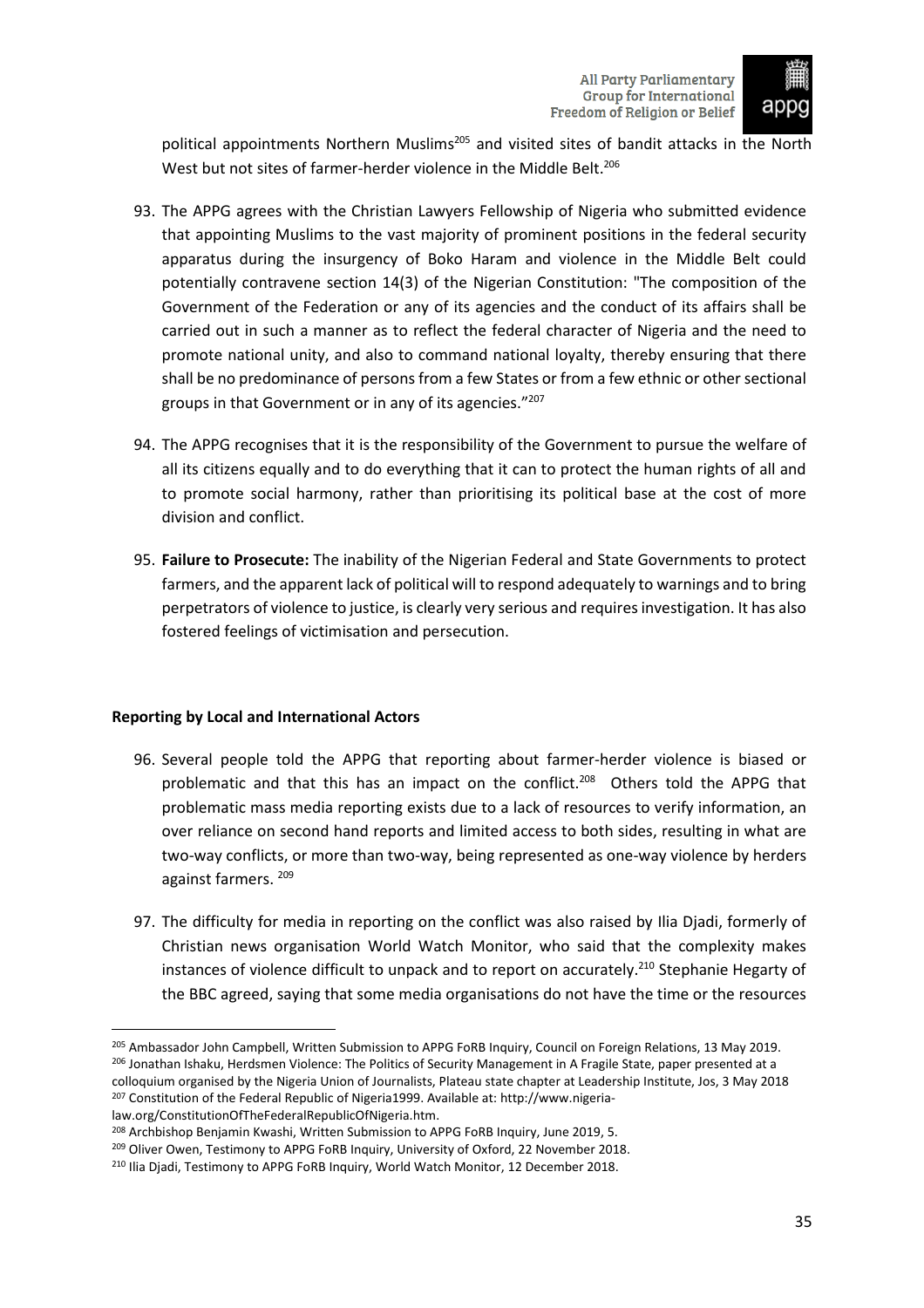

to engage with the issues comprehensively, including international media who she described as having a very limited presence in Nigeria. <sup>211</sup> Expanding on this point about the difficulty for media outlets in reporting on the crisis, Dr Momale of FFARN argued that the media generally reports on large cases of violence but rarely has the capacity to investigate the reciprocal smaller scale violence.<sup>212</sup> Supporting this point, Stephanie Hegarty told the APPG that while in Nigeria, she managed to visit three incidents of violence between farmers and herders to investigate their root causes. In all three cases, what she found was that what initiated the large-scale violence was competition over resources which escalated due to a series of smaller provocations.<sup>213</sup> Ilia Djadi also raised concerns about the prevalence of websites and institutions who make claims about the situation without regard to facts or media reporting ethics.<sup>214</sup> The Abuja Policy Dialogue Series also raised this issue describing "the coverage and reportage of the recent conflicts in the media [as] sensational, unprofessional and unethical."<sup>215</sup>

- 98. Beyond these logistical problems, there are some who claim that the media is intentionally biased. For example, the African Studies Centre and the French Institute for Research in Africa argue that "the fear of jihad and a Muslim invasion of the South sell well in Nigerian and International media".<sup>216</sup> There are others who argue that the media is biased due to the influence of the Government who want to underplay violence or to attribute it to resource competition so as to not heighten tensions between religious groups.<sup>217</sup> There are others who say media reporting is biased against Fulani herders, as they are a marginalised community who are often portrayed negatively.<sup>218</sup> The characterisation of Fulani as a marginalised group was challenged by several sources during the course of the APPG inquiry due to the prominence of Fulani elites in Nigerian society. For example, both political candidates in the 2019 elections were of Fulani origin. In response to this claim, Bulama Bukarti of the Tony Blair Institute for Global Change argued that all Fulani cannot be simply described as one group and that there is a huge difference between wealthy Fulani elites and poor, nomadic Fulani pastoralists. 219
- 99. It is beyond the scope of this inquiry to determine whether the Nigerian and international media is biased against Christians or Fulani. However, over the course of the inquiry, the APPG did come across comparatively few local or international news stories reflecting the Fulani herder perspective or describing attacks against them and it was more difficult for the APPG to get evidence from Fulani organisations and representatives. Evidence was predominantly submitted by Christian organisations or affiliates with connections to Christian organisations

<sup>211</sup> Stephanie Hegarty, Testimony to APPG FoRB Inquiry, BBC, 12 December 2018.

<sup>&</sup>lt;sup>212</sup> Dr Saleh Momale, Testimony to APPG FoRB Inquiry, Forum on Farmer and Herder Relations in Nigeria, 1 April 2019. <sup>213</sup> Stephanie Hegarty, Testimony to APPG FoRB Inquiry, BBC, 12 December 2018.

<sup>&</sup>lt;sup>214</sup> Ilia Djadi, Testimony to APPG FoRB Inquiry, World Watch Monitor, 12 December 2018.

<sup>215</sup> Abuja Policy Dialogue Series (Challenges of Pastoralism in Nigeria), Written Submission to APPG FoRB Inquiry, January-February 2018, 7.

<sup>216</sup> Marc-Antoine Pérouse de Montclos, Boko Haram: Islamism, Politics, Security and the State in Nigeria (African Studies Centre: Leiden, 2014) 2.

<sup>&</sup>lt;sup>217</sup> Archbishop Benjamin Kwashi, Written Submission to APPG FoRB Inquiry, June 2019.

<sup>218</sup> Sian Herbert, Adam Higazi, Oliver Owen, 'Farmer-Pastoralist Conflicts in Nigeria: A Stakeholder Mapping. Working Paper' (Governance and Social Development Resource Centre, University of Birmingham, 2019) 2.

<sup>&</sup>lt;sup>219</sup> Bulama Bukarti, Testimony to APPG FoRB Inquiry, Tony Blair Institute for Global Change, 12 December 2018.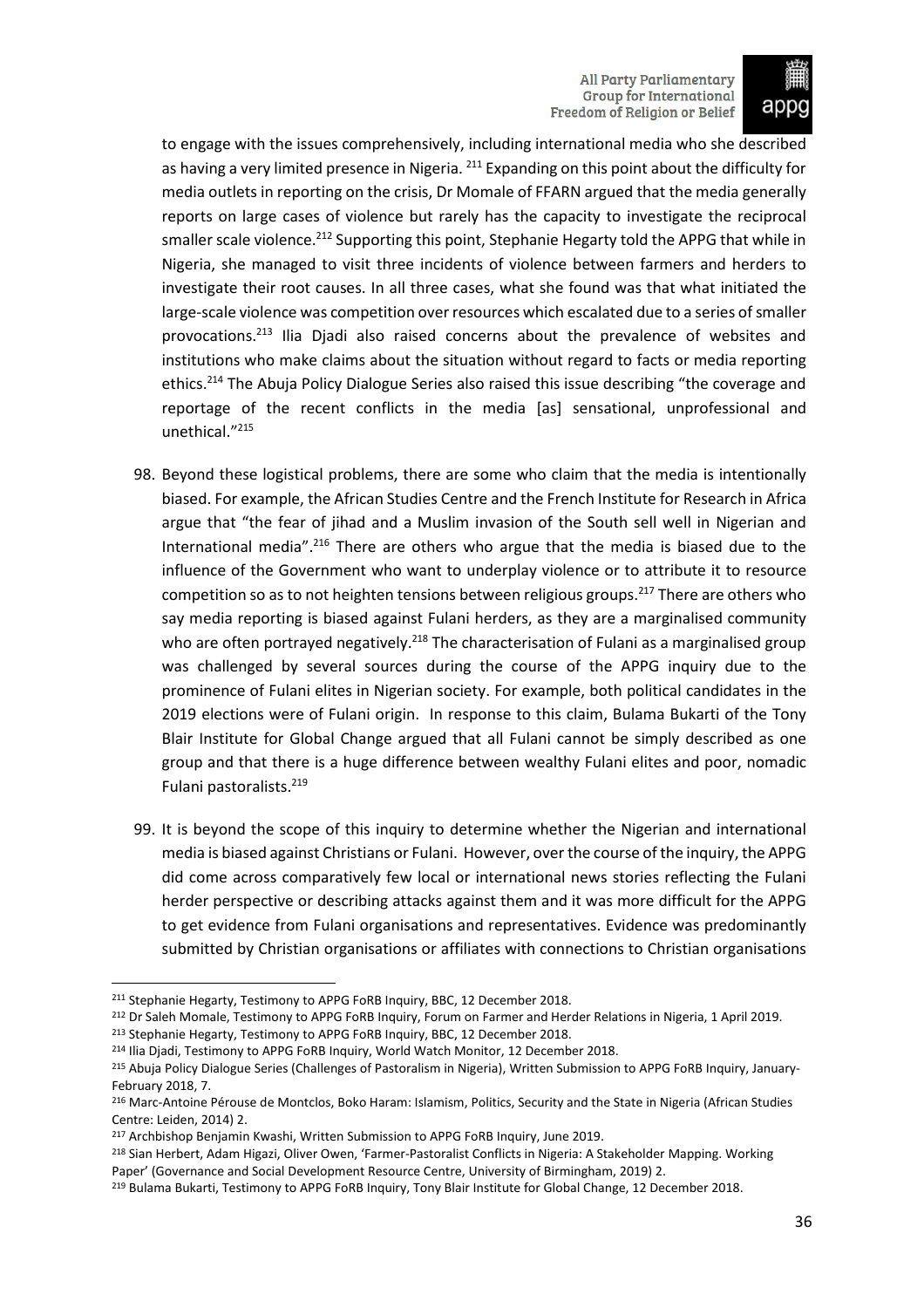

in Nigeria. Of course, this connection does not mean that the evidence presented by these organisations isincorrect or that reporting is biased, nor is it a criticism of those organisations, who should be praised for championing the rights of their communities, collecting evidence and raising awareness about their suffering. It does, however, suggest the possibility for onesided understandings of the situation to emerge. An example of this is the reporting around the 2019 decision of the ECOWAS Court of Justice to order the Nigerian Government to investigate the 2016 mass killings and destruction of properties by Fulani Herders in the Agatu Community in Benue State. This ruling was widely reported internationally by Christian sources who claimed that the Court rejected the characterisation of the wider conflict as communal clashes between farmers and herders. Many argued that the decision proves that the violence in the farmer-herder conflict is one-sided against Christians<sup>220</sup>, with some even suggesting the ruling legitimises descriptions of herder attacks as ethno-religious cleansing. However, this is not a complete characterisation of the court's ruling. The applicants argued that their community had been attacked by some Fulani herders and that the Nigerian Government had failed in its duty to protect them. The Nigerian Government, in its defence, claimed that because the attacks were based on communal or tribal/ethnic clashes between the Agatu community and the Fulani community over farming and rearing of animals, the Government could not be held responsible. The court rejected this defence, not because it was untrue but because it was irrelevant legally.

#### 100. The court ruled:

"Having been established by admission by the Respondent [The Nigerian Government] that lives were lost and properties destroyed, the Respondent ipso facto admits the violation of its obligation under Articles 1, 2, 4 and 7 of the African Charter on Human and Peoples' Rights as claimed. Furthermore, there is no evidence of the effort by the Respondent to promptly arrest the crisis and nip it in the bud or evidence that it carried out prompt investigation to identify the perpetrators, prosecute them and redress the victim. By virtue of Article 1 of the African Charter on Human and Peoples' Right, to which the Respondent is a signatory, the Respondent is under the obligation to recognize the rights enshrined in the charter and adopt legislative or other measures to give effect to them. In other words, the Respondent is obliged to protect the human rights of its citizens, in the instant case, the Agatu communities as guaranteed under the African Charter and prevent their violations even by private actors." $^{221}$ 

101. Thus, once it was established that there had been attacks against the Agatu community causing deaths and the destruction of property, and no attempts to bring perpetrators to justice, the Nigerian Government was responsible for failing to protect them under the African Charter on Human and Peoples' Rights. The court ruled based on the pertinent legal facts of

<sup>220</sup> Persecution.Org, 'West African Union Court Orders Nigerian Government to Investigate 2016 Killings in Benue', International Christian Concern, 3 August 2018. Available at: https://www.persecution.org/2019/03/08/west-africanunion-court-orders-nigerian-government-investigate-2016-killings-benue/.

<sup>221</sup> The Economic Community of West African States Court of Justice, *Rev. Fr. Solomon Mfa et al. v Federal Republic of Nigeria et al.,* Judgment No. ECW/CCJ/JUD/06/19, 26 February 2019, 29. Available at: http://prod.courtecowas.org/wpcontent/uploads/2019/07/JUD\_ECW\_CCJ\_JUD\_06\_19.pdf.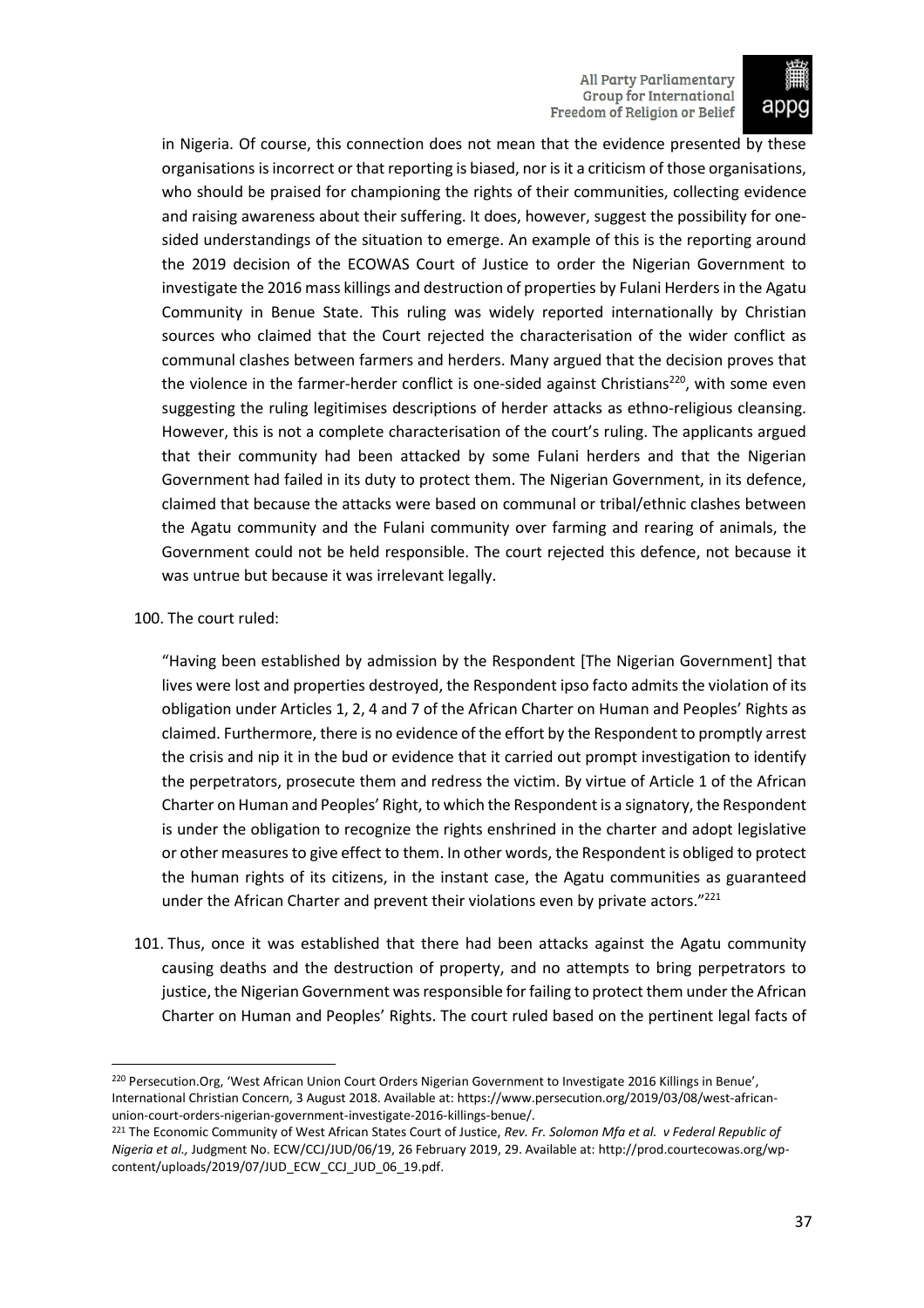

the case. It did not rule on whether the term 'clashes' was appropriate to describe farmerherder violence. Nor did it make any ruling in support or rejection of other claims made by the applicants, such as the assertion that the conflict between farmers and herders "has escalated to an invasion and occupation agenda amounting to terrorism" or that "the Fulani herdsmen then took advantage of [Buhari's] position as President to wreak havoc on the people of Benue state without being apprehended."<sup>222</sup>

102. Investigators and commentators must not shy away from describing conflicts as being motivated by religious sectarianism when that is the case. The significance of religiousideological factors should not be diminished nor denied, but those same actors must take into consideration all possible causes and evidence. These actors have the power, and the responsibility, to consider all the available evidence and to report on the conflict in a measured way that promotes peace building.

#### <span id="page-39-0"></span>**RECOMMENDATIONS**

The following section will suggest some recommendations for the Nigerian Government, and other domestic and international actors, which can hopefully help ameliorate the conflict. The APPG recognises the unique and significant financial, social and political challenges that the Nigerian State faces and thus does not expect that implementing these recommendations will be easy but hopes that they will be of use to the Nigerian Government in their own plans to reduce conflict.

#### <span id="page-39-1"></span>**Humanitarian assistance**

- 1. Over £2 billion of UK bilateral aid was given to Nigeria between 2011 and 2018, an equivalent of £800,000 every day.<sup>223</sup> However, the APPG has some concerns over how it is spent; and how it might be better spent – especially in relation to the protection of those at risk of attack by Islamist extremists, the need to bring to justice to those responsible for any atrocities and crimes against humanity, and the promotion of community cohesion. It is our hope that thisinquiry will point the UK Government towards a far more rigorous and effective use of British resources to ensure that, where money is being spent, it will tackle the plight of minorities, particularly by preventing people from religious minorities from being subjected to discrimination, persecution and even genocide.
	- (i) The UK Government is one of the largest donors to the World Food Programme's emergency operation in North East Nigeria, which provides cash and food assistance to those who have been displaced.  However, according to Government minister Baroness Sugg, the UK "does not currently provide humanitarian assistance in the middle belt states." $224$  There is an urgent need for the UK and its international partners to provide humanitarian support for those displaced by the farmer-herder conflict in Middle Belt States, which is one of the worst-affected regions, including

<sup>222</sup> The Economic Community of West African States Court of Justice, *Rev. Fr. Solomon Mfa et al. v Federal Republic of Nigeria et al.,* Judgment No. ECW/CCJ/JUD/06/19, 26 February 2019, 29. Available at: http://prod.courtecowas.org/wpcontent/uploads/2019/07/JUD\_ECW\_CCJ\_JUD\_06\_19.pdf.

<sup>223</sup> Nigeria: Development Aid: Written Question - HL831, 4 February 2020

<sup>224</sup> Department for International Development, Written Answer by Baroness Sugg on 9 March 2020 (HL1991)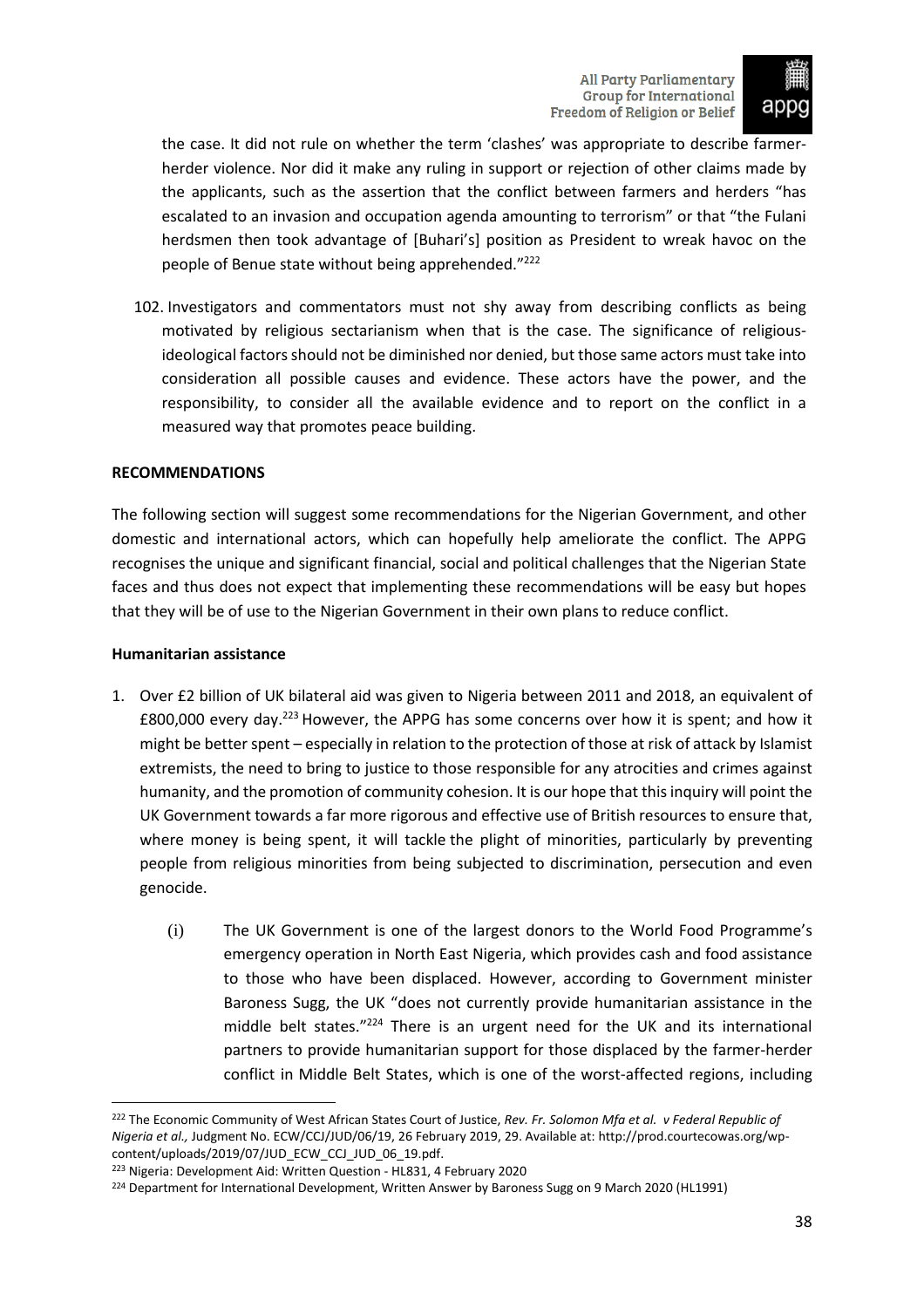

protection, shelter, food and healthcare, as well as compensation for those who have suffered losses to their livelihoods and homes. The UK must collaborate with international donors to ensure that all people affected by the violence are provided with adequate relief.

(ii) International Crisis Group (ICG) estimates that over 300,000 people have been displaced as a result of the farmer-herder conflict.<sup>225</sup> There is an urgent need for compensation for those who have suffered losses to their livelihoods and homes.

# <span id="page-40-0"></span>**Research and Data Collection**

- 2. Competing narratives about the causes of this conflict abound. In order to develop and effectively implement appropriate policy responses to the conflict, it is vital to have a better, shared understanding of the situation. There is also a need to review existing programmes and policies which impact the conflict. Therefore, the Nigerian Government should:
	- (i) **Support domestic and international academics, NGOs and journalists, through providing funding and security, to conduct more extensive research and to collect data about attacks.** Better data can help improve policy responses and help develop a shared understanding of the situation. The development of a database from which to determine patterns and early indicators of violence would also be an important step in improving security responses.
	- (ii) **Invest in research on constitution, practice, and strategies of criminal gangs and 'conflict entrepreneurs.'** In this research, the professionalization of herders for hire and their involvement in violent incidents should also be considered.**<sup>226</sup>**
	- (iii)**Review the existing structure of cattle routes and reserves**. In concert with state and local governments, the federal government should conduct a comprehensive review of the existing structures providing for cattle routes and reserves to determine which aspects are working and what challenges remain to be addressed. **<sup>227</sup>**
	- (iv) **Review the current program on nomadic education**. The federal government should partner with state and local governments to undertake a comprehensive review of the nomadic education program. The process should include extensive participation of representatives from the herder community to ensure it reflects the expectation of herders in terms of timing and the realization of the key objectives of providing quality education and training on modern herding.**<sup>228</sup>**

<sup>&</sup>lt;sup>225</sup> International Crisis Group, 'Stopping Nigeria's Spiralling Farmer-Herder Violence. Africa Report No. 262' (ICG, 2018). Available at: https://d2071andvip0wj.cloudfront.net/262-stopping-nigerias-spiralling-farmer-herder-violence.pdf.

<sup>226</sup> Chom Bagu and Katie Smith, 'Criminality & Reprisal Attacks In Nigeria's Middle Belt' (Search for Common Ground, 2017) 8. Available at: https://www.sfcg.org/wp-content/uploads/2017/04/Criminality-Reprisal-Attack\_FINAL.pdf.

<sup>&</sup>lt;sup>227</sup> Chris Kwaja and Bukola Ademola-Adelehin, 'Between Farmers and Herders Responses To Conflicts Mapping Past Efforts and Opportunities For Violence Prevention' (Search for Common Ground, 2018). Available at: https://www.sfcg.org/wpcontent/uploads/2018/03/Responses-to-Conflicts-between-Farmers-and-Herders-in-the-Middle-Belt-FINAL.pdf. <sup>228</sup> Ibid.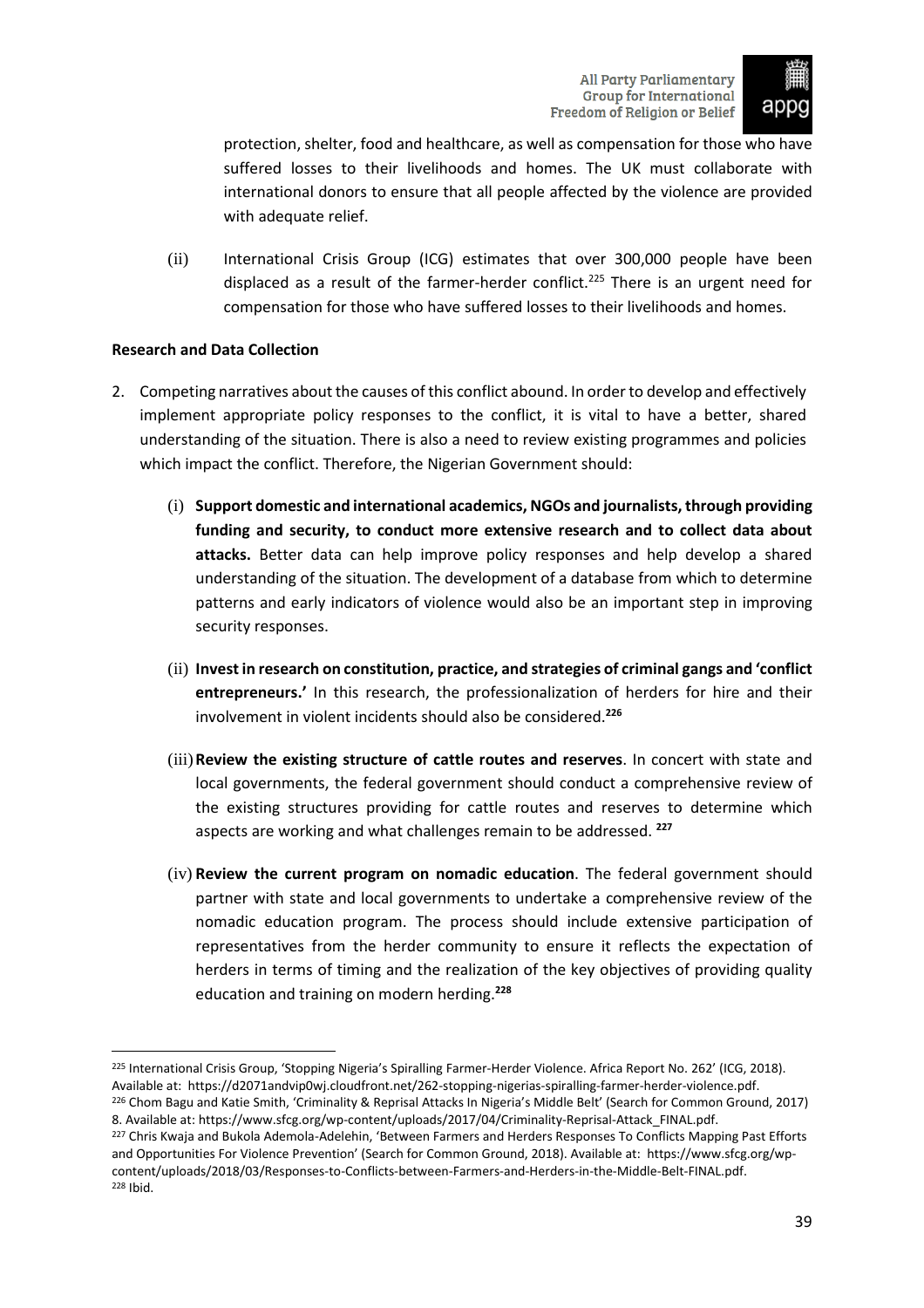

# <span id="page-41-0"></span>**Planning**

- 3. In order to properly tackle the conflict, there is a need to elaborate and implement a strategy that incorporates all the complex different factors upon which the conflict is predicated. Attempts to deal with contributory factors in isolation will be limited and so holistic plans are needed. Therefore, The Nigerian Government should:
	- (i) **Elaborate the National Livestock Transformation Plan.** According to Amnesty International, "The main plan by [the Nigerian] government in relation to permanently addressing the farmers-herders clash, including the socio-economic drivers of the crisis, is the "National Livestock Transformation Plan" (NLTP), announced by the National Economic Council on 19 June 2018. The NLTP is a broad and long-term plan that seeks to solve the herders-farmers crisis as well as develop the livestock sector over a 10-year period. The plan… rests on six pillars: economic investment, conflict resolution, law and order, humanitarian relief, information, education and strategic communication and crosscutting issues."<sup>229</sup> The Government should supports states to implement this plan and ensure that it incorporates all the relevant issues highlighted in this report, such as the preponderance of fake news in Nigeria and existing ethno-religious tensions. The federal government should publicise details of the NLTP and move quickly to put the plan into effect in consenting states.<sup>230</sup>
	- (ii) **Communicate and consult with stakeholders to ensure buy-in with the NLTP.** This is vital because the Government has had significant problems before with implementing similar plans due a lack of buy-in. For example, as part of the Government's Comprehensive Livestock Development Plan, the Central Bank of Nigeria released the sum of N100 billion (nearly USD \$300 million) to the 36 states for the development of grazing reserves as well as cattle routes but, according to the Muslim Public Affairs Centre Nigeria, "no state has been able to construct a ranch, reserve, or address the issue of stock route due to poor commitment to the issue."<sup>231</sup> One of the principal reasons for the rejection of such plans is the feeling among farming communities that they are attempts by the Government to take their land and grant it to herders. One source described the situation to the APPG thusly: "Christian communities see this as an extension of the 18th century Islamic jihad, which sought to take over lands and extend the Sokoto caliphate. It is felt that, rather than bringing perpetrators to justice, the Fulani are being rewarded with government resources, allowing the massacres to continue."<sup>232</sup> On the other hand, "many herders question the maintenance of vegetation in designated reserves, the ability to manage disease, and [have] security

<sup>&</sup>lt;sup>229</sup> Amnesty International, 'Harvest of Death Three Years of Bloody Clashes Between Farmers and Herders In Nigeria' (Amnesty International, 2018) 39. Available at:

https://www.amnesty.org/download/Documents/AFR4495032018ENGLISH.PDF.

<sup>&</sup>lt;sup>230</sup> International Crisis Group, 'Stopping Nigeria's Spiralling Farmer-Herder Violence. Africa Report No. 262' ICG, 2018. Available at: https://d2071andvip0wj.cloudfront.net/262-stopping-nigerias-spiralling-farmer-herder-violence.pdf.

<sup>&</sup>lt;sup>231</sup> Muslim Public Affairs Centre Nigeria, Written Submission to APPG FoRB Inquiry, June 2019, 14.

<sup>&</sup>lt;sup>232</sup> Baroness Cox, Written Submission to APPG FoRB Inquiry, House of Lords, March 2019, 4.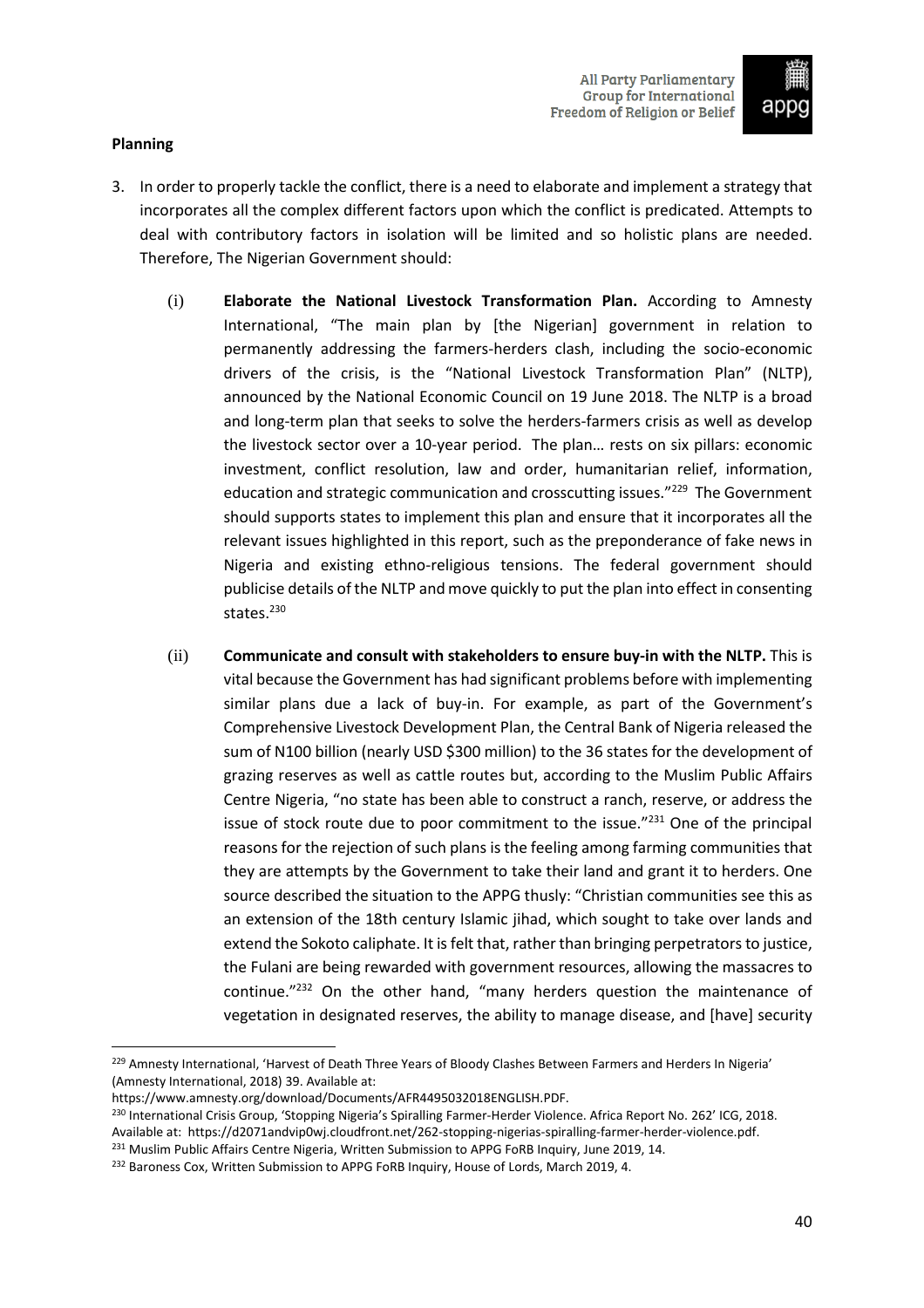

concerns about their vulnerability to attack and theft… There is also resistance to change and a history of government negligence in following through on supportive manoeuvres to develop the cattle industry."<sup>233</sup>Therefore, any attempts to implement the NLTP will have to involve extensive communication and consultations with both communities and commitment to follow up on agreements. Widespread forums on the prospect of ranching need to be completed at the local and national level, incorporating nomadic education initiatives where appropriate, in order to include the perspectives and experiences of all involved parties.<sup>234</sup>

# <span id="page-42-0"></span>**Security and Justice**

- 4. For there to be peace in Nigeria, there must be justice. Thus, to reduce conflict, it is vital to both improve security responses and ensure that perpetrators of violence are held accountable. Therefore, the Nigerian Government should:
	- (i) **Investigate, arrest and prosecute those suspected of committing violence as part of this conflict.** The Government must ensure that the trials of individuals or organisations found to have sponsored, participated or been complicit in violence are conducted in accordance with the rule of law and without any delays. **235**
	- (ii) **Implement programmes in communities to disarm militias.** This should include all militias and vigilantes, not only groups who are easier to access. The Government should also include programmes to manage the grievances of young people serving as foot soldiers in militias and provide them with psychosocial support with the aim of peaceful re-integration into their communities.**<sup>236</sup>**
	- (iii) **Ensure the domestication of the ECOWAS Convention on Small Arms and Light Weapons into national law and ensure its full and effective implementation.** The Government can also work with international partners to monitor land borders to curb the inflow of firearms.**<sup>237</sup>**
	- (iv) **Investigate and prosecute members of security forces suspected of perpetrating human rights abuses or failing to protect communities.** It is important that an impartial arbitrator is involved in the process and that the process and findings of

<sup>233</sup> Chom Bagu and Katie Smith, 'Criminality & Reprisal Attacks In Nigeria's Middle Belt' (Search for Common Ground, 2017) 21. Available at: https://www.sfcg.org/wp-content/uploads/2017/04/Criminality-Reprisal-Attack\_FINAL.pdf. <sup>234</sup> Ibid.

<sup>&</sup>lt;sup>235</sup> International Crisis Group, 'Stopping Nigeria's Spiralling Farmer-Herder Violence. Africa Report No. 262' ICG, 2018. Available at: https://d2071andvip0wj.cloudfront.net/262-stopping-nigerias-spiralling-farmer-herder-violence.pdf. <sup>236</sup> Chris Kwaja and Bukola Ademola-Adelehin, 'Between Farmers and Herders Responses To Conflicts Mapping Past Efforts and Opportunities For Violence Prevention' (Search for Common Ground, 2018). Available at: https://www.sfcg.org/wpcontent/uploads/2018/03/Responses-to-Conflicts-between-Farmers-and-Herders-in-the-Middle-Belt-FINAL.pdf. <sup>237</sup> International Crisis Group, 'Stopping Nigeria's Spiralling Farmer-Herder Violence. Africa Report No. 262' ICG, 2018.

Available at: https://d2071andvip0wj.cloudfront.net/262-stopping-nigerias-spiralling-farmer-herder-violence.pdf.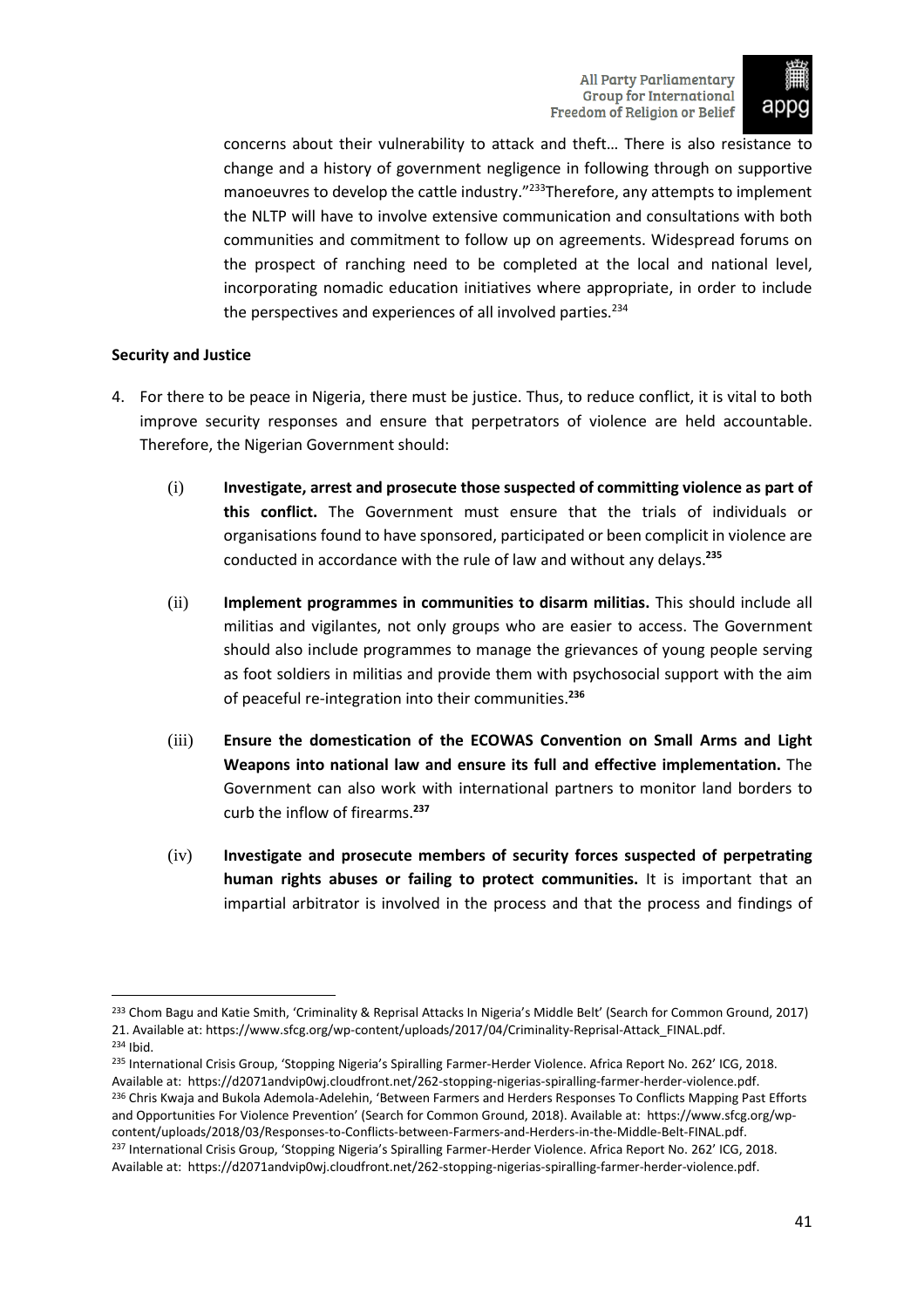

these investigations are transparent and public, while respecting the safety and rights of witnesses. **<sup>238</sup>**

- (v) **Ensure that community leaders who encourage members of their communities to perpetrate violence are thoroughly, independently and impartially investigated.** Those who are found to have actively incited violence should then be prosecuted.
- (vi) **Deploy more police to affected areas.** Police should also invest in the improvement of local connectionsto help them gather better intelligence and respond more quickly to early warnings and distress calls. **<sup>239</sup>** Police forces should include members of the affected communities to help with establishing trust between the communities and police forces.
- (vii) **Collaborate with the international community to improve police training and to ensure police are better equipped.** Police should be equipped and trained on modern policing techniques compatible with international human rights standards, they should have clear and consistent rules of engagement for their conduct which they can be measured against, and they should be taught effective communication techniques with local communities in order to build trust and cooperation.
- (viii) **Collaborate with the Nigerian Army Human Rights Desk to ensure that training on human rights are mandatory parts of military training.** This should include training on protecting freedom of religion or belief.
- (ix) **Incorporate and enforce stringent accountability measures into all areas of the security forces.** As part of this, there should be specific outreach and inclusion of civil society, traditional leaders, and community members to reconcile past grievances and build trust and understanding.**<sup>240</sup>**
- (x) **Give serious consideration to the establishment of state-based police, as a supplement to the National Police Service**. Police require deep local knowledge, including local languages, to be effective.**<sup>241</sup>** Pre-emptive steps would need to be taken to prevent these state police from being turned into ethnic militias, as has sometimes happened in Borno State in the struggle against Boko Haram.

<sup>&</sup>lt;sup>238</sup> Amnesty International, 'Harvest of Death Three Years of Bloody Clashes Between Farmers and Herders In Nigeria' (Amnesty International, 2018). Available at:

https://www.amnesty.org/download/Documents/AFR4495032018ENGLISH.PDF.

<sup>&</sup>lt;sup>239</sup> International Crisis Group, 'Stopping Nigeria's Spiralling Farmer-Herder Violence. Africa Report No. 262' ICG, 2018. Available at: https://d2071andvip0wj.cloudfront.net/262-stopping-nigerias-spiralling-farmer-herder-violence.pdf. <sup>240</sup> Chom Bagu and Katie Smith, 'Criminality & Reprisal Attacks In Nigeria's Middle Belt' (Search for Common Ground, 2017). Available at: https://www.sfcg.org/wp-content/uploads/2017/04/Criminality-Reprisal-Attack\_FINAL.pdf.

<sup>&</sup>lt;sup>241</sup> Ambassador John Campbell, Written Submission to APPG FoRB Inquiry, Council on Foreign Relations, 13 May 2019.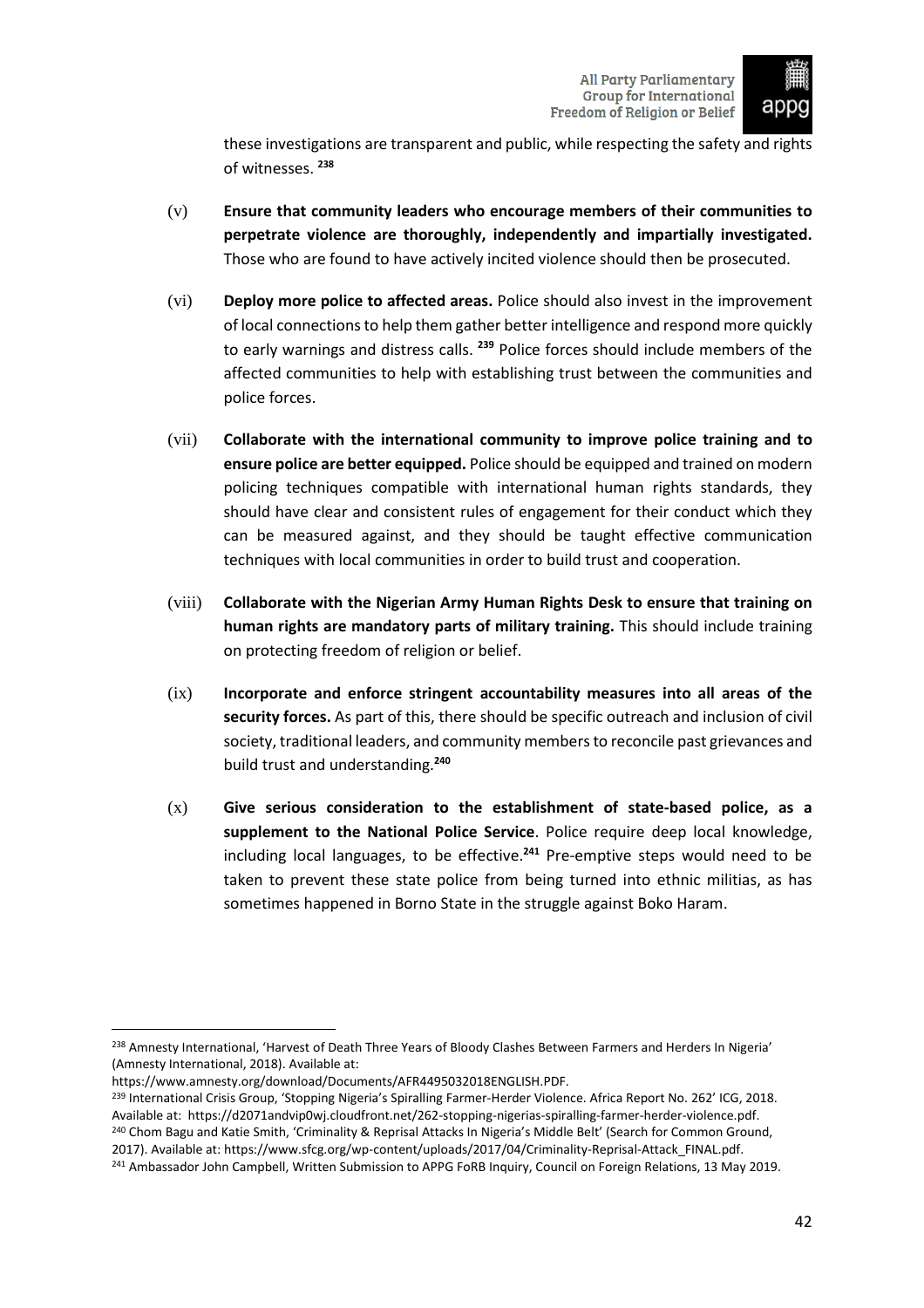

- (xi) **Repair access roads leading into vulnerable communities for swift deployment of security forces.<sup>242</sup>**
- (xii) **Work with community leaders to communicate to the civilian population the clearly defined mandate of security forces.** This should include clearly outlining the rules of engagement, what communication channels are available and how the public can report complaints and receive information about how complaints are being addressed**. 243**
- (xiii) **Develop open and transparent channels of communication for traditional, civil, and religious leaders to constructively engage military leaders. <sup>244</sup>** Developing means for community leaders to express their concerns and grievances and offer useful information will help build trust and make responses to conflict more effective.
- (xiv) **Invest in inter-agency collaboration between security actors.** This should include members ofthe military and the police and will help avoid agencies operating at crosspurposes and ensure complementarity and coordination.<sup>245</sup>

# <span id="page-44-0"></span>**Resource Management**

- 5. As the conflict between farmers and herders is, at its core, a dispute over resources, appropriate resource management is vital to reducing the violence. Therefore, the Nigerian Government should:
	- (i) **Implement the NLTP.** Supporting States to deliver the NLTP is critical. If even one State successfully implements the plan and reduces conflict, this will encourage other States to follow suit. Thus far there has been little progress in its implementation, but three States have gone through the first stage of the plan which principally revolves around data collection.<sup>246</sup>
	- (ii) **Ensure that areas designated as grazing reserves, corridors and cattle routes are not encroached upon**. This can include appointing and stationing people at or close to the reserves to make it easy to monitor and manage these areas and prevent encroachment by farmers.<sup>247</sup>

<sup>246</sup> Fostering Social Cohesion in Nigeria, Conference, Wilton Park, Foreign and Commonwealth Office, 26-28 February 2020. <sup>247</sup> Amnesty International, 'Harvest of Death Three Years of Bloody Clashes Between Farmers and Herders In Nigeria' (Amnesty International, 2018). Available at:

**<sup>242</sup>** Stefanos Foundation, Written Submission to APPG FoRB Inquiry, June 2019.

**<sup>243</sup>** Chris Kwaja and Bukola Ademola-Adelehin, 'Between Farmers and Herders Responses To Conflicts Mapping Past Efforts and Opportunities For Violence Prevention' (Search for Common Ground, 2018). Available at: https://www.sfcg.org/wpcontent/uploads/2018/03/Responses-to-Conflicts-between-Farmers-and-Herders-in-the-Middle-Belt-FINAL.pdf. **<sup>244</sup>** Ibid.

<sup>&</sup>lt;sup>245</sup> Chris Kwaja and Bukola Ademola-Adelehin, 'Between Farmers and Herders Responses To Conflicts Mapping Past Efforts and Opportunities For Violence Prevention' (Search for Common Ground, 2018). Available at: https://www.sfcg.org/wpcontent/uploads/2018/03/Responses-to-Conflicts-between-Farmers-and-Herders-in-the-Middle-Belt-FINAL.pdf.

https://www.amnesty.org/download/Documents/AFR4495032018ENGLISH.PDF.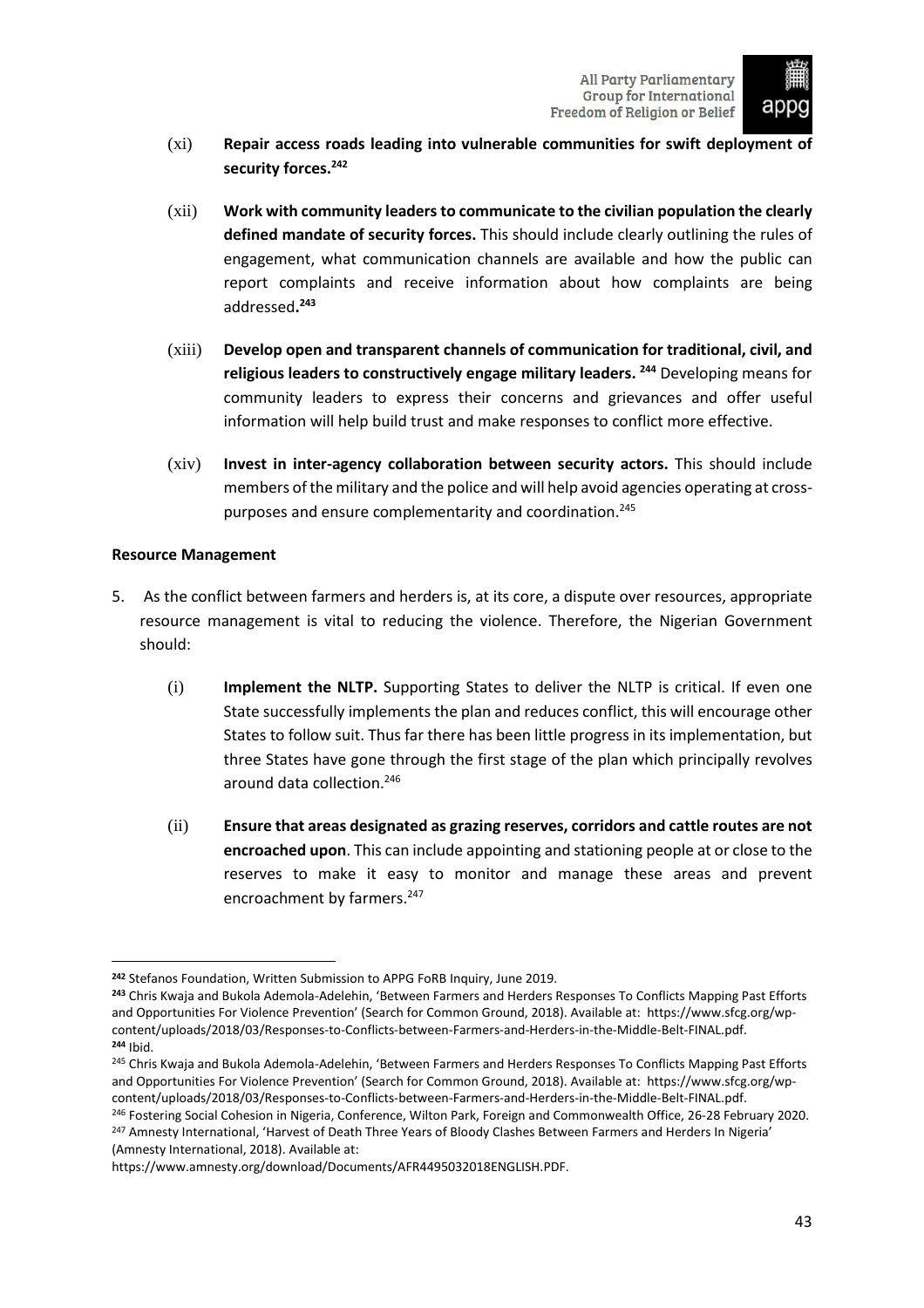

- (iii) **Reinvest in nomadic education programmes.** According to FFARN, The National Commission for Nomadic Education's programme was "aimed at providing functional and relevant education that will facilitate integrating the nomads into the national life and equipping them to make favourable contributions to the nation's socio– economic development... It was also designed to help the pastoralists modernize their techniques of rearing cattle to maximize their economic potential, including dairy processing and marketing, animal vaccinations, and modern herding techniques." The programme currently suffers from a significant lack of Government funding.<sup>248</sup>
- (iv) **Invest into the Cattle Supply Chain**. In particular, investment is needed for organised and structured transportation arrangements for either livestock or fresh meat in the local markets. According to SfCG, "it is more lucrative to walk a cow from North to South to sell in the southern market, than it is to slaughter the cow in the North and ship it to the South. Investments in slaughterhouses, refrigerated trucking and railcars, and surrounding livelihood, such as tanneries, can help to mitigate the number of southward migrations. At the same time, it can help in job and infrastructure creation, expansion of distribution networks, and fulfil a demand for high-quality beef and leather goods."<sup>249</sup>
- (v) **Collaborate with the international community to provide adequate funding for the Great Green Wall Initiative.** According to SfCG, "in response to the economic, political, and security challenges posed by climate variability and environmental degradation, the African Union introduced the Great Green Wall Initiative (GGWI) in 2007. The GGWI set out to create 8,000km (nearly 5,000 miles) of trees along the southern Sahel, accompanied by rural development and ecosystem management initiatives, to combat the encroaching desertification of the Sahara Desert. In 2013, the Nigerian government answered the call by establishing the Great Green Wall Agency (GGWA)… The purpose of the GGWA is to create a green shelter-belt (windbreaking trees), in the front-line states of Borno, Katsina, Kebbi, and Zamfara, to protect the northern part of the country against desert encroachment." Funding is necessary to make sure the GGWA is successful. The GGWA should also expand its mandate to include desertification and climate-affected states such as Kaduna, Nasarawa, Benue and Plateau as part of the geographic scope for the implementation of the initiative."<sup>250</sup>

<sup>&</sup>lt;sup>248</sup> Chris Kwaja and Bukola Ademola-Adelehin, 'Between Farmers and Herders Responses To Conflicts Mapping Past Efforts and Opportunities For Violence Prevention' (Search for Common Ground, 2018). Available at: https://www.sfcg.org/wpcontent/uploads/2018/03/Responses-to-Conflicts-between-Farmers-and-Herders-in-the-Middle-Belt-FINAL.pdf. <sup>249</sup> Chom Bagu and Katie Smith, 'Criminality & Reprisal Attacks In Nigeria's Middle Belt' (Search for Common Ground, 2017)

<sup>19.</sup> Available at: https://www.sfcg.org/wp-content/uploads/2017/04/Criminality-Reprisal-Attack\_FINAL.pdf.

<sup>250</sup> Chris Kwaja and Bukola Ademola-Adelehin, 'Between Farmers and Herders Responses To Conflicts Mapping Past Efforts and Opportunities For Violence Prevention' (Search for Common Ground, 2018). Available at: https://www.sfcg.org/wpcontent/uploads/2018/03/Responses-to-Conflicts-between-Farmers-and-Herders-in-the-Middle-Belt-FINAL.pdf.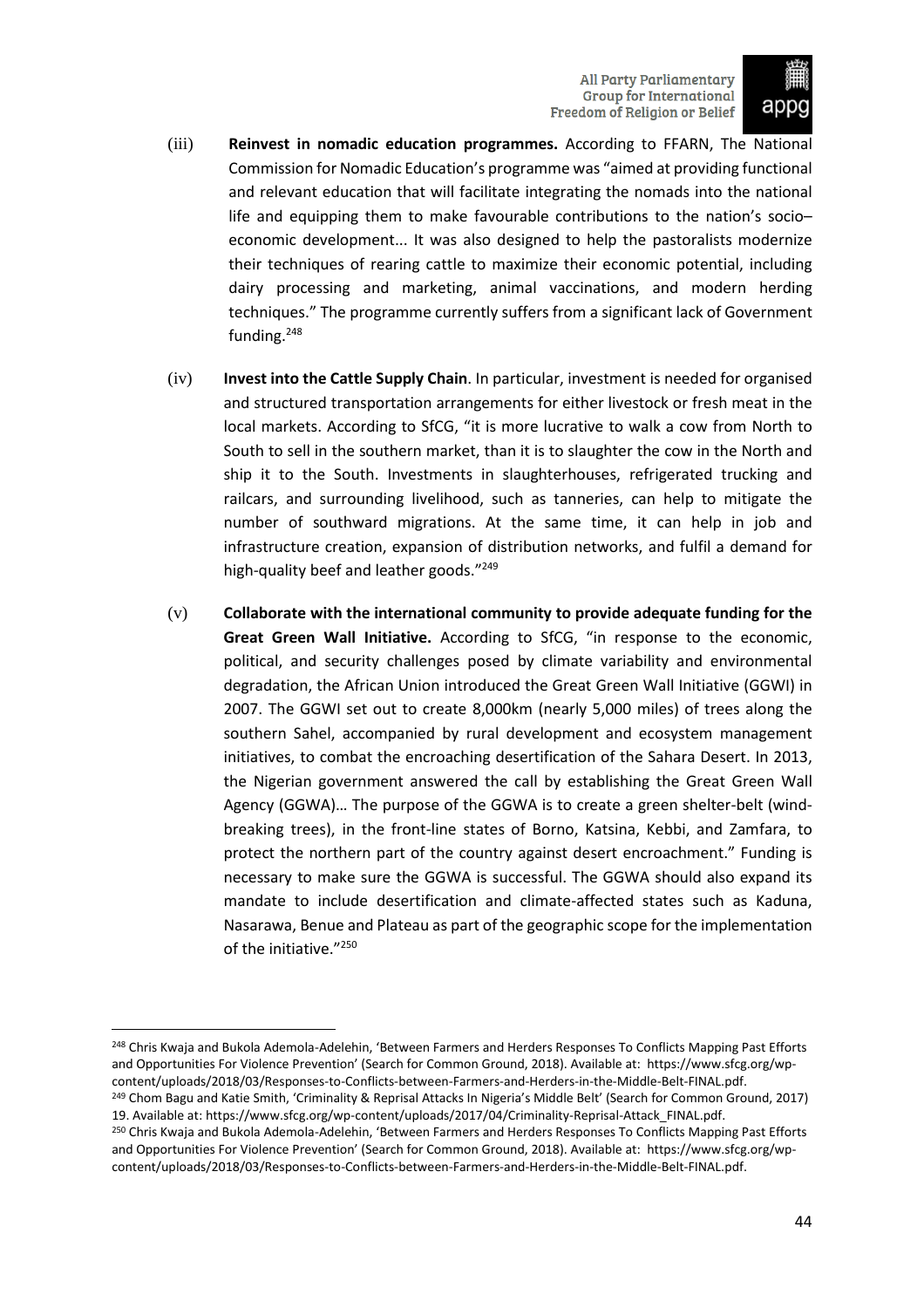

- (vi) **Invest in Green Energy and Reforestation.** Environmental degradation needs to be addressed to help reduce the flow of herders south from the Sahel. One of the greatest sources of desertification in the north is using timber for fire and fuel. The introduction of innovations such as solar power or gas stoves can begin to lessen the impact on the environment.<sup>251</sup>
- (vii) **Work with the international community to provide targeted food and income support together with livestock and crop insurance to smooth losses due to climate change**. The World Bank has already launched a series of initiatives to support pastoralists in the Sahel – the Regional Sahel Pastoralism Support Project, the Regional Investment Program for Livestock and Pastoral Development in Coastal Countries, and the initiative for Pastoralism and Stability in the Sahel and the Horn of Africa. Such programmes need to appropriately resourced.<sup>252</sup>
- (viii) **Develop and Invest in Nigeria's Domestic Cattle Supply Chain**. Local breeds of cattle are not commercially viable for ranching, as they produce very little milk and poorquality beef. Local breeds would need to be systematically cross bred with foreign breeds for large-scale ranching to be successful. <sup>253</sup>
- (ix) **Reform and freeze enforcement of state anti-grazing legislation.** As mentioned previously, anti-grazing legislation in Benue state had a very negative impact on violence**.** The Benue state government should freeze enforcement of its law banning open grazing, as Taraba state has already done.<sup>254</sup> . States should then consult with herders and farmers to find a way to manage resources amicably considering grievances and concerns on both sides.

# <span id="page-46-0"></span>**Peace building and Reconciliation**

6. The breakdown of traditional dispute settlement mechanisms is one of the main reasons conflict between herders and farmers has turned from disagreement to violence. Therefore, a process of reconciliation between groups, to open dialogue and de-escalate tensions back to peaceful disagreement is crucial. Attempts to reduce conflict without sufficient regard to this process, as well as the long lasting and heightened ethnic and religious tensions that exist within Nigeria, will be significantly limited. Thankfully, the evidence shows that peace building and reconciliation programmesthat do consider these issues have had a positive impact on conflict levels. Therefore, the Nigerian Government should:

Extremists are Largely to Blame,' World Economic Forum, 23 Jan 2019. Available at:

https://www.weforum.org/agenda/2019/01/all-the-warning-signs-are-showing-in-the-sahel-we-must-act-now/. <sup>253</sup> Chom Bagu and Katie Smith, 'Criminality & Reprisal Attacks In Nigeria's Middle Belt' (Search for Common Ground, 2017). Available at: https://www.sfcg.org/wp-content/uploads/2017/04/Criminality-Reprisal-Attack\_FINAL.pdf.

<sup>251</sup> Chom Bagu and Katie Smith, 'Criminality & Reprisal Attacks In Nigeria's Middle Belt' (Search for Common Ground, 2017) 20. Available at: https://www.sfcg.org/wp-content/uploads/2017/04/Criminality-Reprisal-Attack\_FINAL.pdf. <sup>252</sup> Robert Muggah and José Luengo Cabrera, 'The Sahel is Engulfed by Violence. Climate Change, Food Insecurity and

<sup>254</sup> International Crisis Group, 'Stopping Nigeria's Spiralling Farmer-Herder Violence. Africa Report No. 262' ICG, 2018. Available at: https://d2071andvip0wj.cloudfront.net/262-stopping-nigerias-spiralling-farmer-herder-violence.pdf.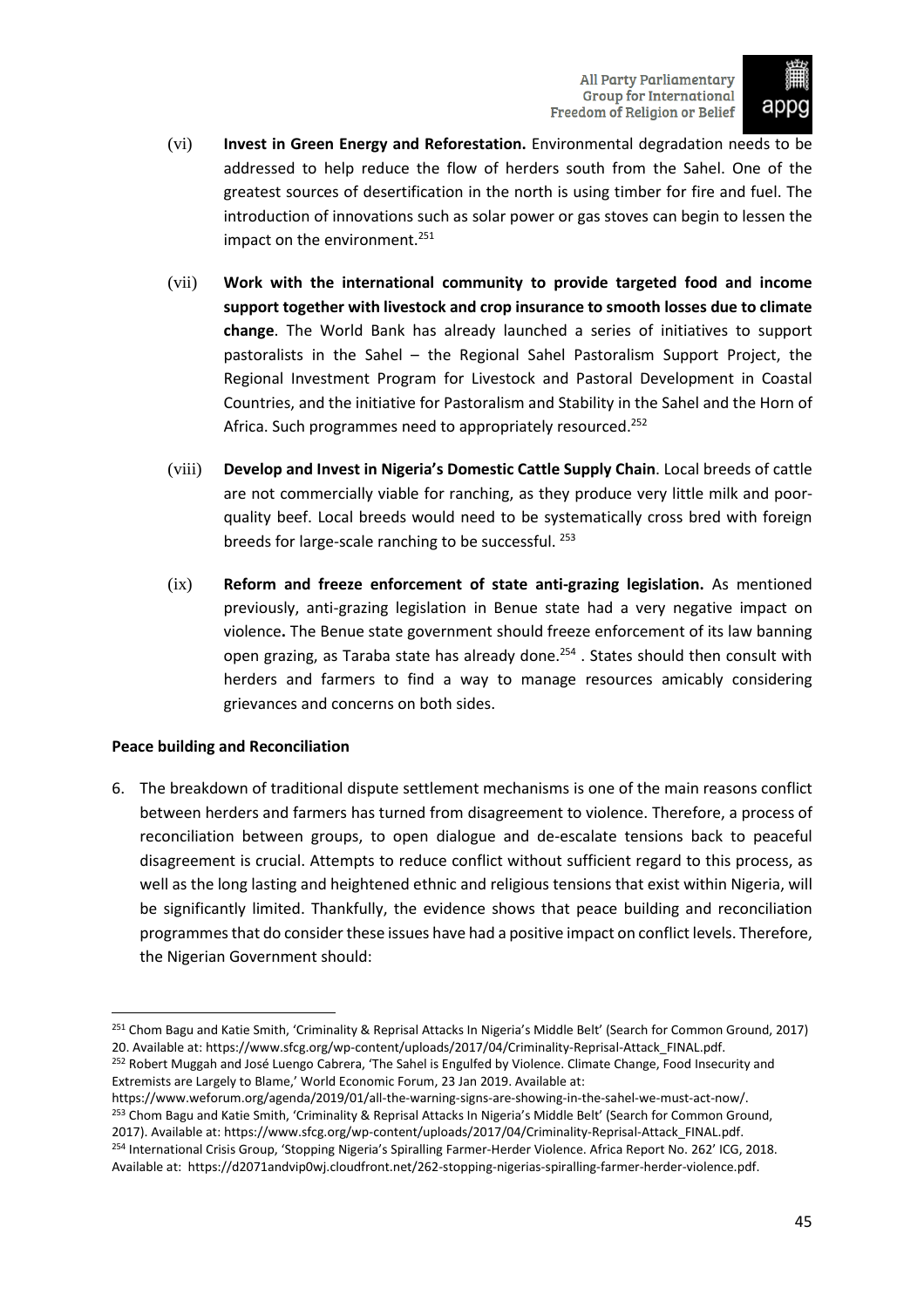

- (i) **Foster dialogue between herders and farmers**. Thisshould be done by strengthening mechanisms already existing at state and local levels.**<sup>255</sup>** Institutions for reconciliation should be embedded into as many facets of Nigerian society, and at as many levels, as possible.**<sup>256</sup>** This is crucial because dialogue between communities and religious groups does take place in Nigeria, but usually at a very high level. It is vital that that these discussionsincorporate everyday people, particularly women and young people who are rarely included in talks. Moreover, talks should also revolve around specific issues in order to see better results e.g. working with religious leaders to agree herding routes in communities.**<sup>257</sup>** However, such reconciliation mechanisms should not replace justice, but work in parallel with aid courts.
- (ii) **Work closely with religious leaders to promote interreligious dialogue and reconciliation**. Religious identity tensions are an important factor in the conflict and must be addressed if there is to be peace. Religious leaders can play an important role in influencing their communities to engage in dialogue and reconciliation processes and therefore can play a vital role in reducing violence.
- (iii) **Work with NGOs to provide technical and financial assistance to traditional and community leaders in order to strengthen their mediation and non-violent conflict** management skills. Since traditional and community leaders are often the first line of support called upon in times of violence, equipping them with conflict management skills can help de-escalate conflicts when they emerge.**<sup>258</sup>**
- (iv) **Work with NGOs to provide capacity development for farmer and herder associations.** This can help these groups to play a more positive role in the reconciliation process.**<sup>259</sup>**
- (v) **Bring religious, traditional and community Leaders together to address misconceptions and create a shared understanding of conflict**.
- (vi) **Incorporate traditional leaders into decision-making and dispute handling roles**. This is important as traditional rulers hold considerable influence among members of their tribes, in many cases even more than local government authorities. <sup>260</sup>

<sup>&</sup>lt;sup>255</sup> International Crisis Group, 'Stopping Nigeria's Spiralling Farmer-Herder Violence. Africa Report No. 262' ICG, 2018. Available at: https://d2071andvip0wj.cloudfront.net/262-stopping-nigerias-spiralling-farmer-herder-violence.pdf. <sup>256</sup> The Archbishop of Canterbury Justin Welby, Testimony to APPG FoRB Inquiry, Church of England, 3 December 2018. <sup>257</sup> Fostering Social Cohesion in Nigeria, Conference, Wilton Park, Foreign and Commonwealth Office, 26-28 February 2020. <sup>258</sup> Chris Kwaja and Bukola Ademola-Adelehin, 'Between Farmers and Herders Responses To Conflicts Mapping Past Efforts and Opportunities For Violence Prevention' (Search for Common Ground, 2018). Available at: https://www.sfcg.org/wpcontent/uploads/2018/03/Responses-to-Conflicts-between-Farmers-and-Herders-in-the-Middle-Belt-FINAL.pdf. <sup>259</sup> Abuja Policy Dialogue Series (Challenges of Pastoralism in Nigeria), Written Submission to APPG FoRB Inquiry, January-February 2018.

<sup>&</sup>lt;sup>260</sup> Chom Bagu and Katie Smith, 'Criminality & Reprisal Attacks In Nigeria's Middle Belt' (Search for Common Ground, 2017). Available at: https://www.sfcg.org/wp-content/uploads/2017/04/Criminality-Reprisal-Attack\_FINAL.pdf.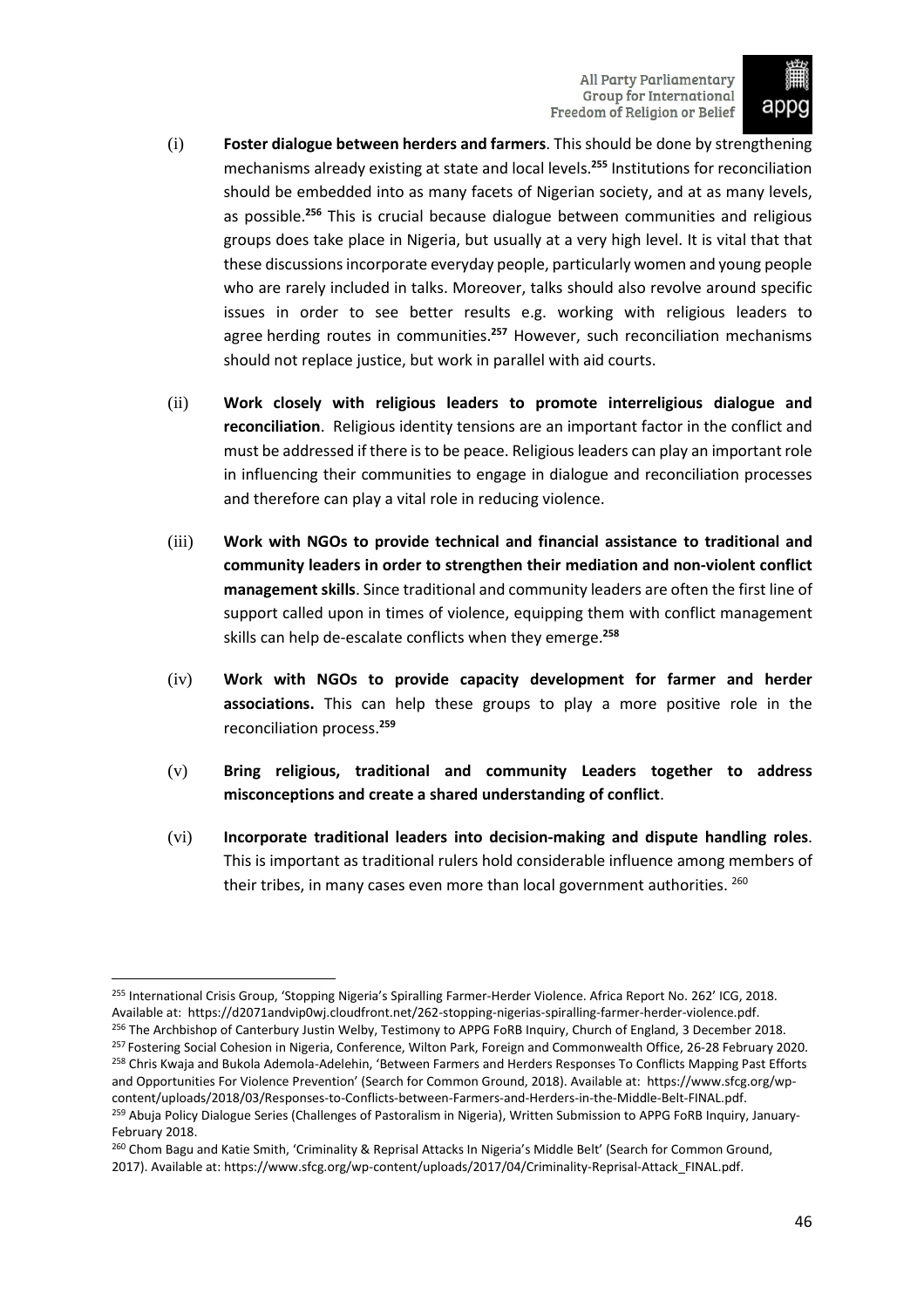

- (vii) **Work with communal leaders to denounce violence unequivocally and step up support for local dialogue.**
- (viii) **Identify and support NGOs who are successfully running reconciliation programmes.**  Helping to scale-up programmes which have already proven to be successful can be an effective way to peace-build while lowering the risk associated with starting new initiatives. A good example of this is the Peace Accord signed in Adamawa Sate in December 2019, which was the result of the work of a local NGO, the British Council and farmer and herder leaders.<sup>261</sup>
- (ix) **Collaborate with state and local governments, NGOs and Communal Leaders to build up alternatives to military responses to conflict which utilise dialogue and mediation as de-escalation techniques with the conflicting parties**.

# <span id="page-48-0"></span>**Media and Misinformation/False Information**

- 7. Linked to improving research and data collection, improving the standard of investigation and reporting by media actors is vital to improving the public and the international community's understanding of the conflict. Moreover, for communities to accept policy responses, there must be a shared understanding of what are the causes of the problem. Therefore, the Nigerian Government should:
	- (i) **Collaborate with major news media outlets to provide investigative, as well as conflict sensitivity training for media professionals and other influential communicators such as Government Public Relations Officers.** It is also important to reinforce the importance of journalistic standards, ethics and codes of conduct.<sup>262</sup>
	- (ii) **Encourage collaboration between media outlets, academics and NGOs to help communicate data about the conflict to the public.** Often those researching the conflict or working with affected communities do not have the capacity to communicate accurate data about the conflict to the wider public and this helps create an environment in which misinformation can thrive. The Government can use its influence to help convene actors to convey accurate data to the public.
	- (iii) **Review the Nigeria Press Council Act with a view to changing its name and expanding its mandate.** It should be called "the Nigeria Media Council" with its mandate expanded to cover traditional, electronic and social media.<sup>263</sup>
	- (iv) **Enforce the Cybercrimes Act and other hate speech laws.** Nigeria should use its existing legislation to challenge those who incite violence towards other communities online, but this should not be utilised to stifle legitimate free speech.

<sup>261</sup> International Organisation for Peace and Social Justice, 'PSJ Hails the Adamawa Peace Accord', 16 Dec 2019. Available at: https://psjuk.org/psj-hails-the-adamawa-peace-accord/.

<sup>&</sup>lt;sup>262</sup> Abuja Policy Dialogue Series (Challenges of Pastoralism in Nigeria), Written Submission to APPG FoRB Inquiry, January-February 2018. <sup>263</sup> Ibid.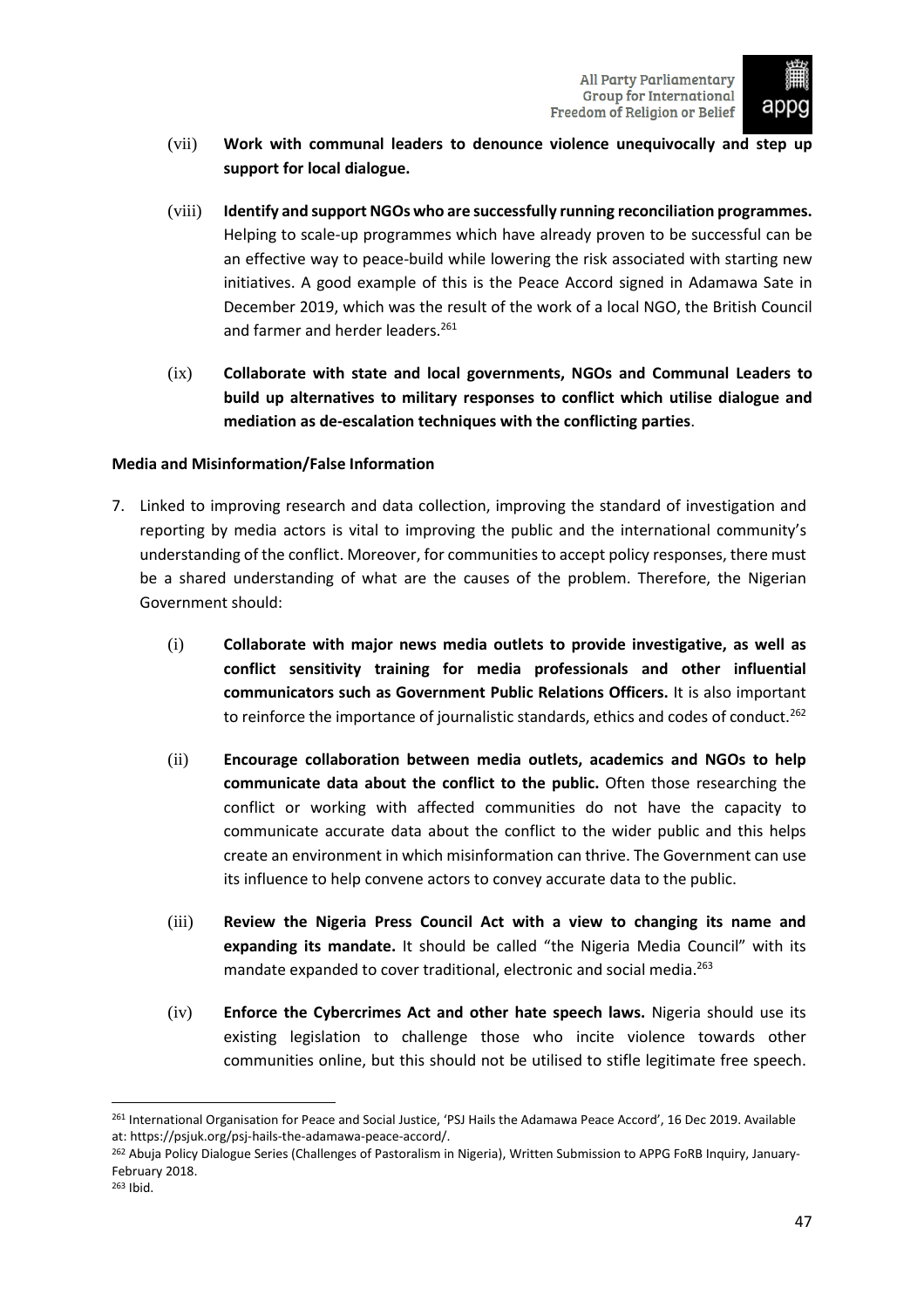

The Government should work with human rights experts and the international community to determine what speech is considered incitement to violence in line with international human rights standards.

- (v) **Encourage Social Media Companiesto introduce, and publicly announce, new steps to counter the spread of misinformation in Nigeria.** Steps could include employing more fact checkers and restricting the number of times messages and videos can be forwarded automatically. Other possible actions include making sure that the original source and dates of photos must be stamped on all photos shared through social media.
- (vi) **Encourage construction of positive and balanced narratives through TV and other mass media.** Long-term support should be provided for creative writers in Nollywood, Kannywood, and radio and television to create new narratives showing how interaction between various ethnic and religious groups can be peaceful and mutually beneficial.

# <span id="page-49-0"></span>**Education**

- 8. Education that promotes human rights for all and respect for the other is key to long-term peace in Nigeria. Therefore, the Government should:
	- (i) **Collaborate with Local and State Governments, Community Leaders, Schools and NGOs to provide education that promotesreligious coexistence and respect for the other.** To maintain peace in the long run, there is a need to cultivate more resilient societies in which people understand how interaction between various ethnic and religious groups can be peaceful and mutually beneficial. Therefore, education which promotes the value of the other and the dignity of difference is crucial.<sup>264</sup>
	- (ii) **Collaborate with Local and State Governments, Community Leaders, Schools and NGOs to provide basic media literacy education to communities.** People must be made aware about the preponderance of misinformation in Nigeria, and how they can be unintentionally exacerbating conflict through sharing videos and posts.
	- (iii) **Collaborate with Local and State Governments, Community Leaders, Schools and NGOs to provide citizenship classes.** These classes can be used to promote nation building and the sense of a collective Nigerian identity over ethnic, religious or other divisions.
	- (iv) **Develop a College of Leadership**. Developing a dedicated educational institution where potential leaders from many different ethnic, religious and other backgrounds can interact daily and improve their leadership skills and relationships can help to

<sup>&</sup>lt;sup>264</sup> The Archbishop of Canterbury Justin Welby, Testimony to APPG FoRB Inquiry, Church of England, 3 Dec 2018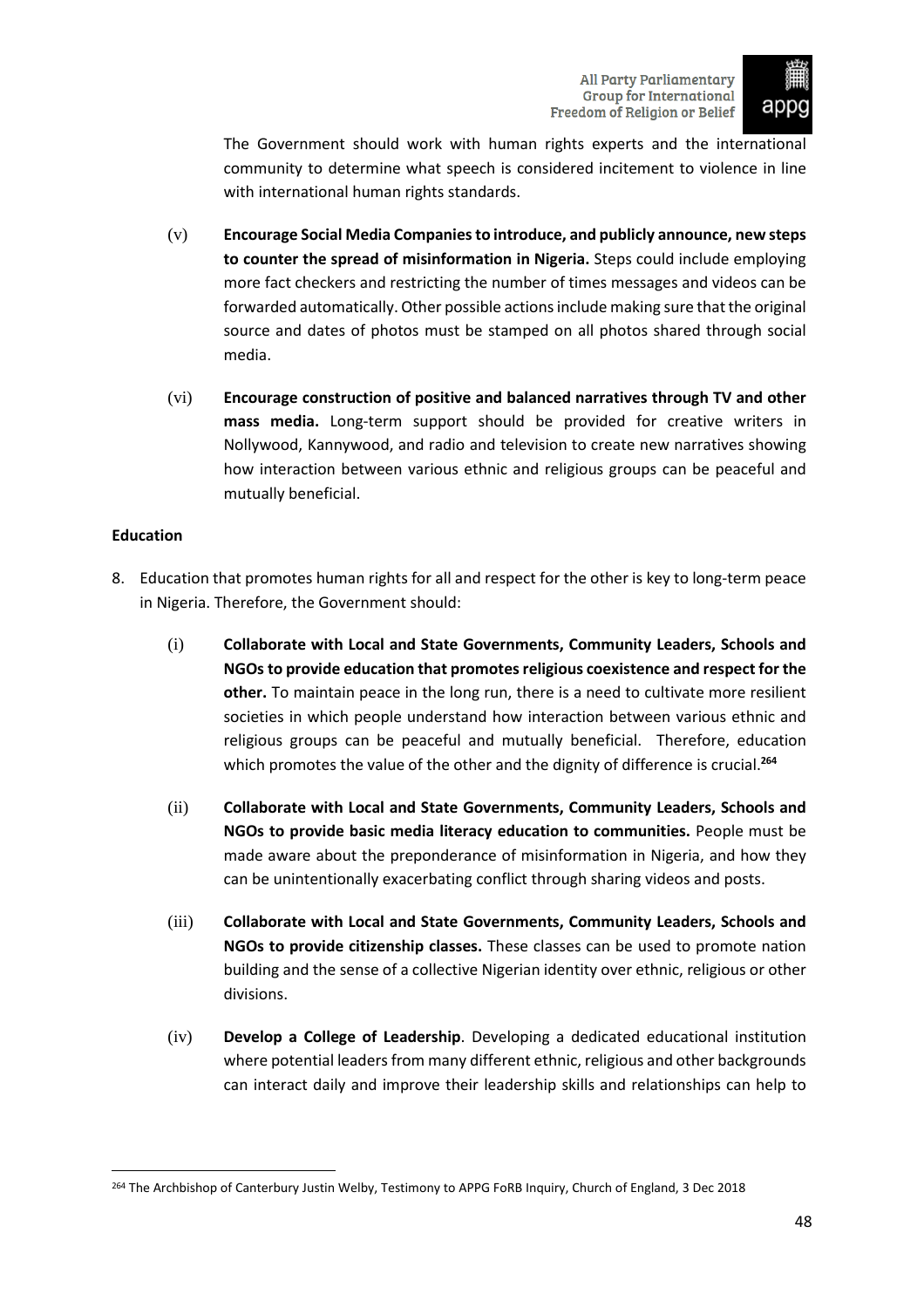

improve leadership capacity in the long run in Nigeria and to reduce tensions between communities.

# <span id="page-50-0"></span>**The UK and the International Community**

- 9. Her Majesty's Government and the International Community also have a vital role to play in preventing violence, not only for Nigeria's benefit, but for the benefit of the entire region. Therefore, the international community should:
	- (i) **Recognise that the conflict is complex and multi-faceted.**
	- (ii) **Develop an international consortium to conduct independent research into the conflict.** Donors should fund NGOs, academics and other investigators to carry out research to improve understanding of the conflict. This is vital to developing appropriate policy responses.
	- (iii) **Encourage the Nigerian Government, bilaterally and multilaterally, to implement the NLTP and offer financial, technical and capacity building support to implement the recommendations of this report**. Representatives from the British Government and International Community should use all avenues available to continually encourage the Nigerian Government to take more decisive action to address the violence. They should also assess the above recommendations to determine where they can offer support, e.g. with training for security personnel.
	- (iv) **Provide financial support and capacity building training for State Governments to help them better manage resources and conflict and to implement the recommendations of this report**. This could include training and exchange programs for governors, senior civil servants, and members of state assemblies.<sup>265</sup>
	- (v) **Provide support for people displaced by the violence.** Funding is desperately needed to provide adequate relief for the many survivors of farmer-herder violence.
	- (vi) **Encourage the Nigerian Government and Nigerian Parliamentarians, bilaterally and multilaterally, to actively engage with the Middle Belt.** For example, there should be regular presidential visits to the region.<sup>266</sup>
	- (vii) **Demand full investigation of cases of military complicity in violence and human rights abuses.** This is key to establishing trust between communities and security forces but also to maintaining respect for human rights.
	- (viii) **Identify NGOs who are running effective reconciliation programmes and provide them with funding and capacity building.** Helping to scale-up programmes which

<sup>&</sup>lt;sup>265</sup> Ambassador John Campbell, Written Submission to APPG FoRB Inquiry, Council on Foreign Relations, 13 May 2019. <sup>266</sup> Ibid.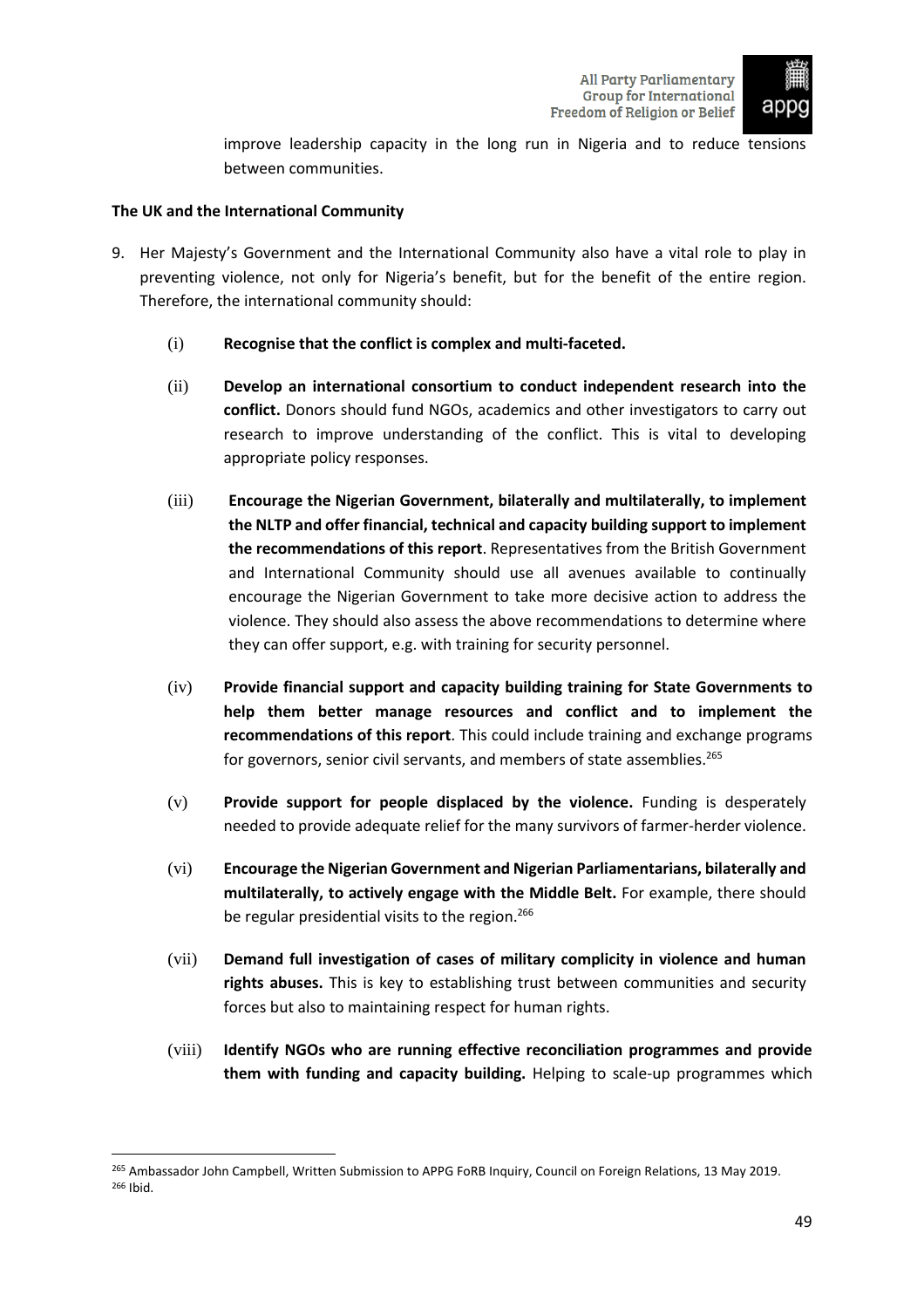

have already proven to be successful can be an effective way to peace-build while lowering the risk associated with starting new initiatives.

- (ix) **Provide international officials working in Nigeria with training in religious literacy and freedom of religion or belief.** This training should be more than simply teaching officials about religions. It should also endow officials with a deep understanding of how religion affects politics and conflict and what steps they can take to promote freedom of religion or belief.
- (x) **Hold an extraordinary session of the ECOWAS Authority of Heads of State and Government to deliberate on the farmers-herders clashes in the region, including Nigeria**. The aim of this session should be to find a meaningful and durable solution the problem by supporting accountability mechanisms to ensure suspected perpetrators are brought to justice.<sup>267</sup>
- (xi) **Support civil society organizations to monitor and document all cases of human rights violations against the civilian population**. Efforts should be made to ensure that the Nigerian National Human Rights Commission and other relevant institutions, both national and international, take appropriate steps to ensure compliance to International Human Rights and Humanitarian Law by the military while conducting internal security operations.<sup>268</sup>
- (xii) **International actors at the African Union (AU), and United Nations (UN), should negotiate and agree upon actions to address root causes of environmental degradation and desertification across the region.**

<sup>&</sup>lt;sup>267</sup> Amnesty International, 'Harvest of Death Three Years of Bloody Clashes Between Farmers and Herders in Nigeria' (Amnesty International, 2018) 11. Available at:

https://www.amnesty.org/download/Documents/AFR4495032018ENGLISH.PDF.

<sup>268</sup> Chris Kwaja and Bukola Ademola-Adelehin, 'Between Farmers and Herders Responses to Conflicts Mapping Past Efforts and Opportunities For Violence Prevention' (Search for Common Ground, 2018). Available at: https://www.sfcg.org/wpcontent/uploads/2018/03/Responses-to-Conflicts-between-Farmers-and-Herders-in-the-Middle-Belt-FINAL.pdf.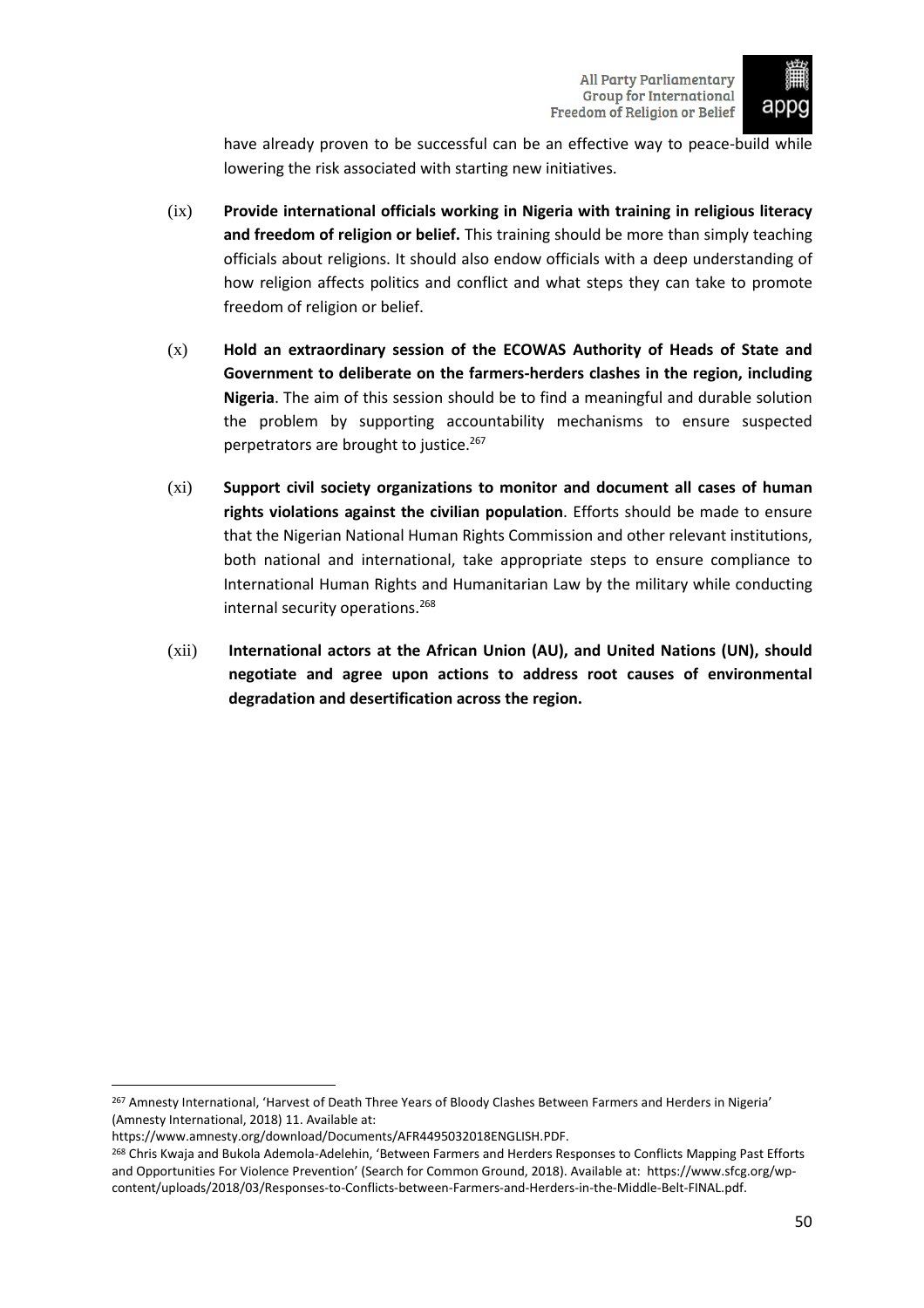

# <span id="page-52-0"></span>**ACKNOWLEDGEMENTS**

The APPG would like to thank those who undertook much of the writing of this report. We would also like to repeat our gratitude to all who gave evidence, especially those who had the courage to suffer the pain of recording personal tragedies. Their testimonies are invaluable to understanding the human reality behind the statistics. The work of the APPG is also made possible by financial support from the APPG's stakeholders, whose names can be found on the APPG's website at: [https://appgfreedomofreligionorbelief.org/stakeholders/.](https://appgfreedomofreligionorbelief.org/stakeholders/)